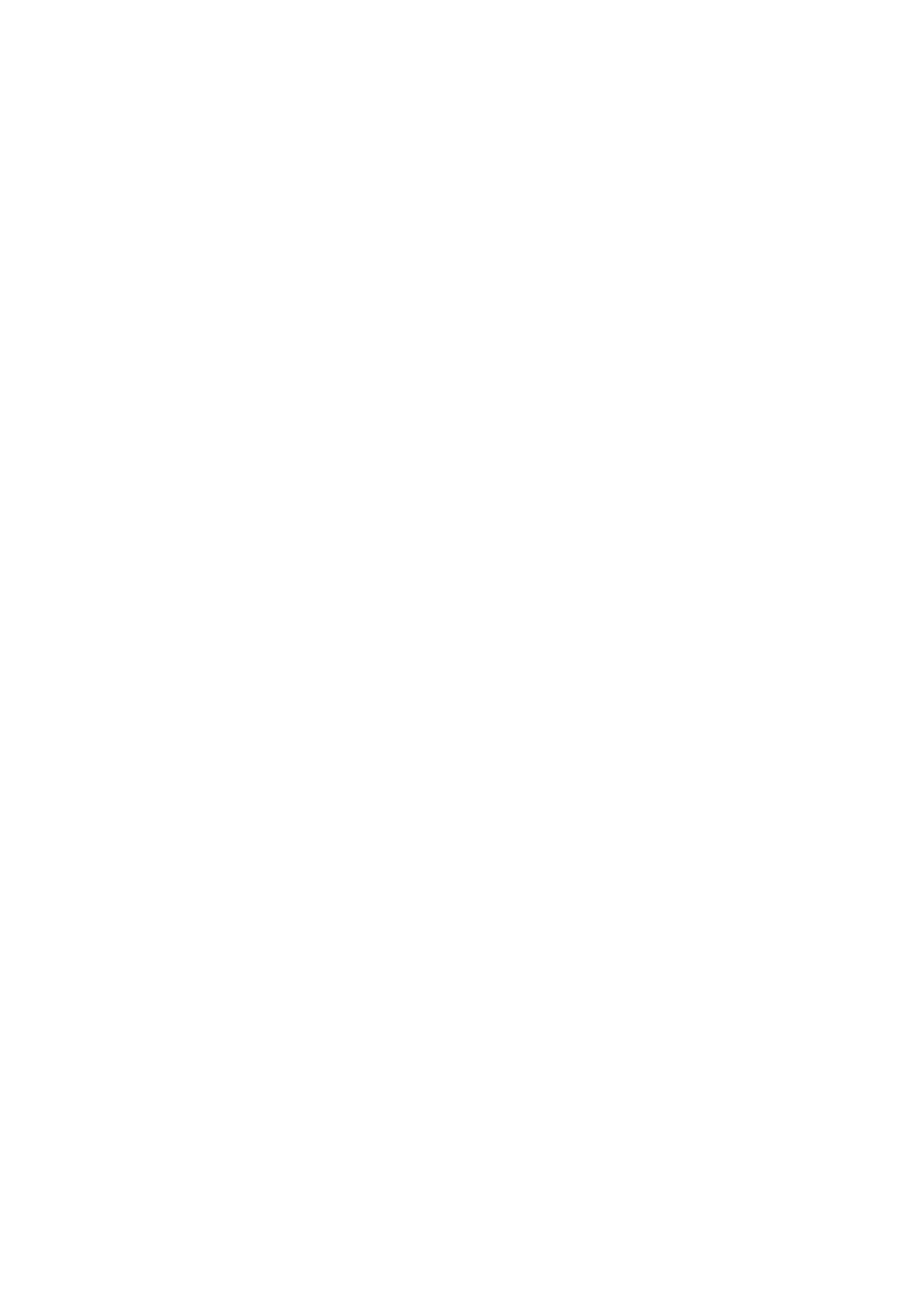CDEG (2004) 14 Final

# **Parental Leave in Council of Europe member States**

**Prepared by Ms Eileen DREW** 

Directorate General of Human Rights Strasbourg, 2005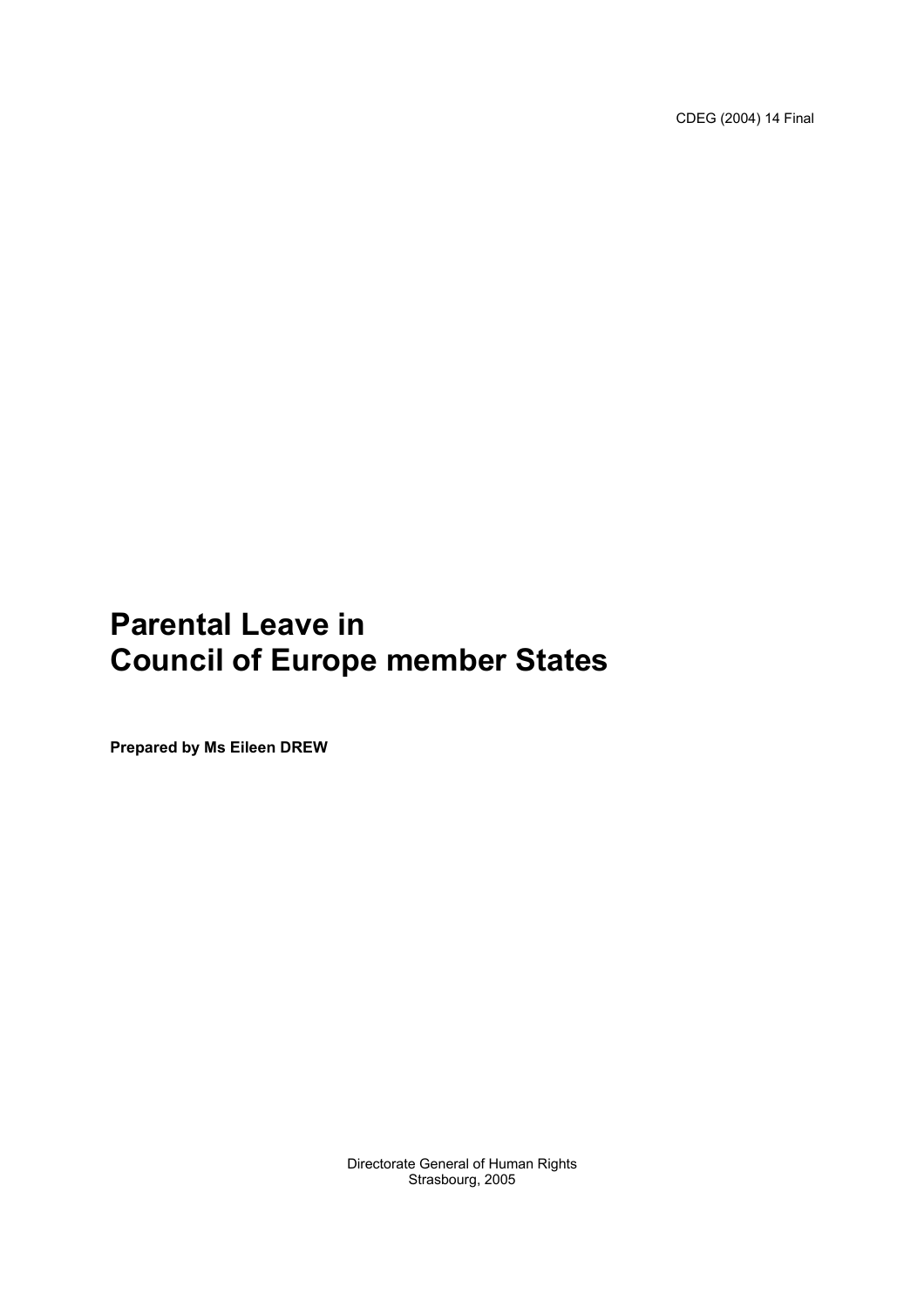Equality Division Directorate General of Human Rights Council of Europe F-67075 Strasbourg Cedex

© Council of Europe, 2005

Printed at the Council of Europe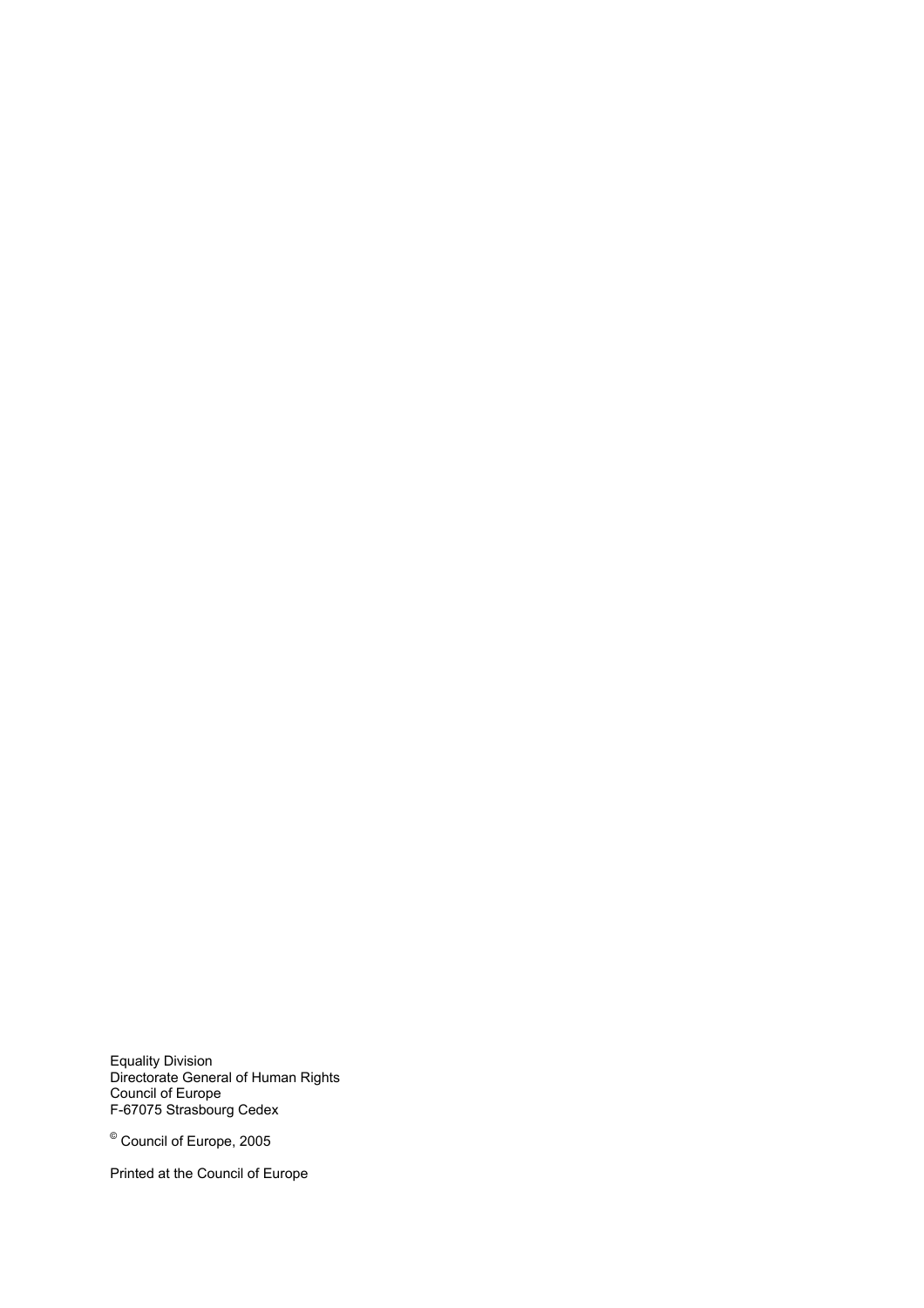# **The Council of Europe**

The Council of Europe is a political organisation which was founded on 5 May 1949 by ten European countries in order to promote greater unity between its members. It now numbers 46 European states.<sup>1</sup>

The main aims of the Organisation are to promote democracy, human rights and the rule of law, and to develop common responses to political, social, cultural and legal challenges in its member states. Since 1989 it has integrated most of the countries of central and eastern Europe and supported them in their efforts to implement and consolidate their political, legal and administrative reforms.

The Council of Europe has its permanent headquarters in Strasbourg (France). By Statute, it has two constituent organs: the Committee of Ministers, composed of the Ministers of Foreign Affairs of the 46 member states, and the Parliamentary Assembly, comprising delegations from the 46 national parliaments. The Congress of Local and Regional Authorities of the Council of Europe represents the entities of local and regional self-government within the member states.

The European Court of Human Rights is the judicial body competent to adjudicate complaints brought against a state by individuals, associations or other contracting states on grounds of violation of the European Convention on Human Rights.

#### **THE COUNCIL OF EUROPE AND EQUALITY BETWEEN WOMEN AND MEN**

The consideration of equality between women and men, seen as a fundamental human right, is the responsibility of the Steering Committee for Equality between Women and Men (CDEG). The experts who form the Committee (one from each member State) are entrusted with the task of stimulating action at the national level, as well as within the Council of Europe, to achieve effective equality between women and men. To this end, the CDEG carries out analyses, studies and evaluations, defines strategies and political measures, and, where necessary, frames the appropriate legal instruments.

For information on the activities of the Council of Europe in the field of equality between women and men, please consult our website :

http://www.coe.int/equality

or contact us at

Equality Division Directorate General of Human Rights – DG II Council of Europe 67075 STRASBOURG CEDEX France

e-mail: dg2.equality@coe.int Tel: +33 3 88 41 20 00 Fax: +33 3 88 41 27 05

<sup>1</sup> Albania, Andorra, Armenia, Austria, Azerbaijan, Belgium, Bosnia and Herzegovina, Bulgaria, Croatia, Cyprus, Czech Republic, Denmark, Estonia, Finland, France, Germany, Georgia, Greece, Hungary, Iceland, Ireland, Italy, Latvia, Liechtenstein, Lithuania, Luxembourg, Malta, Moldova, Monaco, Netherlands, Norway, Poland, Portugal, Romania, Russian Federation, San Marino, Serbia and Montenegro, Slovakia, Slovenia, Spain, Sweden, Switzerland, "The former Yugoslav Republic of Macedonia", Turkey, Ukraine, United Kingdom.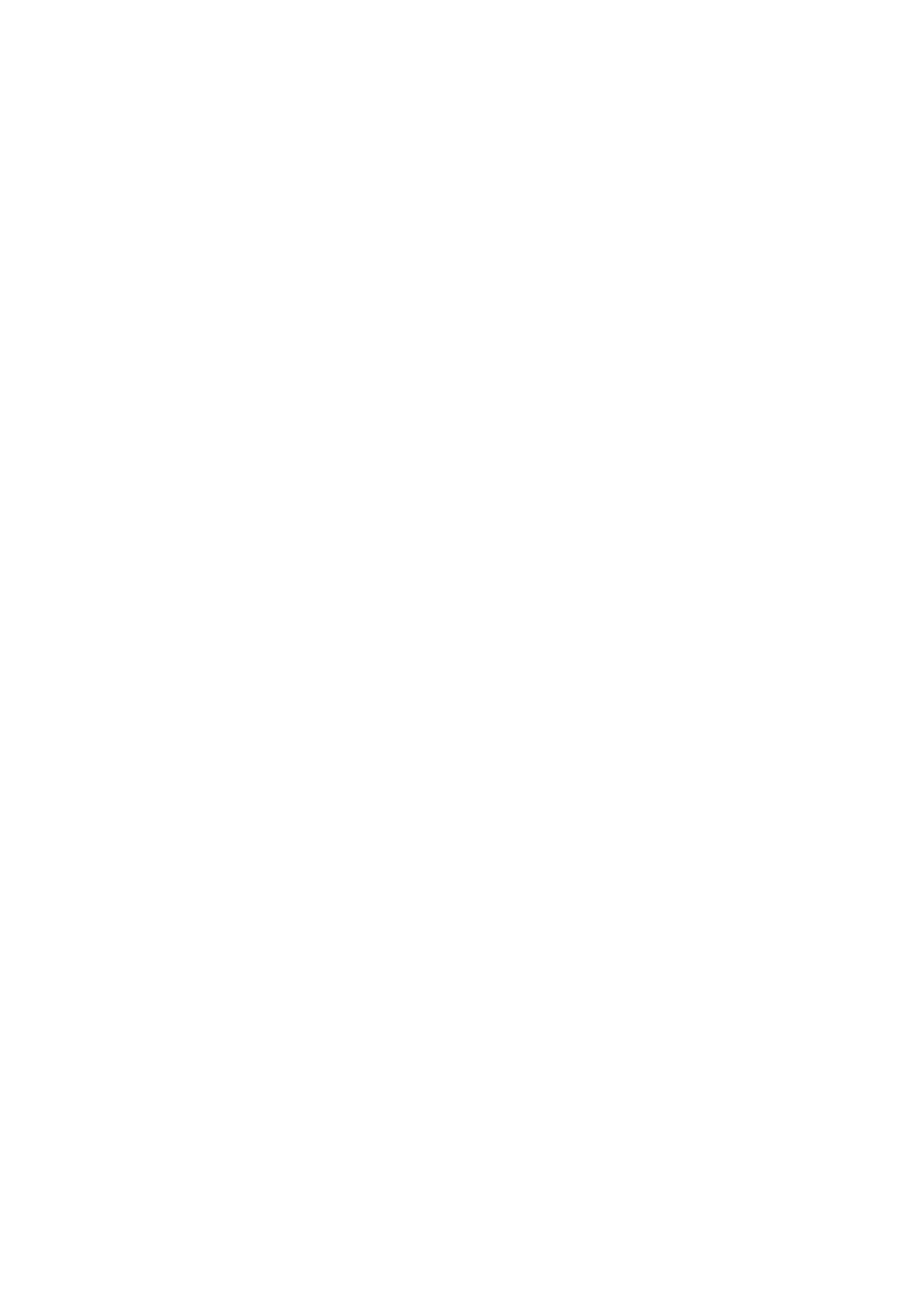# **TABLE OF CONTENTS**

| 1.               |       |                             |    |
|------------------|-------|-----------------------------|----|
| 2.               |       |                             |    |
| 3.               |       |                             |    |
| 3.1              |       |                             |    |
| 3.2              |       |                             |    |
|                  | 3.2.1 |                             |    |
|                  | 3.2.2 |                             |    |
| 3.3 <sub>2</sub> |       |                             |    |
|                  | 3.3.1 |                             |    |
|                  | 3.3.2 |                             |    |
| 3.4              |       |                             |    |
| 4.               |       |                             |    |
| 4.1              |       |                             |    |
| 4.2              |       |                             |    |
| 4.3              |       |                             |    |
| 4.4              |       |                             |    |
| 4.5              |       |                             |    |
| 4.6              |       |                             |    |
| 4.7              |       |                             |    |
| 5.               |       |                             |    |
| 5.1              |       |                             |    |
| 5.2              |       |                             |    |
| 5.3              |       |                             |    |
| 6.               |       |                             |    |
| 6.1              |       |                             |    |
| 6.2              |       |                             |    |
| 7.               |       |                             |    |
| 8.               |       |                             |    |
| 8.1              |       |                             |    |
| 8.2              |       | <b>Best Practice Models</b> | 39 |
|                  | 8.2.1 |                             |    |
|                  | 8.2.2 |                             |    |
| 8.3              |       |                             |    |
| 8.4              |       |                             |    |
|                  | 8.4.1 |                             |    |
|                  | 8.4.2 |                             |    |
|                  |       |                             |    |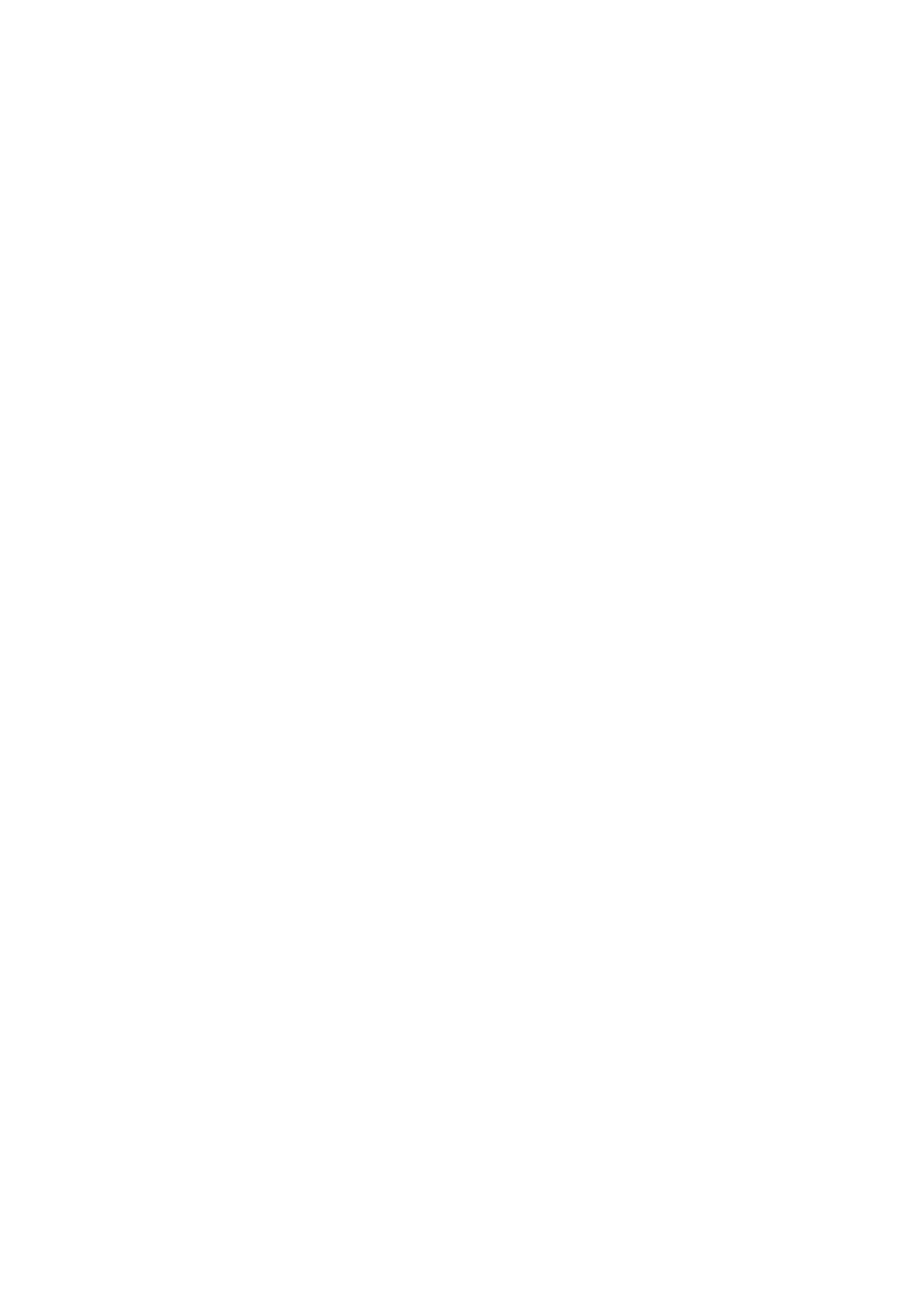# **1. BACKGROUND**

This study was commissioned by the Council of Europe Steering Committee on Equality between women and men, following a decision at its meeting in Strasbourg 3-5 December 2003 as a follow-up to Recommendation Rec (2003) 3 of the Committee of Ministers to member states on balanced participation of women and men in political and public decision making.

The study focuses on parental leave in the 45 member states of the Council of Europe in the framework of gender balance reconciliation of professional and private life. It sets out the backdrop of legislation and identifies gaps that need to be filled in terms of national legislation; statistics showing patterns and trends in the take-up of parental leave. An Interim Report was presented to the Steering Committee meeting on 17 June 2004.

Within the framework of accessible information, some of the issues around the gendered take-up of parental leave are outlined along with a number of examples of good/bad practice. The study concludes with recommendations concerning the introduction of further actions to meet the objectives of gender balance reconciliation of professional and private life across the 45 Council of Europe member states.

Some of the key questions that need to be examined in relation to parental leave are:

- Has the introduction/implementation of Parental Leave as a statutory right contributed to reducing or accentuating gender inequality?
- Is the objective to promote gender balance OR is it another mechanism to help (mainly female) parents to reconcile professional and family life?
- Who Avails? Mothers/Fathers/Others?
- What is the duration of parental leave?
- What impact does parental leave have on the employment patterns and careers of men and women?
- What are the patterns of take-up? (e.g. fixed post birth or stretched, block versus staggered, 3 months versus half days)
- Is it availed of full-time versus part-time or both?
- What is the upper age limit for children?
- What is the impact of second/subsequent child(ren) while on parental leave?
- Who is eligible? (minimum length of service)
- Is it remunerated or not?
- Who pays: parents?
	- the State?
	- employers?
- If unpaid who can/cannot afford? (e.g. men, managers).

The report examines the definitions of parental leave and how it differs from maternity/paternity and other forms of leave (Section 2). It then outlines the origins and institutional interventions to introduce parental leave in Europe (Section 3) including the successful adoption of an EU Directive that is binding on member states. This section includes some critiques of the nature and outcome of the Directive. Section 4 sets out the diverse objectives for introducing parental leave and discusses how these may conflict and exacerbate rather than reduce gender inequalities in the labour market and within families.

In Section 5 the legal backdrop and take up of parental leave are examined, where data permit. These confirm the diversity and complexity that exists in relation to parental leave within the 45 Council of Europe member states, in terms of legislative provision, duration,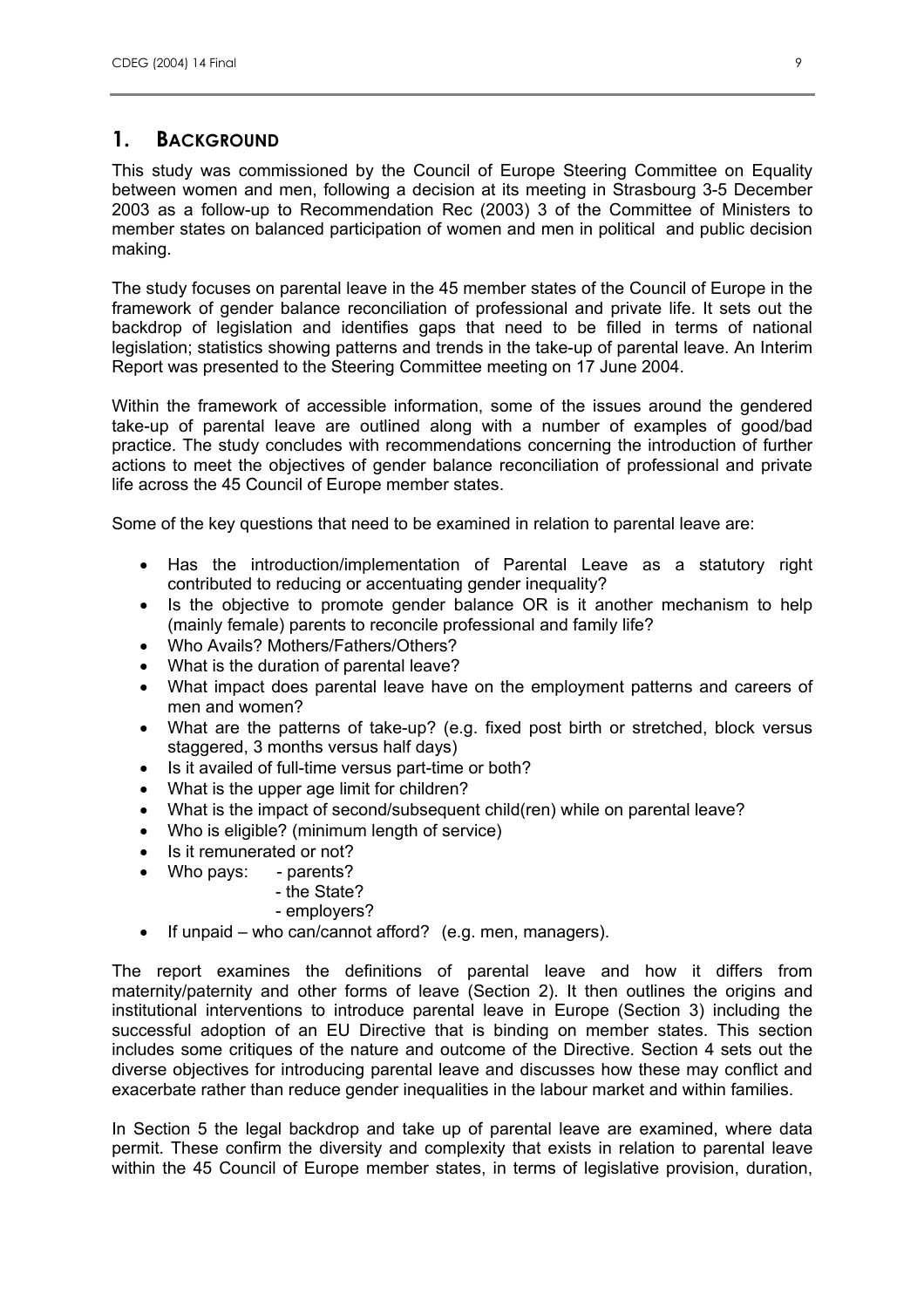entitlement, payment of allowances, how parental leave can be taken, whether it is paid and how leave is allocated to parents and/or to a specific parent.

Section 6 analyses available data on the take up of parental leave across member states. Key policy issues and outcomes of parental leave in terms of gender balance are discussed in Section 7. This is followed, in Section 8, by conclusions and policy recommendations that include reference to good practice across Council of Europe member states.

# **2. DEFINING PARENTAL LEAVE**

The explanatory memorandum of the European Commission's 1983 draft Directive on parental leave used the ILO's wording in defining parental leave as:

*"leave granted to fathers and mothers during a period after the termination of maternity leave to enable parents in employment to look after their newborn child for a certain time, whilst giving them some degree of security in respect of employment, social security and remuneration…Parental leave is also granted to adoptive parents*"

This definition emphasises the co-responsibility of *parents,* both natural and adoptive. The Directive envisaged that parental leave cover would be available only to wage earners, in full or part-time employment within the public and private sectors. Hence it did not extend to selfemployed or family workers.

*Parental leave* differs from *maternity leave* in that its concern is not the health of the mother but the care and upbringing of young children, making both the father and the mother eligible. It also differs from *extended or optional maternity leave* (usually reserved for the mother and linked to breastfeeding) and *paternity leave* (a short period post birth) and *family leave* which need not be for childcare and is of limited duration (usually days). It is also distinct from *sabbatical leave* and *career breaks* which may be availed of for non-family reasons. The key feature of *parental leave* is that it is of longer duration (weeks/years) and is additional to/distinct from the other forms of leave. Likewise parental leave is different from *force majure* (or emergency) leave for family reasons although many countries included such urgent leave in their parental leave legislation.

However, as this study illustrates, there are areas of overlap or a blurring of the distinctions between leave types. For example in Poland fathers can take the 'spare' part of maternity leave (2 additional weeks for first child, 4 weeks for the second and 12 weeks for multiple births). In some countries such as Portugal special leave can be availed of by working grandparents where the mother/father is under 16 years, while in Iceland the distinctions between paternity and parental leave assigned to fathers has blurred the distinction between these forms of leave.

However, the international definition distinguishes parental from maternity leave since it can be taken by the father and/or the mother but, like maternity leave, it does not entail loss of employment or any associated rights (e.g. pension, leave, service) (ILO 1997). It is also independent of (short duration) paternity leave assigned to fathers usually after the birth of their child.

# **3. ORIGINS FOR PARENTAL LEAVE INITIATIVES/IMPLEMENTATION**

## **3.1 ILO**

The Employment (Women with Family Responsibilities) Recommendation 1965 (No. 123) was adopted to protect the rights of women workers. It envisaged measures such as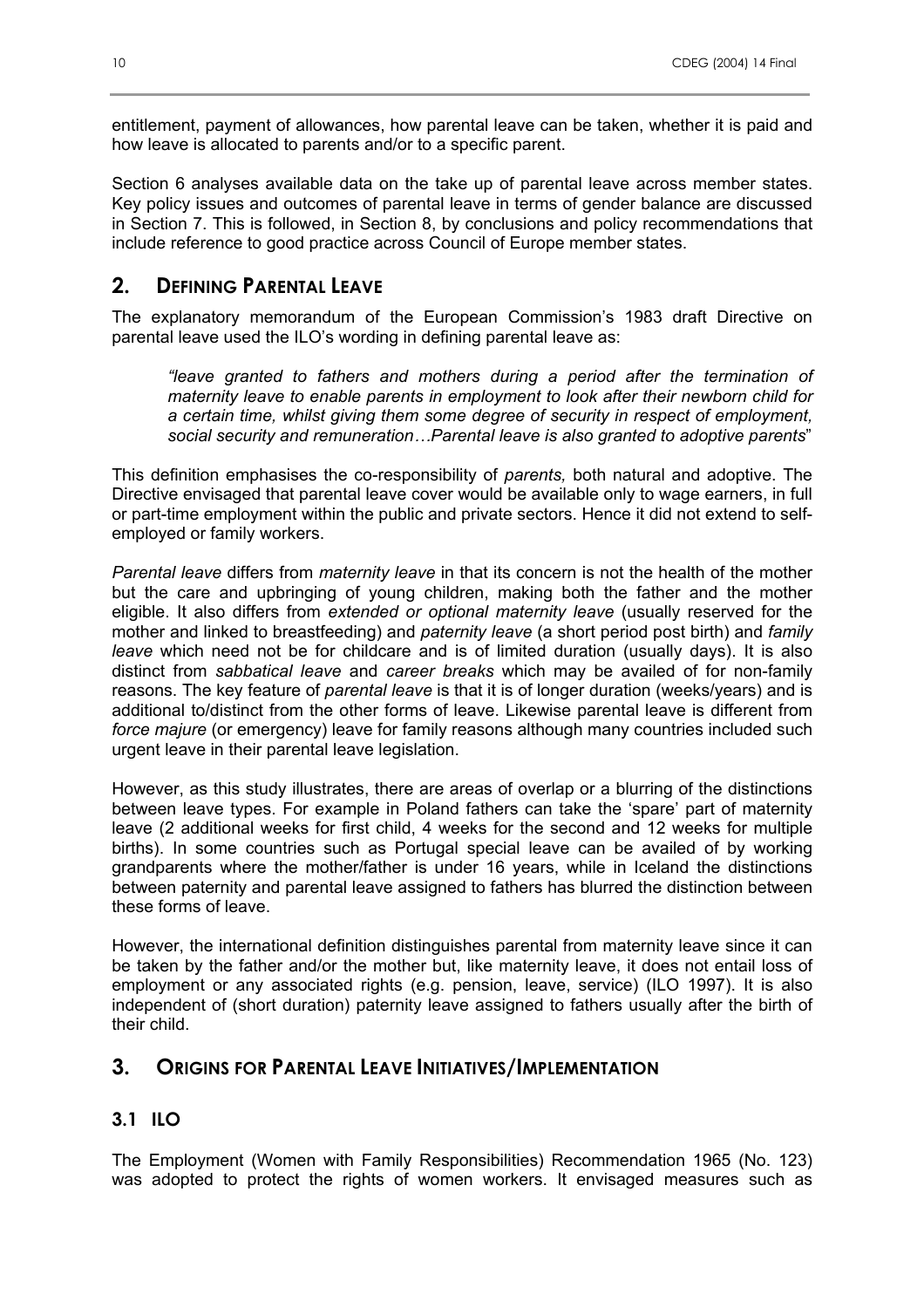childcare services and facilities, and appropriate counselling, placement and training to enable them to enter or re-enter employment after comparatively long absences due to family responsibilities. A new instrument was sought by the 1975 International Labour Conference in recognition of the fact that equality of opportunity and treatment could only be achieved by extending rights to all workers with family responsibilities, women and men. This was in recognition of that any change in the traditional role of women should be accompanied by a change in the traditional role of men and should be reflected in their greater participation in family life and in household duties. It was also believed that this was in the interests of male workers and that it would potentially eliminate a possible source of discrimination against women where hitherto only women had family responsibilities (ILO 1993).

The ILO Convention 1981 No. 156 sets out the rationale for Equal Opportunities and Equal Treatment for Men and Women Workers with Family Responsibilities. This Convention was adopted to extend the concept of balancing work and family to men as well as women. The Convention applies to all workers with children and other immediate family members who need support. Article 3 states that national policies should ensure that workers with family responsibilities should not be subject to discrimination or conflict between their employment and family roles. Article 8 states that family responsibilities should not constitute a valid reason for termination of employment. Other articles seek measures compatible with national conditions to enable workers to exercise free choice and for public authorities and bodies in each country to promote information and education to create a climate of opinion that is conducive to overcoming problems for workers with family responsibilities.

The ILO's Workers with Family Responsibilities Recommendation 1981 (No. 165), concerned with equal opportunities and equal treatment for men and women workers, sought an outcome in which "*either parent should have the possibility, within a period immediately following maternity leave, of obtaining leave of absence (parental leave) without relinquishing employment and the rights resulting from employment being safeguarded"* (para. 22.1).

# **3.2 COUNCIL OF EUROPE**

## 3.2.1 EUROPEAN SOCIAL CHARTER

The European Social Charter of October 1961 was revised and updated to take account of Council of Europe objectives in relation to economic and social progress and the realisation of human rights and other European developments. The European Social Charter (revised) was agreed in Strasbourg on 3 May 1996. In addition to protection of employed women, in relation to maternity (Article 8), Article 27 relates to 'The Right of workers with family responsibilities to equal opportunities and equal treatment.'

The Charter refers to appropriate measures for workers with family responsibilities to:

- enable workers enter, remain in and re-enter employment (including vocational guidance and training);
- take account of conditions of employment and social security;
- develop or promote childcare services or arrangements.

In addition, Article 27 sought to ensure that family responsibilities should not constitute a valid reason for termination of employment. Most importantly it sought "*to provide a possibility for either parent to obtain, during a period after maternity leave, parental leave to*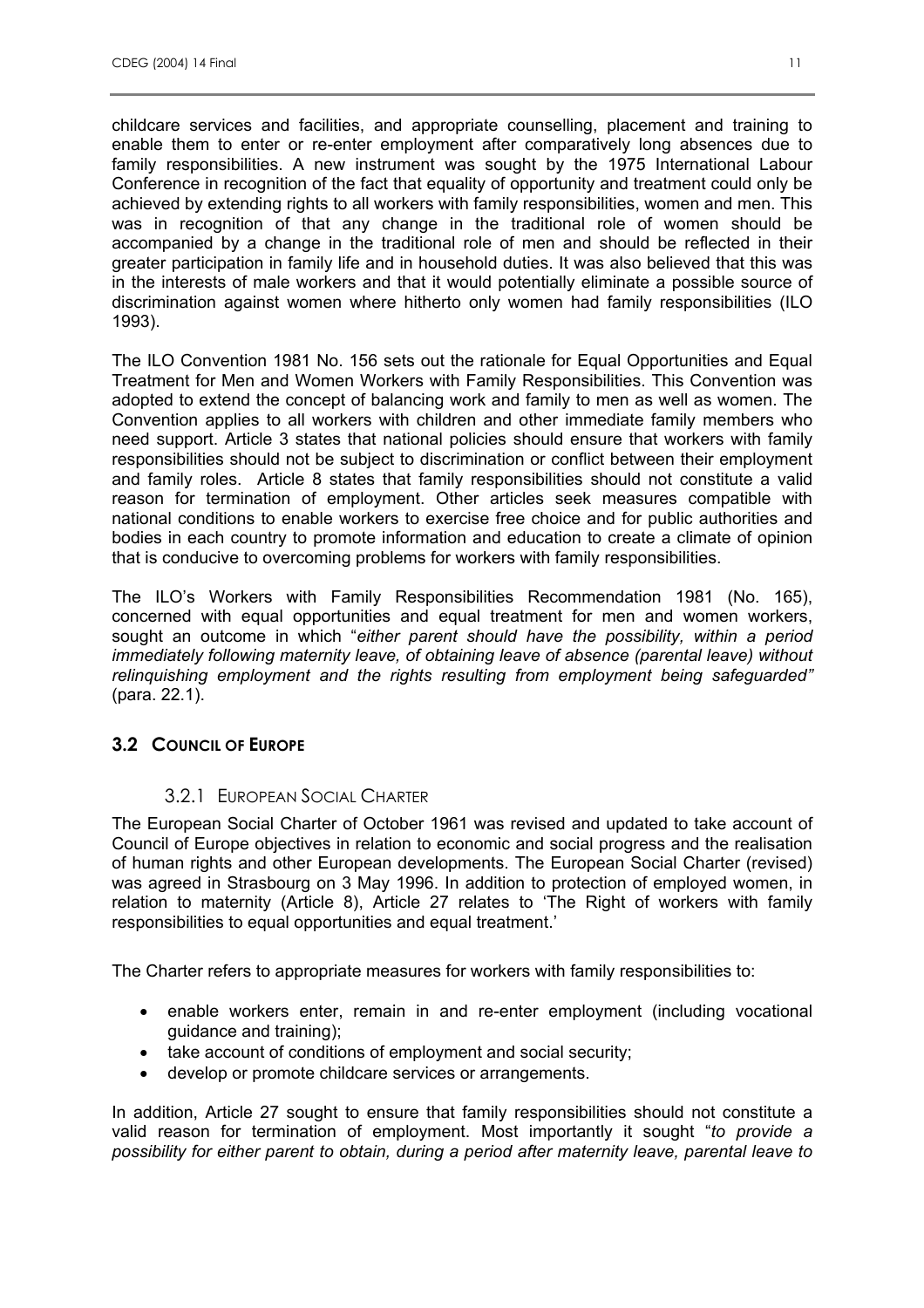*take care of a child, the duration and conditions of which should be determined by national legislation, collective agreements or practice*".

#### 3.2.2 RECOMMENDATIONS OF THE COMMITTEE OF MINISTERS

The Council of Europe adopted a Recommendation No. R (96) 5 of the Committee of Ministers to Member States on Reconciling Work and Family Life acknowledging the need for innovative measures to reconcile working life and family life among other backdrop conditions and initiatives. The Council of Europe recommended that the governments of member states:

I *Take action, within the framework of a general policy promoting equal opportunities and equal treatment, to enable women and men, without discrimination, to better reconcile their working and family lives;* 

II *Adopt and implement the measures and general principles described in the appendix to this recommendation in the manner they consider the most appropriate to achieve this goal in the light of national circumstances and preferences.* 

The Recommendation sought paternity leave for fathers of newly born children and in addition that:

"*Both the father and the mother should have the right to take parental leave during a period to be determined by the national authorities without losing either their employment or any related rights provided for in social protection or employment regulations. The possibility should exist for such parental leave to be taken part-time and to be shared between parents*".

This Recommendation and related issues were discussed at the Conference of European Ministers Responsible for Family Affairs in the XXVIIth Session in Portorož 20-22 June 2001. The Final Communique reports on discussions that addressed the question "How can working and family life best be reconciled?". They placed a strong emphasis on the role of fathers (also discussed at the XXIVth session of the Conference of European Ministers in 1995, Helsinki) and is enshrined in Principle 4 of the Committee of Ministers Recommendation No. R (94) 14 which states that:

 "*The Family must be a place where equality, including legal equality, between women and men is especially promoted by sharing responsibility for running the home and looking after the children, and, more specifically, by ensuring that mother and father take turns and complement each other in carrying out their respective roles*".

The discussants stated that governments could play a key role by introducing measures aimed exclusively at men, giving them rights which would enable them to play a real part in family life – one of the conditions of genuine equality. They also stated that leave "*reserved for the father can be an effective means of enabling fathers to participate*". The Portuguese Minister and President of the National Commission for Family Affairs referred to the discrepancy between legal measures/policies that have been adopted and the people's attitudes and behaviours. She also underlined that "*fathers have to realise that looking after children is not only a duty but also a right. Responsible paternity was to be seen as an integral part of the concept of citizenship*".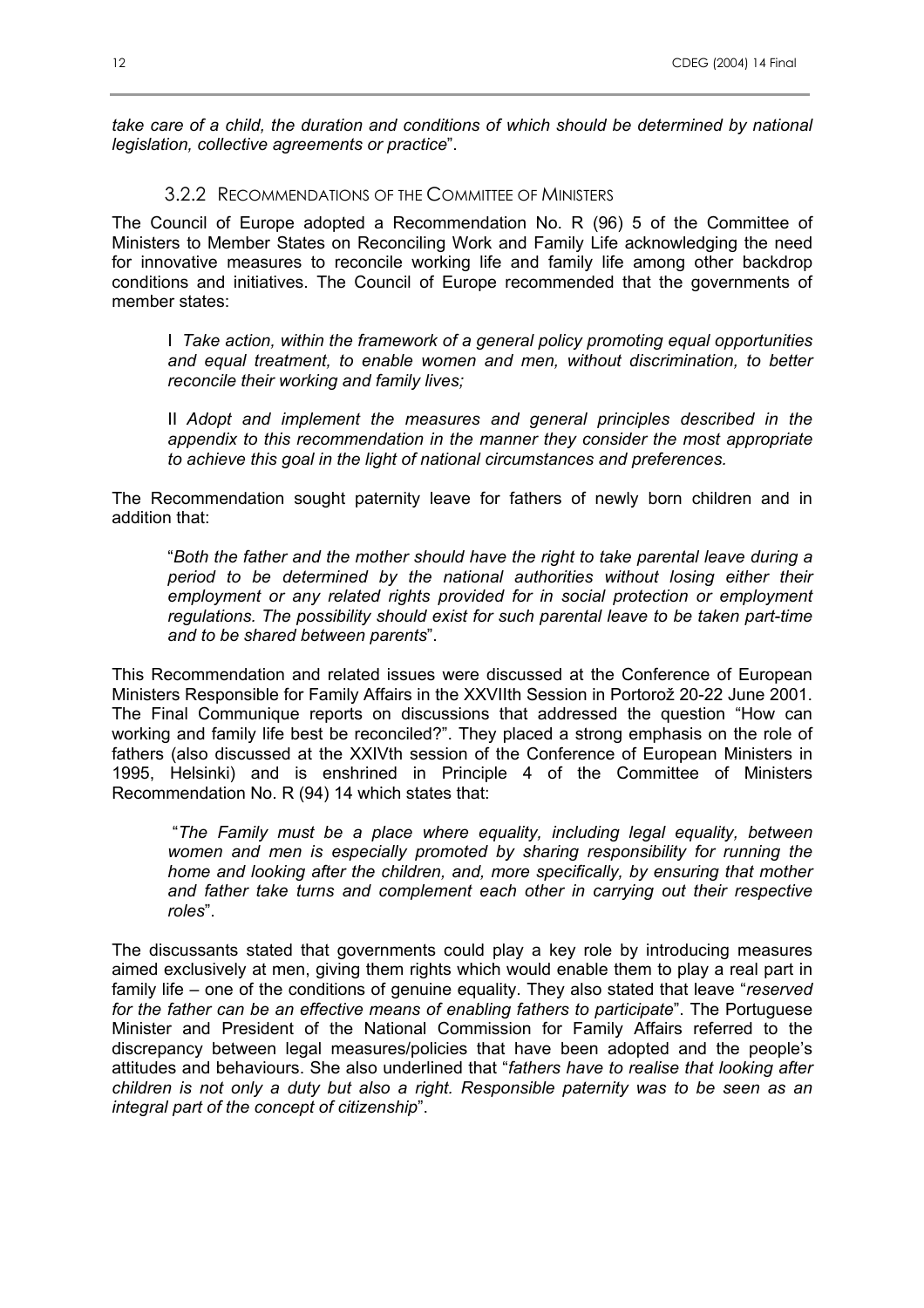## **3.3 EUROPEAN UNION**

#### 3.3.1 EU DIRECTIVE

The first Commission proposal for a Directive on parental leave dates back to 1983. The minimum standards suggested were:

- leave was an individual right and could not be transferred from one parent to the other, nor could both parents take leave at the same time;
- a minimum period of 3 months leave per workers, including those in part-time employment;
- duration might be extended for single parents or in the case of a child with a handicap;
- leave to be taken up to the third birthday of the child (except for a child who is adopted or has a handicap);
- leave to be taken as one continuous period and might be taken part-time, but only at employer's agreement;
- an unspecified number of days off for family reasons to be decided by the individual member state;
- in relation to social insurance provision, leave for family reasons was to be treated as time off with pay;
- pay or indemnity for parental leave was left to members states to decide, but if available it should come from public funds.

However, it was not until 1995 that an agreement could be reached which led to the formal adoption of the Council Directive 96/34/EC of 3 June 1996 *on the framework agreement on parental leave concluded by UNICE, CEEP and ETUC.*

Member states were required to incorporate the Directive into national law by 3 June 1998 with a maximum extension of one further year if it was "*necessary to take account of special difficulties or implementation by a collective agreement*". The Directive makes no reference to single parents or children with disabilities. The age limit was raised with the upper limit for member states to determine.

The Directive required member states to grant parental leave as an individual right belonging to workers, be they women or men, on the grounds of the birth or adoption of a child to enable them to take care of that child for at least 3 months, until a certain age defined by members states, which may be up to 8 years. By definition, parental leave may be shared, but not transferable, between parents. The Directive leaves member states the power to regulate whether parental leave is granted on a full-time or part-time basis, on a piecemeal or in the form of a time credit system. The directive obliges member states to take measures protecting workers from dismissal for having applied for, or taken, parental leave. It furthermore guarantees the worker's right to occupy the same job or a similar job when the leave is over, and it also ensures that the worker will keep any rights earned, or in the process of being earned, when parental leave began.

It was envisaged that implementation would not prejudice the right of member states and/or management and labour to develop different legislative, regulatory, or contractual provisions, in the light of changing circumstances (including the introduction of non-transferability) as long as the minimum requirements are complied with.

## 3.3.2 CRITIQUES OF THE PARENTAL LEAVE DIRECTIVE

The Parental Leave Directive has been received with various degrees of support and criticism. Schmidt (1998) states "*Taking into account the long and unsatisfactory history of*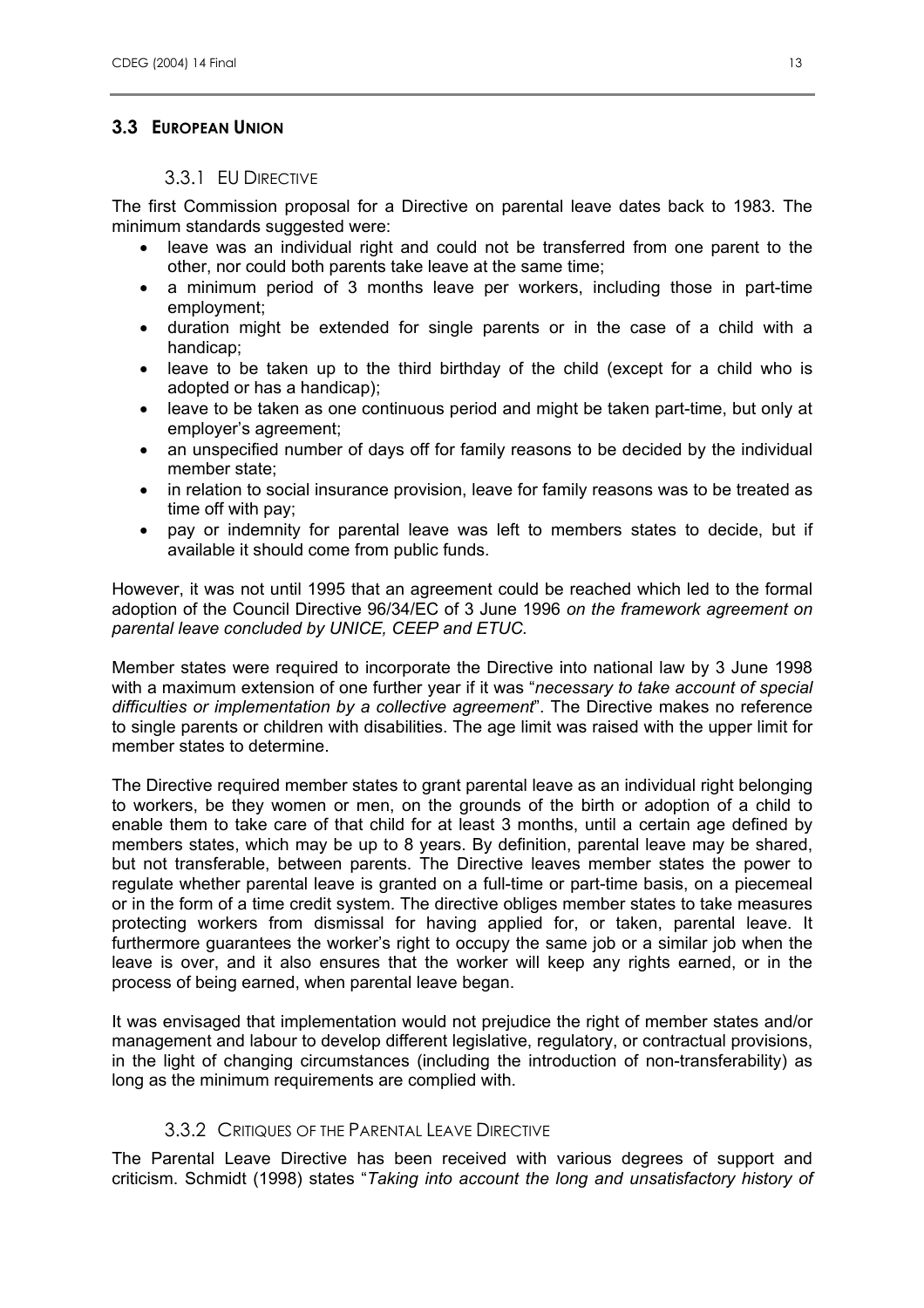*vain attempts to adopt a directive on parental leave as well as the tremendous differences in national regulations within the Member States on the one hand, and the huge leeway of discretion left to the Member States and the resulting flexibility on the other hand, the concluded agreement can be regarded as a first step in the right direction towards a society where working life and family life are reconciled."* 

However, the very flexibility available to member states in implementing the Directive has come under considerable criticism. Caracciolo (2001:335) states that "*Prima facie, this measure represents a valuable step towards the creation of a family friendly workplace. A closer look, however, reveals that it is not flawless and is based on the idea that mothers still have the main responsibility for child-care. The most obvious weak point of the Parental Leave Directive is the fact that it does not mention any provision concerning financial compensation. This can easily be regarded as a deterrent for many working parents, especially fathers*".

Other flaws were the *in principle* non-transferability and how this will be interpreted, and the possibility for member states to set lower age limits (than 8 years), which could further discourage fathers more than mothers from availing. Caracciolo (2001:335) refers to the Directive's achievements as "*largely rhetorical as they have not significantly improved standards already existing at national level…only three Members States have benefited from the Directive*".

Caracciolo (201: 343) further argues that the binding nature of the Directive is in itself unsatisfactory since its provisions are:

"*fragmentary and not underpinned by a coherent framework, they result in measures addressed to individuals rather than the family as a unit. Legislation in this field is also often the result of a political compromise, carrying with it all the problems associated with these arrangements…although to a certain extent it enables working parents to spend more time with their young children, it does not mention other members of the family such as elderly or sick relatives*".

Hardy and Adnett (2002: 170) assessed parental leave in terms of:

"*the first directive created from social dialogue, has not provided an adequate or consistent legislative framework to enable parents to achieve their desired work-life balance. The rate of fathers taking up parental leave schemes remains consistently low, one consequence being that gender inequalities in the labour market are effectively reinforced*."

The authors argue that, since the present legal framework is inadequate, this should be of concern to EU policy makers, claiming that increased economic flexibility can be consistent with the promotion of social justice. Hardy and Adnett (2002: 170) point out that "*Parental leave measures will only promote gender equality if those taking leave are highly compensated and not subjected to direct or indirect penalties on return, and fathers have a higher take-up rate than mothers*" (2002: 170). They point to the need for EU policy to ensure the more even distribution of unpaid work with reference to the substitution of market or public provision of caring activities as sought through the European Employment Strategy.

Further criticisms of the Directive have been made by McColgan (2000) over the failure to provide for payment (specifically in Greece, UK, Ireland, Portugal and Spain), which, she argues, will dissuade fathers from availing:

 "*The detachment of working fathers from the domestic scene has implications not only for women's aspirations to equality, but also for the relationships which develop*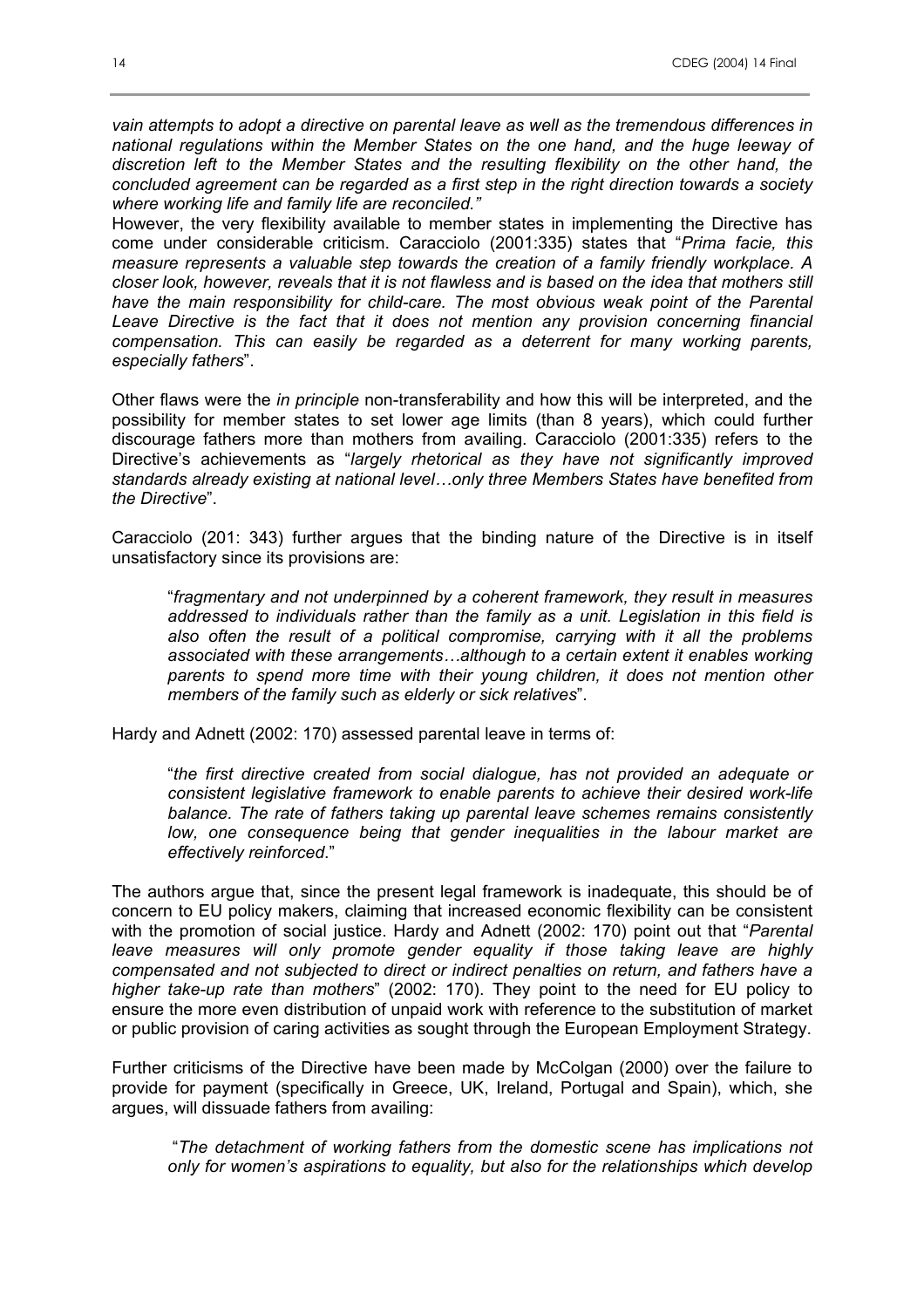*between fathers and children. These are vitally important, most especially given that early bonding promotes continued contact between fathers and children in the (ever more likely) event of family breakdown*" McColgan (2000:141).

This is emphasised by Dermott (2001:161) who states:

*"parental leave is a system which supports balancing work and home life in two senses…by allowing time for parents to spend with their children..[and] is a way of balancing work and family between partners…Theoretically it has much to commend it. However, unless men are taking parental leave there is no hope for a more equal division of childcare labour between men and women".* 

## **3.4 NATIONAL LEGISLATIVE PROVISION**

Within the scope of this study it is not possible to give equal attention to parental leave legislation and impact across all 45 Council of Europe countries. Hence this section provides an overview of legislation enacted in some member states. It is interesting to note that considerable progress and experience of parental leave occurred in the Central and Eastern European states prior to the EU policy initiatives and Parental Leave Directive:

"*the notion of a child-rearing allowance [and leave] as an alternative to work by a parent during the first two or three years of life has an earlier East European history" (Kamerman and Kahn, 1991).* 

Regrettably access to published information on parental leave in these, and other non-EU, member states is very limited.

Hungary is attributed with having one of the first parental leave scheme driven by state family policy. In 1967 Hungary introduced a **childcare benefit**, (aimed at increasing the birth rate) that required continuous employment for 12 months prior to the child's birth. The duration was 2.5 years following the birth. The benefit rate was relatively low (c. 25% of women's average earnings) and unrelated to previous earnings. At the time it was among the longest and most favourable child-care benefits available in the world.

In 1985 an employment-based **childcare fee** was introduced amounting to c. 65-75% of an individual's average earnings. The duration was up to the child's first birthday, extended to 18 months in 1986 and to 2 years in 1987. In 1995 the system changed and the **childcare fee** was abolished. **Childcare benefit** was extended by law to all parents regardless of whether they had been employed and the benefit became a fixed allowance, independent of prior earnings. The **childcare fee** was re-introduced in 2000.

Following these modifications, the current childcare supports are available in Hungary are:

**1. Childcare Allowance (GYES)** is available to all parents by law and is not based on previous employment. This allowance can be paid not only to parents but (from the  $1<sup>st</sup>$ birthday of the child resident in parents' home) to grandparents also. The amount of the allowance equals the minimum amount of the old age pension at the time (HUF 23,200 in 2004; HUF 24,700/€98,8 in 2005) and is paid up to the age of 3 (or until the age of ten, if the child is permanently ill or seriously disabled or, in case of twins until the end of the year in which the children reach school age or 10 years of age).

**2, Childcare Fee (GYED)** requires 180 days of employment in the previous 2 years and is linked to average monthly earnings up to a limit of €332 per month.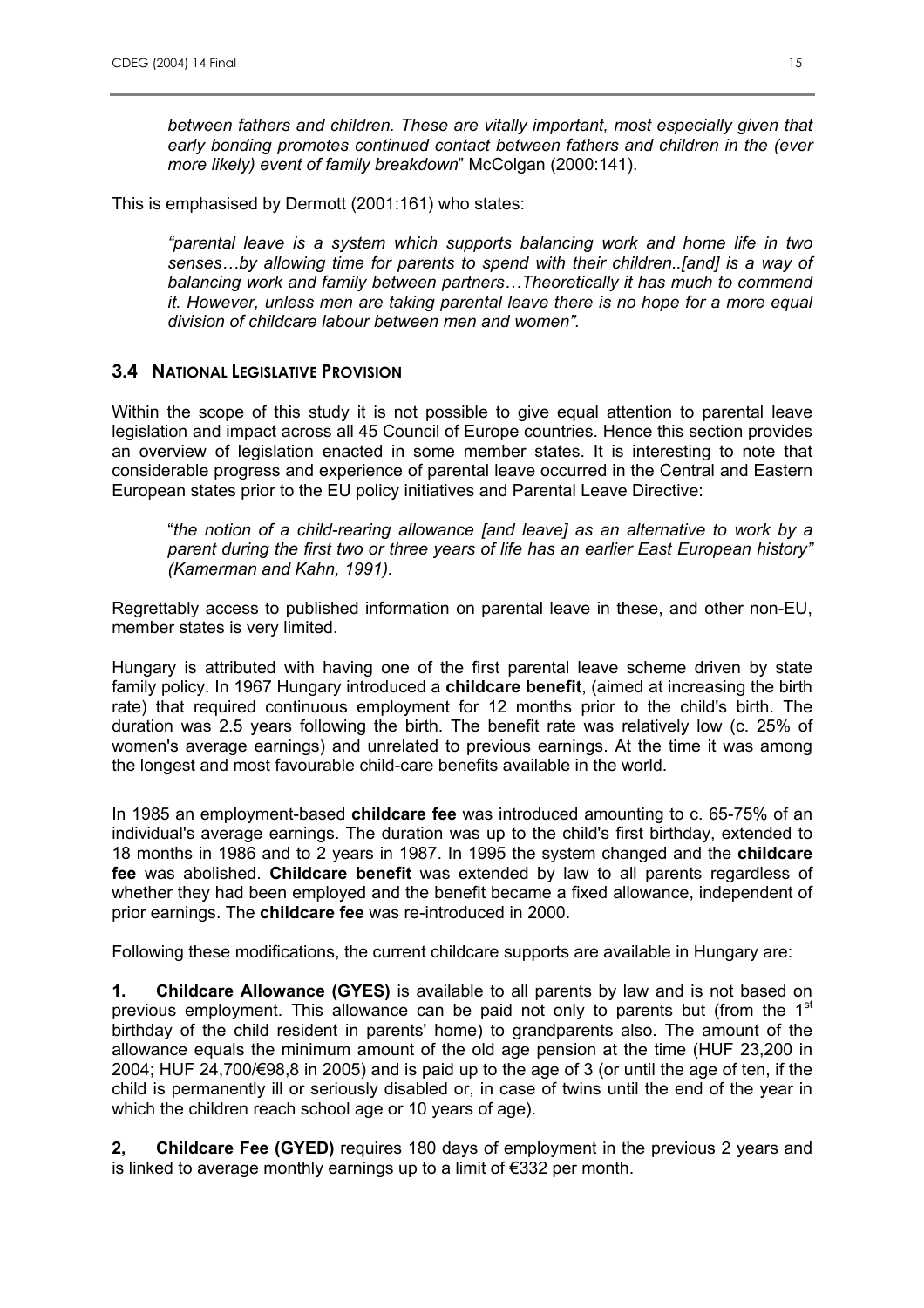**3. Child Rearing Support (GYET)** is the third form of childcare benefit available since 1993. It is independent of employment but the main pre-condition is that the parents are taking care of 3 or more children under the age of 14, where the youngest is between three and eight years of age, in their household. The amount of the benefit – similar to Childcare Allowance – equals the minimum amount of the old age pension at the time (HUF 23,200 in 2004; HUF 24,700/€98,8 in 2005).

The most common pattern in former Eastern European states was for a two year leave provision and grant, then equal to about 40 per cent of the wage of an unskilled woman (Kamerman and Kahn, 1991). The tradition among non-EU states was strongly interventionist with well established family/worker supports that extended to state childcare provision. Not all states were as generous in terms of leave duration or state payment. In the former USSR and GDR, 'nursing leave' was offered only until the child was one year old while Rumania had unpaid parental leave (Moss and Deven, 1999).

Since the period of transition from communism there has been a general shift from nursery provision to parental leave for children under 3 years with *"leave allowances providing mostly low rates of wage replacement* [these have] *magnified the risk of poverty for young families*" (UNICEF (1997: 97). Further reinforcement of this policy shift was evident in the Czech Republic where "*parental leave was prolonged from three to four years. However, the state abandoned its responsibility regarding child-care facilities*" (Kocourková, 1997).

Sweden introduced parental leave in 1974 (ILR 1997) initially for 6 months followed by Italy with leave for fathers (mothers had maternity leave by law from 1971), then Norway in 1977; Finland in 1978; and Iceland in 1980. In 1984 Denmark, France, Greece and Portugal introduced parental leave. West Germany followed in 1985 along with Belgium through sabbatical leave available for parents. Other EU and non-EU states made parental leave available: Spain (1989); the Netherlands (1991); US (1992) and Australia (1993). In 1993 Norway made the first non-transferable period of parental leave available to fathers exclusively (Wilkinson 1997).

The implementation of the EU Directive on parental leave required all (then 15) member states to adapt their policies and domestic structures but did not stipulate whether parental leave needed to be paid or unpaid. Some states, namely France, Ireland and the Netherlands raised their domestic standards in a minor degree above the EU minimum requirement. Others, such as Austria, Germany, Italy, Portugal and Luxembourg introduced more extensive reforms than the Directive envisaged (Falkner et al. 2002).

The design of national policies on the reconciliation of parental and professional responsibilities is highly diverse and complex, with the crucial factor being the priority accorded by public policies. According to IDS (1999), the state plays a major role in Nordic countries as lawmaker and paymaster, whereas the Netherlands legislation primarily provides a framework to be fleshed out by social partner negotiations.

It should also be stated that some member states (including Switzerland and Former Yugoslav Republic of Macedonia) have no legal provision for parental leave. The national legal framework for parental leave is set out in Table 1 for those states where information could be obtained.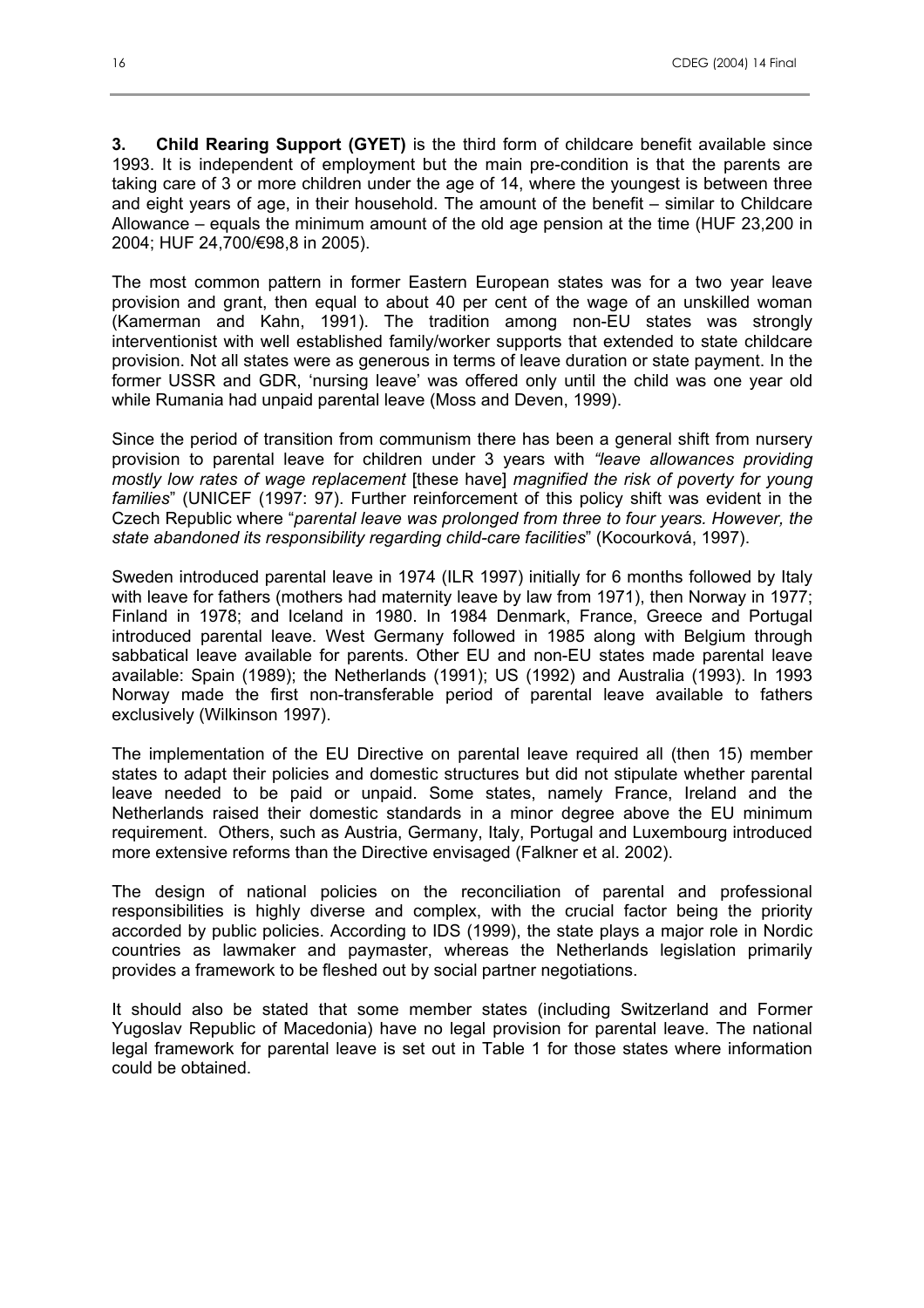#### **Country Legislative Instrument**  Albania ang Ina Andorra Law 8/2003 and Civil Service Law 2000 ChapterII, Articles 10 and 16 and Chapter IV Article 18 Armenia **RA Parliament Decision N 235 April 1999 updated by Labour** Code 2004 Austria Maternity Protection Act 1979 and Law 651/1989 both amended July 1999 (Childcare benefit 2002) and July 2004 (entitlement to part-time employment) Azerbaijan Labour code 1999 and Leave Law 1994 Belgium National Agreement CCT 64 April 1997 Bosnia and **Herzegovina** Labour Codes of BiH FBiH and RS and Articles 73, 76 and 78 RS Law on Work (Republika SRPSKA) Bulgaria Labour Code Articles 163-166a-168 Croatia Labour Law (Official Gazette Nos. 38/95, 54/95, 65/95, 17/01, 82/01, 30/03); Health Insurance Law (Official Gazette Nos. 94/01, 88/02, 149/02, 117/03); Law on Parental Leave for Self-employed and Unemployed Mothers (Official Gazette Nos.24/96, 109/97, 82/01, 30/04) Cyprus **Parental Leave and Leave on Grounds of Force Majure Law 2002** Czech Republic Yes Denmark Consolidation Act 711 August 2002 on Equal Treatment of Men and Women as regards Access to Employment and Maternity Leave etc.; Act on Benefits; and Act on Childcare Leave Estonia Parental Benefit Act (January 2004); State Family Benefit Act; Holidays Act Finland **Contracts of Employment Act and Sickness Insurance Act** France Labour Code Art. L. 122 and law of 25 July 1994 and Article 60 of Law No. 2003-1199 December 2003 relating to the financing of Social Security Georgia | na Germany 1985 law on parental leave amended by law on parental benefits and parenting time 2000 Greece ha Hungary **Act No. XXII 1992 on Labour Code, Act No. LXXXIII 1997 on** Health Insurance and Act No. LXXXIV on Family Allowances 1998 Iceland Act on Maternity/Paternity and Parental Leave 1999-2000 Ireland Parental Leave Act 1998 amended 2000 Italy Law 53/2000 D.Lgs 151/2001 Latvia **Labour Law 2002, Article 156 on Childcare Leave**; Law on Social benefits 2003 and Rules of the Cabinet of Ministers December 2004 relating to Childcare Benefit Liechtenstein Ina Lithuania **Labour Code 146** Luxembourg Law of February 1999 Malta **Legal Notice 225 of 2003 - Employment and Industrial Relations** Act 2002 Parental Leave (Entitlement) Regulations, 2003 Moldova ha Netherlands Parental Leave Law July 1997 amended February 2001

#### **Table 1 Legislation for Parental Leave**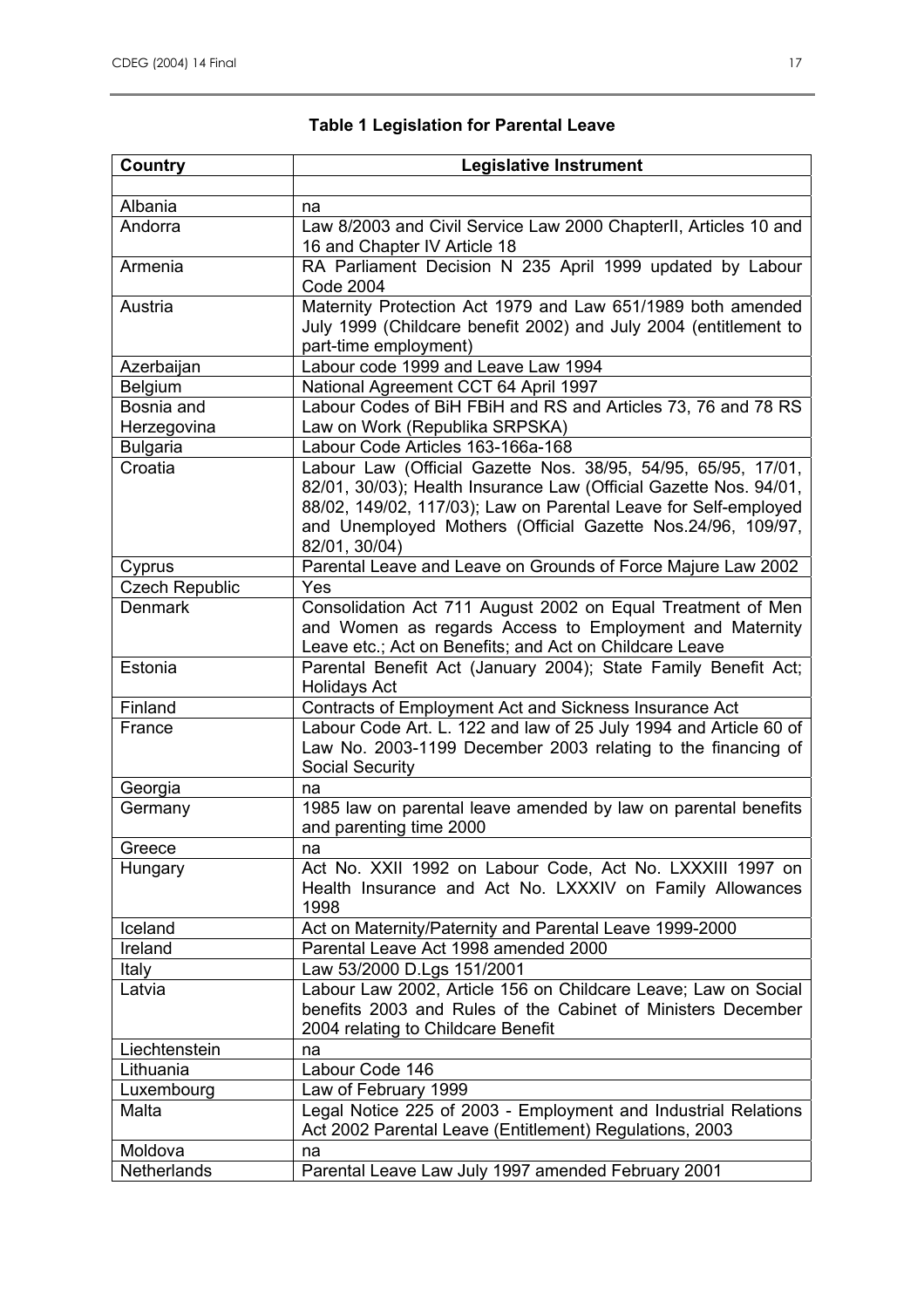| Norway                    | Social Security Act relating to Workers' Protection and the<br>Working Environment of 4 February 1977 |  |  |  |  |
|---------------------------|-------------------------------------------------------------------------------------------------------|--|--|--|--|
|                           |                                                                                                       |  |  |  |  |
| Poland                    | Labour Code Art 186 and 189 1998on family, childcare and                                              |  |  |  |  |
|                           | nursing allowances and ordinance of MOLSP 28 May 1996 on                                              |  |  |  |  |
|                           | leaves and childcare allowances                                                                       |  |  |  |  |
| Portugal                  | Decree-law 230/2000 which amends 1984 law                                                             |  |  |  |  |
| Romania                   | na                                                                                                    |  |  |  |  |
| <b>Russian Federation</b> | na                                                                                                    |  |  |  |  |
| San Marino                | na                                                                                                    |  |  |  |  |
| Serbia and                | Labour Law (Official Gazette Nos 70/01; 73/01) - Articles 69, 70,                                     |  |  |  |  |
| Montenegro                | 71, 72, 73, 74, 75, 76, 77;                                                                           |  |  |  |  |
|                           | Health Insurance Law (Official Gazette Nos 18/92; 26/93; 53/93;                                       |  |  |  |  |
|                           | 67/93; 48/94; 25/96; 46/98; 54/99; 29/01; 18/02; 80/02; 84/04) -                                      |  |  |  |  |
|                           | Article 44:                                                                                           |  |  |  |  |
|                           | Support of Families with Children (Official Gazette No 16/02) -                                       |  |  |  |  |
|                           |                                                                                                       |  |  |  |  |
|                           | Articles 9, 10, 11, 12, 13                                                                            |  |  |  |  |
| Slovakia                  | Labour Code Act No. 311/2001 amended by Act No. 165/2002,                                             |  |  |  |  |
|                           | Act No. 408/202, Act No. 413/2002 and Act No. 210/2003                                                |  |  |  |  |
| Slovenia                  | na                                                                                                    |  |  |  |  |
| Spain                     | Law 39/1999                                                                                           |  |  |  |  |
| Sweden                    | 1995 Parental Leave Act/584 and 1998/209 Act on Leave for                                             |  |  |  |  |
|                           | <b>Family Reasons</b>                                                                                 |  |  |  |  |
| Switzerland               | No Parental Leave available*                                                                          |  |  |  |  |
| Former Yugoslav           | None Labour Relations Act relates to Maternity Leave only                                             |  |  |  |  |
| Republic of               |                                                                                                       |  |  |  |  |
| Macedonia                 |                                                                                                       |  |  |  |  |
| Turkey                    | na                                                                                                    |  |  |  |  |
| <b>Ukraine</b>            | na                                                                                                    |  |  |  |  |
| UK                        | 1999 Parental Leave Law amended under Maternity and Parental                                          |  |  |  |  |
|                           |                                                                                                       |  |  |  |  |
|                           | Leave (Amendment) Regulations 2001)                                                                   |  |  |  |  |

Sources: ILO (1997); IDS (2003) updated from Council of Europe representatives (2004) na denotes information not available

\*Switzerland will introduce Maternity Leave by  $1<sup>st</sup>$  July 2005 of 14 weeks duration paid at 80% of salary.

# **4. OBJECTIVES OF PARENTAL LEAVE**

National policies vary widely in the motivation for, and implementation of, parental leave and may be driven by differing priorities such as:

- The promotion of gender balance and equity in the labour market for women and men;
- Pro-natalist policies to encourage mothers to combine employment with procreation and facilitate women remaining in the labour market;
- Labour market interventions to:
	- Reduce unemployment (by encouraging parents to exit);
	- Increase employment (by retaining parents after childbirth);
- Well-being of children;
- Women's economic independence;
- Involvement of fathers in family/home life.

Some of these may conflict with each other and need to be taken into account in assessing the impact/outcomes of parental leave in practice and in identifying best practice models operating in different states.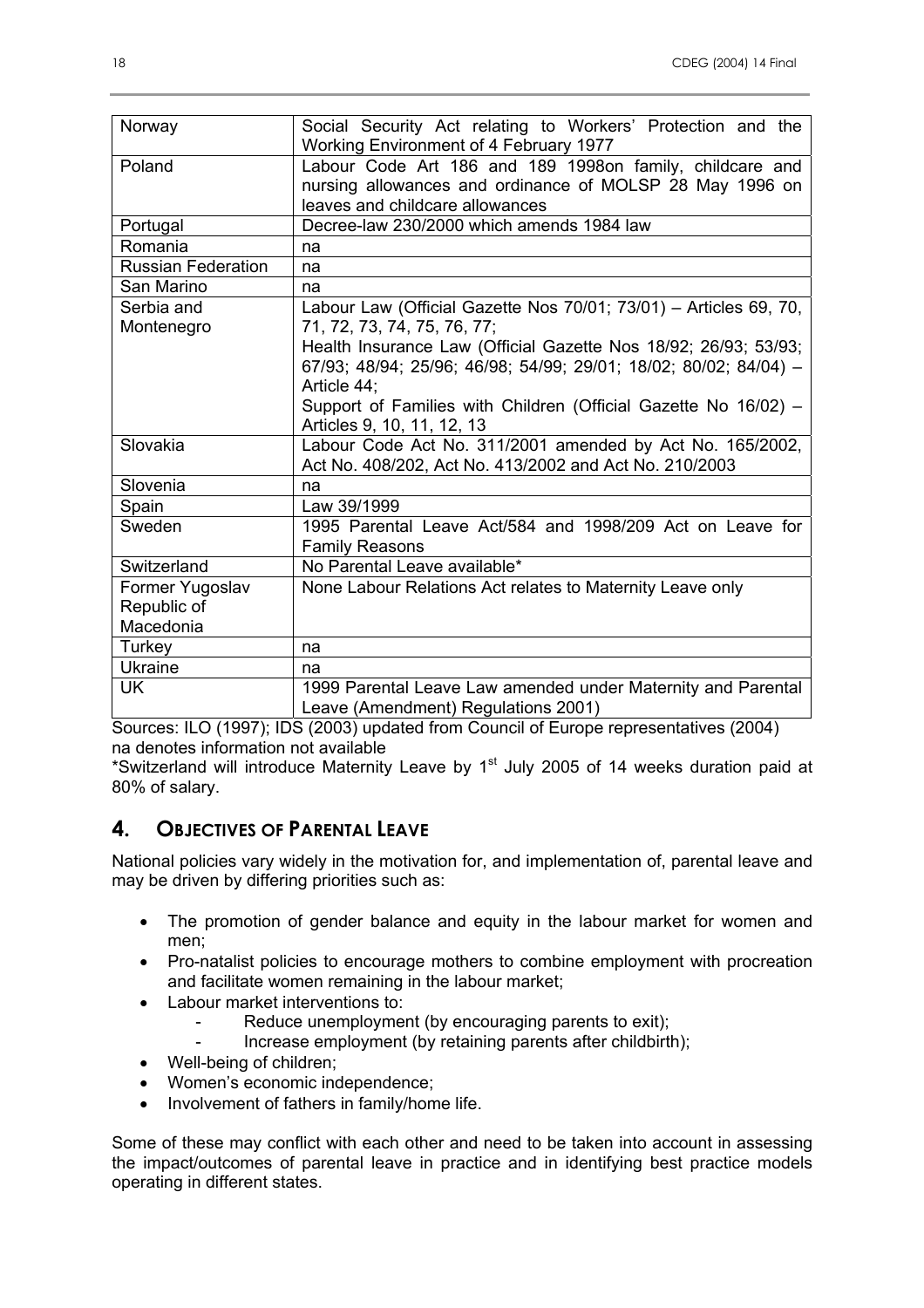## **4.1 GENDER BALANCE AND EQUITY IN THE LABOUR MARKET**

Higher employment rates and greater diversity in the labour market have come to be the hallmark of European economies. In the context of the European Employment Strategy (EES) goals have been set to increase the female employment rate to 57 per cent by 2005 and 60 per cent by 2010. However progress toward meeting these goals is uneven. Netherlands and UK already exceeded the targets by 2003 due largely to extensive patterns of part-time working among women, that are not matched among men. Other states like Finland, Portugal and Austria have also supported high levels of female participation with lower proportions of women working part-time. In contrast Greece, Italy and Spain have lower levels, around 40 per cent, of participation among women. Factors such as lack of childcare and high costs of child minding, accompanied by split day working arrangements, contribute to low levels of participation in the labour market by mothers of dependent children.

Labour force participation among women is positively correlated with higher levels of education. As more women complete secondary and tertiary education there will be increased pressure for working time/place initiatives to support their continuing participation in the labour market after starting families. This will require equality not only in the workplace but in the allocation of unpaid domestic work, and community/voluntary work often associated with women. Yet research suggests that there is:

 "*little evidence of household working time arrangements emerging that are compatible with a more equal sharing of paid and unpaid work between men and women, with France apparently the most advanced in respect of sharing*" (IDS 2003: 21).

## **4.2 DECLINING BIRTH RATE/FERTILITY**

Europe's birth rate has been declining steadily. In 2001 the fertility rate was 1.47 children per woman (defined as the mean number of children born to a woman during her child-bearing years). This ranges from 1.98 in Ireland and 1.90 in France to below 1.30 in Italy, Spain, Greece and Germany. In the 1960s Hungary introduced more generous parental leave with the objective of increasing the national birth rate. Demographic statistics for Iceland suggest that the increase in the national fertility rate from 1.93 in 2002 to 1.99 in 2003 may be related to a new reform introduced in 2000 that guaranteed Icelandic men three months nontransferable parental leave, with compensation of 80% of average monthly salary for the past year to both mother and father.

In 2000 the 'average' European woman had her first child at 28.3 years. Austrian and Portuguese mothers were the youngest at 26.4 years, compared with 29.1 for UK mothers (IDS 2003).

Combined with a general shift towards an 'ageing' population there are strong reasons for member states to introduce policies to support higher fertility as the tax base and carer/ provider age cohorts contract across all European states.

## **4.3 LABOUR MARKET INTERVENTIONS TO REDUCE UNEMPLOYMENT**

In 1985 France introduced a Child Rearing Benefit (Allocation Parentale d'Education-APE). Since 1994 the APE was made available to parents with at least 2 children (while it formerly applied only after the birth of a third child). In 2003 it was extended, for a more limited duration (6 months) to first time parents.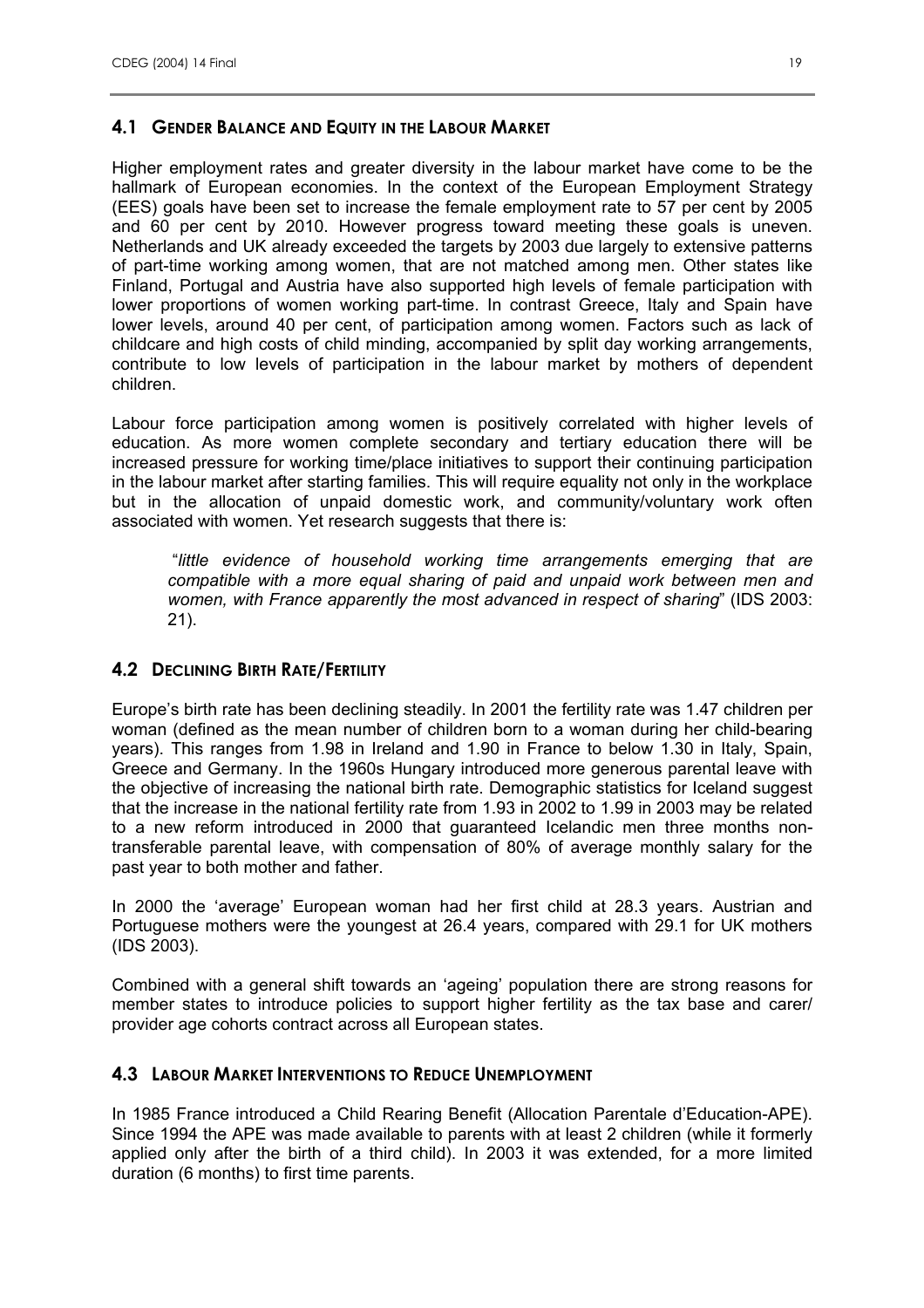In 1999 the allowance was FF 3,045 a month which is not income related or taxable, but one parent has to stop work completely or work part-time. Fagnani argues that this allowance initially had a natalist objective but French parental leave policy was also formulated in response to increasing unemployment, in which context parental leave was used as a mechanism "*whereby mothers (at least a certain proportion) were encouraged to stop working*" Fagnani (1999:72).

Similar motives and policy changes were noted by Rubery et al. (1999) when a turning point was reached that halted the consistent rise in female participation rates in Sweden and Finland. As a result of the recession, and higher levels of participation in education, female labour force participation rates fell. The authors claim that the conjunction of high unemployment rates and the extension of parental leave schemes in Denmark and Finland in the 1990s "*may also be operating to encourage some women with poor employment prospects to withdraw from the labour market when they have young children"* (Rubery et al. 1999:82).

#### **4.4 LABOUR MARKET INTERVENTIONS TO INCREASE EMPLOYMENT**

According to an OECD (2003) comparative report on reconciling work and family life in Austria, Ireland and Japan the negative causal relationship between employment and fertility is changing:

 "*in most OECD countries childrearing and employment seem to be less incompatible now than they were a few decades ago. Hence policy interventions have sought to retain/encourage re-entry of women who have children, It is recognised that "Japan will need "mother returners" to keep its economic engine going in the future, and the labour market will have to change in order to provide them with the hours, jobs, wages and careers which will entice them (back) into employment. Reducing the "either/or" element [career or family] when considering work and family choices seems to be the most promising strategy for improving birth rates*" (OECD 2003:27).

In the conclusions of its report the OECD point out that the Austrian Childcare Benefit and parental leave regulations involve significantly greater support to families that choose to have a full-time parent care for a young child/ren, than is the case in Ireland or Japan. In essence these recent reforms have reinforced the breadwinner/housewife model in which one parent (usually the mother) cares full-time for a young child.

#### **4.5 WELL-BEING OF CHILDREN**

According to Haas and Hwang (1999) parental leave in Sweden was designed to meet three major goals of social policy. The first goal concerns the well-being of children and this has dominated since the 1930s, in seeking to create a society where people want to have children and where children are well cared for. Parental leave is seen as guaranteeing that: parents do not suffer economically; children can benefit psychologically from the presence of their parents without the stress of pending unemployment; and children can develop relationships with both their fathers and mothers (Haas and Hwang 1999).

#### **4.6 WOMEN'S ECONOMIC INDEPENDENCE**

The second Swedish goal has been to promote women's economic independence in a society where the dual breadwinner model for family life is strongly encouraged. Hence women's economic independence is regarded as a necessary condition for achieving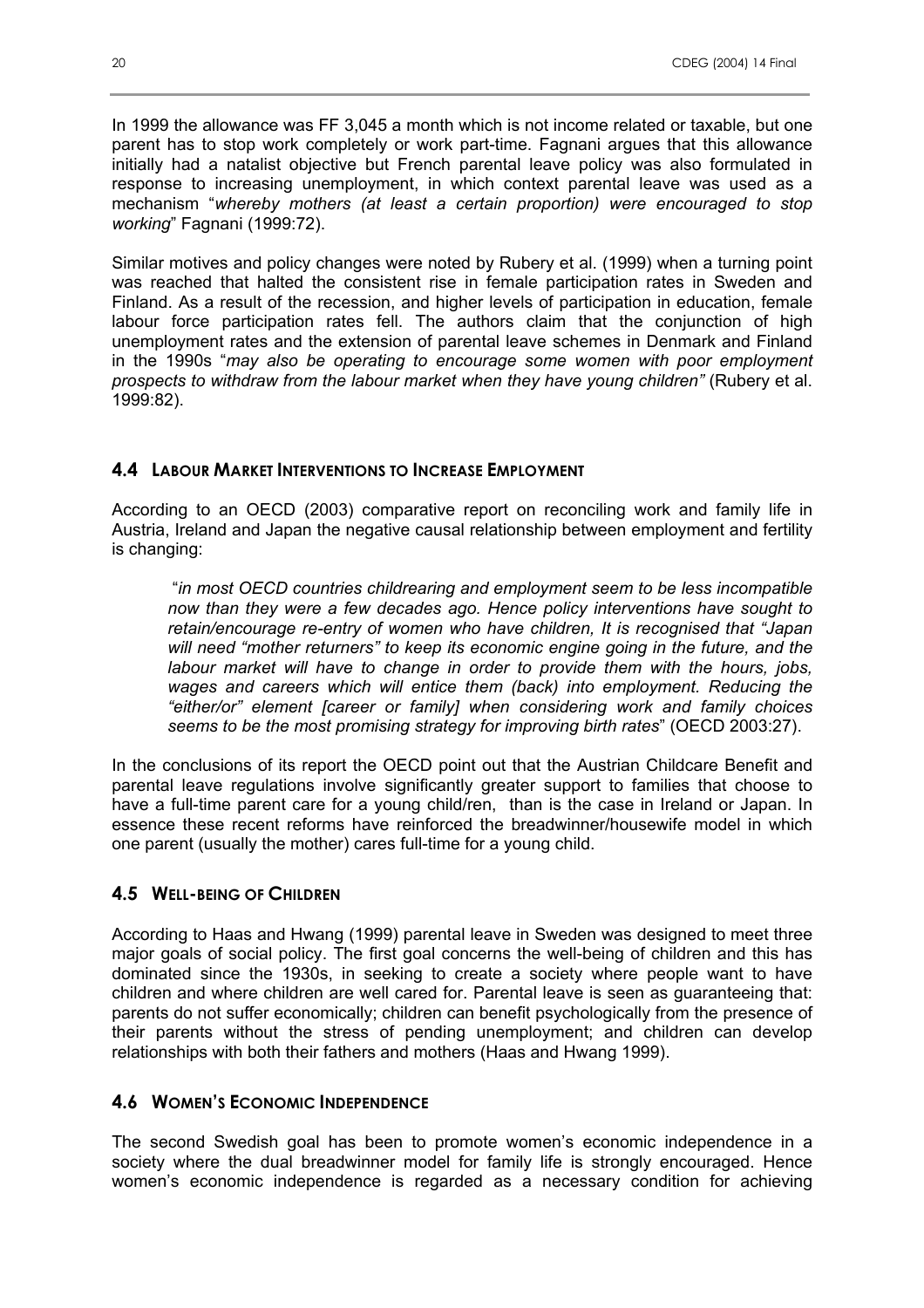equality with men in the family and society. The structure of the Swedish parental leave system encourages women to have a permanent attachment to the labour force since eligibility depends on labour force participation and the level of benefits relate to earned income (Haas and Hwang 1999).

## **4.7 INVOLVEMENT OF FATHERS IN FAMILY/HOME LIFE**

Finally, Swedish policy seeks to facilitate men's involvement in childcare and family life, by sharing responsibility for housework and caring. In order to promote this the Swedish government has actively publicised fathers' leave entitlements, available since 1974, through periodic educational and information campaigns (see Section 7.2 Best Practice Models). Publicity towards encouraging men to take parental leave stresses the benefits to *them* (as distinct from benefits for children and mothers). These include the development of interpersonal and communication skills, enhanced ability to do multiple tasks simultaneously and to become a 'whole human being'. Employers are also positive about men taking parental leave and in some organisations it is valued in a similar way to working abroad or having served in the military (Haas and Hwang, 1999).

The Swedish government has also set up three difference groups to help build public opinion on active fatherhood. The most recent of these is the Pappa Group composed of well known men from difference spheres of Swedish life. There is also strong support from political parties and party leaders for men availing of parental leave

# **5. AVAILABILITY OF PARENTAL LEAVE**

# **5.1 LEGAL RIGHTS AND ENTITLEMENTS**

In a report on 'Workers with Family Responsibilities for the International Labour Conference, 1993, it was noted that a "*number of countries have made provision for the granting of parental leave and some have enacted legislation according employees the right to leave"* in the following Council of Europe member states: Austria, Netherlands, Norway, Portugal, Spain and Sweden.

The gradual evolution and debate around parental leave across European member states helps to explain the considerable variation in the regulatory framework, set out in Table 2. This table incorporates inputs in response to requests for information from Council of Europe representatives of the Steering Committee for Equality between Women and Men. It was *not possible* to obtain the necessary information from *all* member states.

Apart from those member states for which no published information is available, this study confirmed that parental leave (as distinct from maternity leave for mothers only) is now available in 38 countries in 2004 (Table 2).

According to ILO sources certain countries have eligibility requirements for parental leave. In France workers were required to have been employed for at least a year at the time of the birth of the child. In some of these there is no employment/service requirement: Armenia, Austria, Croatia, Finland, Italy, Latvia, Norway and Slovakia. Other member states require a minimum of up to 1 year in continuous employment with the same employer/organisation: Belgium, France, Greece, Ireland, Liechtenstein, Luxembourg and UK.

When first introduced the duration of parental leave varied considerably. In Norway it covered the first year after the child was born, while in Finland 170 days subsequent to the maternity leave is paid for. In Sweden either parent could take leave of absence from work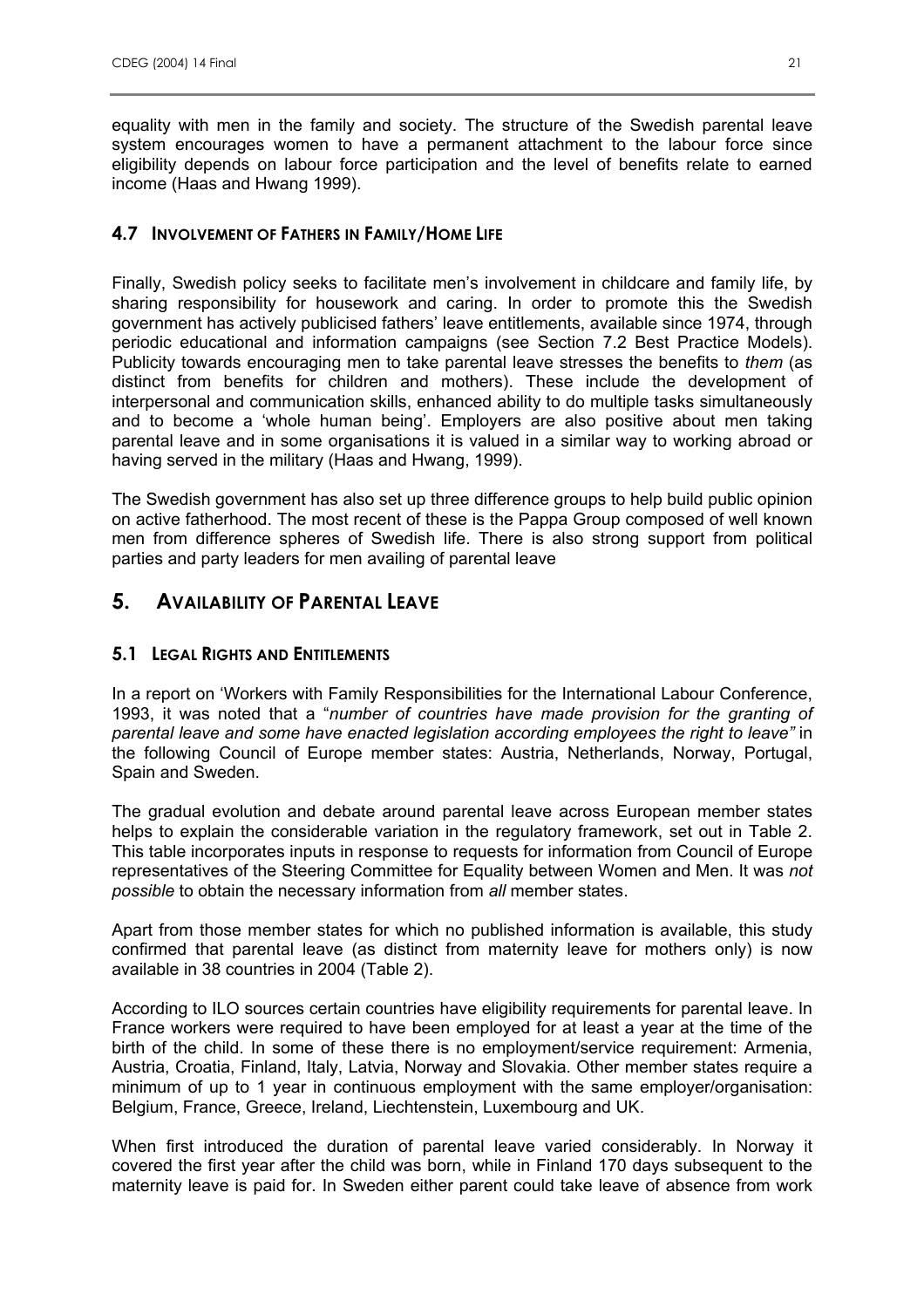until the child was 18 months old. Parental leave is available until the child's second birthday in Austria, until the child was three in France and Spain (unpaid leave of absence). In Finland it has been possible for parents to take child-care leave after parental leave until the child is 3 years old.

Similarly duration of leave to parents of young children spanned from 8 weeks (Slovakia) through 3 months in: Belgium, Cyprus, Greece, Ireland, Liechtenstein, UK, to 3 years in Germany, Poland, Russian Federation, Spain (unpaid leave of absence) and Ukraine.

In the Spanish legislation there are two different parental leaves: 1) a long period of unpaid leave, which is leave of absence for the care of each child, until the child's third birthday (*excedencia*); and 2) an unpaid part-time parental leave which consists in a reduction of working time as a consequence of the need to care for the child until the child's  $6<sup>th</sup>$  birthday. Moreover, there is a reduction in the working day up to a maximum of 2 hours, but without wage compensation, in case of premature births or hospitalisation of the baby.

| <b>Country</b>                      | <b>Statutory</b> | <b>Service</b>                                                                                                                                                                                                           | <b>Duration of Leave</b>                                                                                             |
|-------------------------------------|------------------|--------------------------------------------------------------------------------------------------------------------------------------------------------------------------------------------------------------------------|----------------------------------------------------------------------------------------------------------------------|
|                                     | <b>Right</b>     | <b>Required</b>                                                                                                                                                                                                          |                                                                                                                      |
| Albania                             | Yes              | 12 months                                                                                                                                                                                                                | 12 months                                                                                                            |
| Andorra                             | Yes              | 3 years<br>5 years in Public<br>Service                                                                                                                                                                                  | 3mths to 1 year<br>Public Service up to 9 mths/1 year                                                                |
| Armenia                             | Yes              | None                                                                                                                                                                                                                     |                                                                                                                      |
| Austria                             | Yes              | None                                                                                                                                                                                                                     | Up to child's $2^{nd}$ birthday minimum 3 months<br>(26 weeks 1 parent)                                              |
| Azerbaijan                          | Yes              |                                                                                                                                                                                                                          | Up to child's 3 <sup>rd</sup> birthday                                                                               |
| Belgium                             | Yes              | 1 year continuous                                                                                                                                                                                                        | 3 months                                                                                                             |
| <b>Bosnia</b><br>and<br>Herzegovina | Yes              |                                                                                                                                                                                                                          | Up to child's 3 <sup>rd</sup> birthday                                                                               |
| <b>Bulgaria</b>                     | Yes              | In employment                                                                                                                                                                                                            | 6 months up to child's 8 <sup>th</sup> birthday                                                                      |
| Croatia                             | Yes              | None includes<br>unemployed/<br>students                                                                                                                                                                                 | Up to child's 1 <sup>st</sup> birthday or 3 <sup>rd</sup> Birthday if<br>twins or 3 <sup>rd</sup> /subsequent births |
| Cyprus                              | Yes              | 6 months<br>continuous                                                                                                                                                                                                   | 13 weeks                                                                                                             |
| Czech<br>Republic                   | Yes              | None                                                                                                                                                                                                                     | > Maternity Leave for mothers,<br>> birth for fathers up to child's 4 <sup>th</sup> birthday                         |
| <b>Denmark</b>                      | Yes              | 13 weeks/>120<br>hours or eligible<br>for unemployment<br>benefit/completed<br>training of 18<br>months duration/<br>employees in<br>training or<br>education<br>Self employed<br>with 6mths<br>business -18.5 hrs<br>pw | 32 weeks either parent                                                                                               |

**Table 2 Legal Rights and Entitlements to Parental Leave 2004**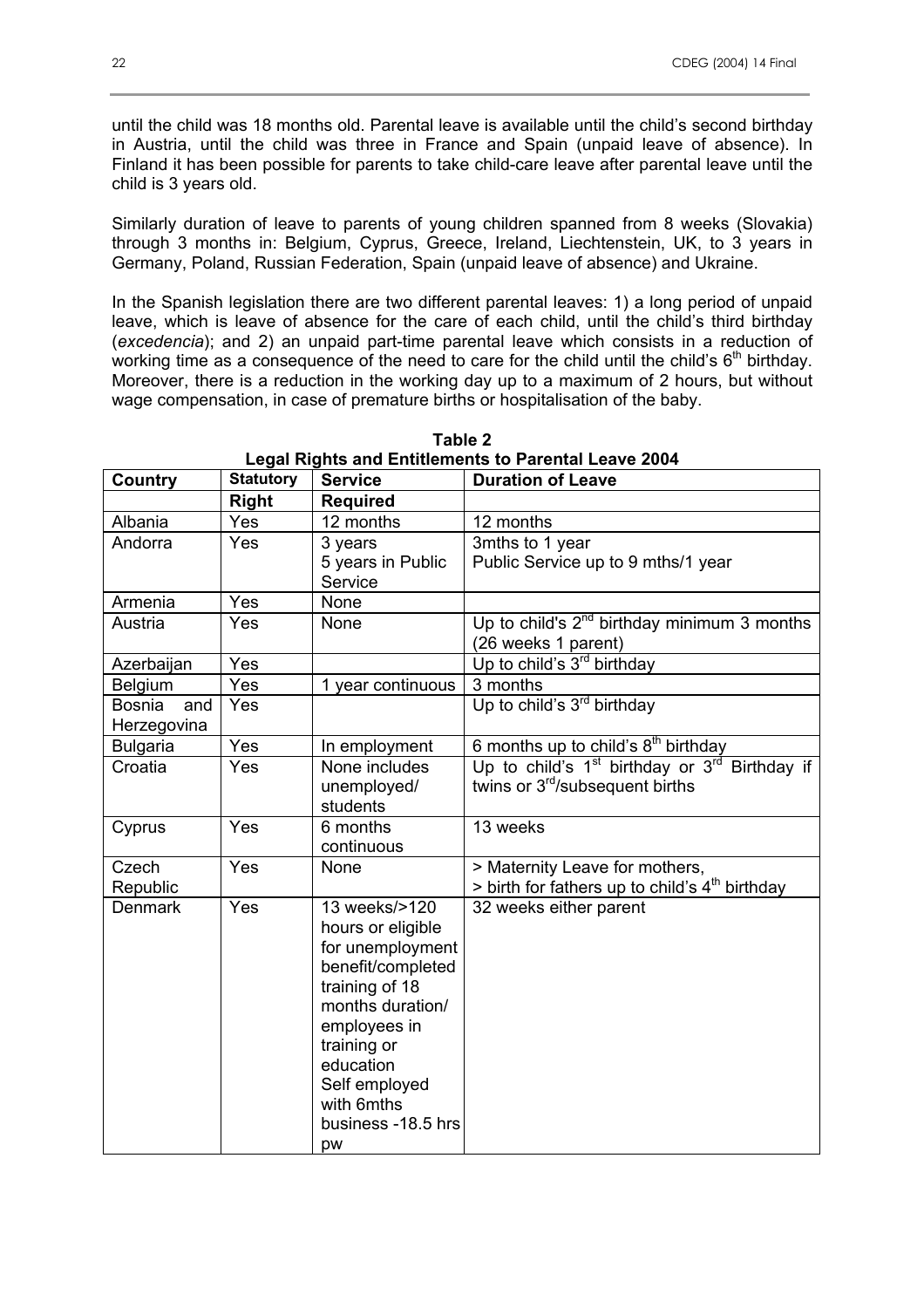| Estonia                     | Yes | Dual payment<br>system for<br>employees/non-<br>employees                                                                           | 3 years                                                                                     |
|-----------------------------|-----|-------------------------------------------------------------------------------------------------------------------------------------|---------------------------------------------------------------------------------------------|
| Finland                     | Yes | None                                                                                                                                | 158 working days (+60 for multiple births)                                                  |
| France                      | Yes | 1 year continuous                                                                                                                   | 1 year (can be renewed twice until child's 3rd<br>birthday)                                 |
| Georgia                     | na  |                                                                                                                                     |                                                                                             |
| Germany                     | Yes | In employment                                                                                                                       | 36 months until child is 3 years old                                                        |
| Greece                      | Yes | 1 year continuous                                                                                                                   | 13 weeks                                                                                    |
| Hungary                     | Yes | 180 days in<br>previous 2 years                                                                                                     | 2 years                                                                                     |
| <b>I</b> celand             | Yes | 6 months on the<br>Icelandic labour<br>market                                                                                       | 3 months by each parent                                                                     |
| Ireland                     | Yes | 1 year continuous                                                                                                                   | 14 weeks each parent                                                                        |
| Italy                       | Yes | None                                                                                                                                | Up to 10 months $+1$ month if father shares<br>leave up to child's 8 <sup>th</sup> birthday |
| Latvia                      | Yes | Dual payment<br>system for<br>employees/non<br>employees                                                                            | 18 months up to the child's 8th birthday                                                    |
| Liechtenstein               | Yes | 1 year                                                                                                                              | 12 weeks                                                                                    |
| Lithuania                   | Yes | 7 months in<br>previous 2 years                                                                                                     | Up to child's 3rd birthday                                                                  |
| Luxembourg                  | Yes | 1 years service +<br>20 hours per<br>week                                                                                           | 6 months uninterrupted (FT)/12 months (PT)                                                  |
| Malta                       | Yes |                                                                                                                                     | Public: 3 years (career break) + 1 year<br>unpaid Parental Leave/<br>Private 3 months       |
| Moldova                     | na  |                                                                                                                                     |                                                                                             |
| <b>Netherlands</b>          | Yes | 1 year continuous                                                                                                                   | 3 months up to child's 8 <sup>th</sup> birthday                                             |
| Norway                      | Yes | Unpaid leave:<br>none<br>Paid leave<br>(employment<br>benefit):<br>employed for 6 of<br>previous 10<br>months in<br>pensionable job | 3 years<br>Up to child's 1st birthday                                                       |
| Poland                      | Yes | 6 months                                                                                                                            | 3 years                                                                                     |
| Portugal                    | Yes | 6 months                                                                                                                            | 3 months $(FT)/12$ months $(PT) + up$ to 24<br>months up to child's $6th$ birthday          |
| Romania                     | na  |                                                                                                                                     |                                                                                             |
| Russian                     | Yes |                                                                                                                                     | Up to child's 3rd birthday                                                                  |
| Federation                  |     |                                                                                                                                     |                                                                                             |
| San Marino                  | na  |                                                                                                                                     |                                                                                             |
| Serbia<br>and<br>Montenegro | Yes | Yes for allowance                                                                                                                   | 1 year                                                                                      |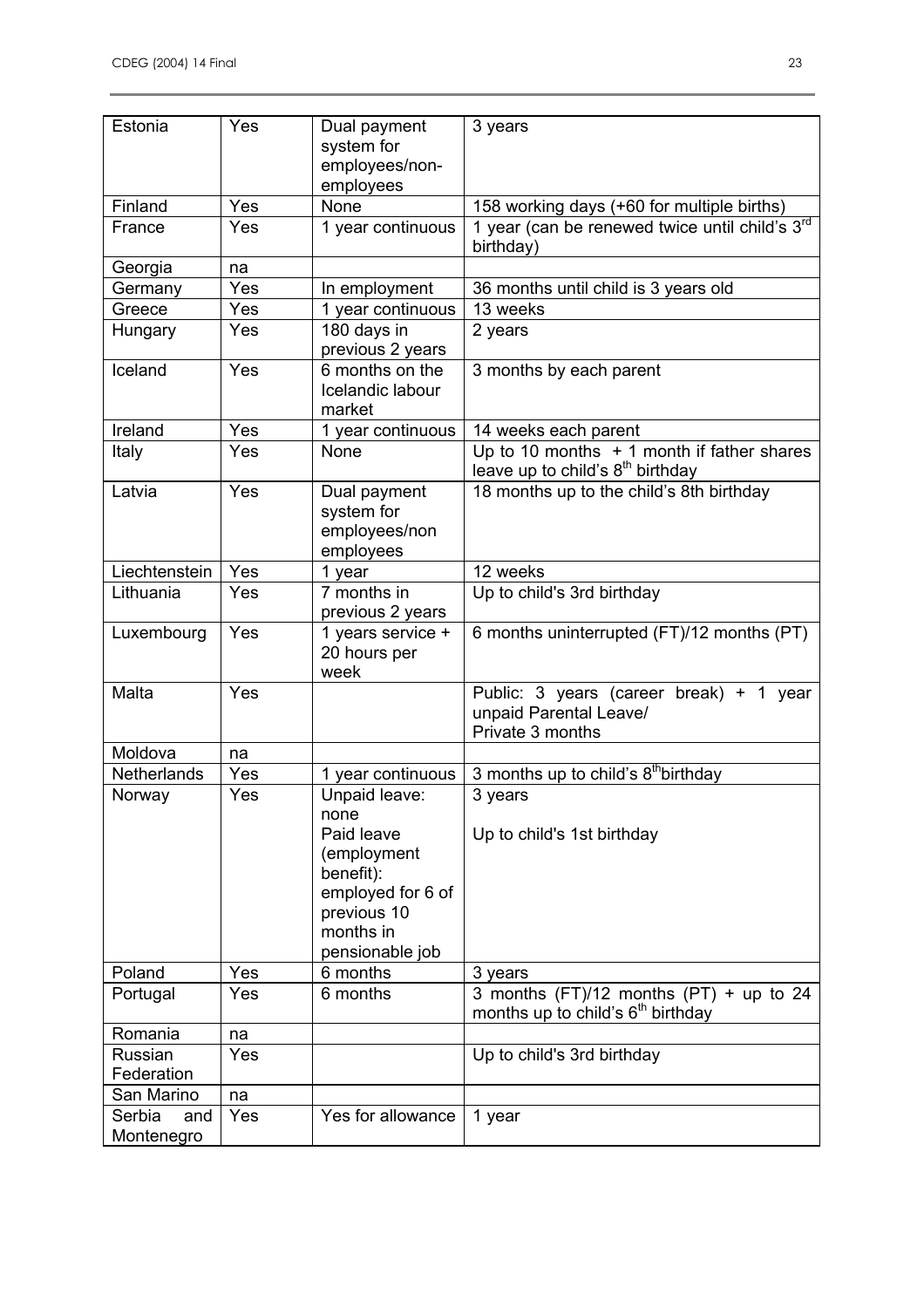| Slovakia                                       | Yes                                   | None              | Parental Leave: up to child's 3 <sup>rd</sup> birthday; for<br>children with disability until child's 6 <sup>th</sup><br>birthday |
|------------------------------------------------|---------------------------------------|-------------------|-----------------------------------------------------------------------------------------------------------------------------------|
| Slovenia                                       | Yes                                   |                   | 1 year                                                                                                                            |
| Spain                                          | Yes                                   | 1 year            | Leave of Absence up to child's $3rd$ birthday                                                                                     |
| Sweden                                         | Yes                                   | 6 months          | 16 months/2 months reserved for each<br>parent                                                                                    |
| Switzerland                                    | No.<br>parental<br>leave<br>available |                   | Maternity Leave of 14 weeks (payed 80%)                                                                                           |
| Former<br>Yugoslav<br>Republic of<br>Macedonia | No.<br>Parental<br>Leave<br>available |                   | 9 months Maternity Leave Fathers only if<br>mother dies/abandons child                                                            |
| Turkey                                         | na                                    |                   |                                                                                                                                   |
| <b>Ukraine</b>                                 | <b>Yes</b>                            |                   | Up to child's 3rd birthday                                                                                                        |
| UK                                             | Yes                                   | 1 year continuous | 13 weeks Max 4 weeks in any year (Parents<br>of disabled child have 18 weeks)                                                     |

Sources: ILO (1997); EIRR November (1995); Commission of the European Communities (2003), IDS (2003) updated from Council of Europe representatives (2004) na denotes information not available

#### **5.2 TIME LIMITS AND FLEXIBILITY OF PARENTAL LEAVE**

The European Directive made provision for parental leave to be extendable up to a child's  $8<sup>th</sup>$ birthday with member states deciding the time limit. Table 3 shows that only a small number of countries allow parental leave up to the  $8<sup>th</sup>$  year most notably Sweden, Latvia and the Netherlands. Parents in Germany can take the third year of parental leave up to the child's  $8<sup>th</sup>$  birthday and Malta has a similar cut off age for private sector employees. Cyprus Portugal and Spain allow leave to be taken up to the child's  $6<sup>th</sup>$  birthday (for Spain: if that leave consists in a reduction of working time). However a large block of countries restrict take-up to five years or less: Armenia, Belgium, Bulgaria, Finland, France, Ireland, Italy, Liechtenstein, Lithuania, Luxembourg, Norway, Poland, Russian Federation, Slovakia, Slovenia, Romania, Ukraine and UK. In Austria each parent may delay three months of parental leave up to the child's  $7<sup>th</sup>$  birthday.

Some countries had provision for combining/alternating parental leave with part-time working arrangements. Such arrangements existed in Austria, France, Finland and Sweden up to 1993. Prior to the introduction of parental leave in Belgium a system of 'career breaks' was introduced in 1985 (Economic Recovery Act) which facilitated a total interruption or half time work. Since 1 January 2002, in the private sector, the possibility was offered to take one day per week during 15 months, which, concretely, stimulated take up by men of parental leave. Since the introduction of parental leave in Germany it was possible to combine parental leave and part-time working arrangements, but this only applied to short-time work. Germany established the right to part-time working during parental leave first in 2001. By 2004 the additional countries that facilitated part-time working with parental leave were: Croatia, Denmark, Estonia, Greece, Italy, Latvia, Liechtenstein, Lithuania, Netherlands, Norway, Russian Federation, Slovakia, Spain and UK (with the right to request flexible working) (Table 3).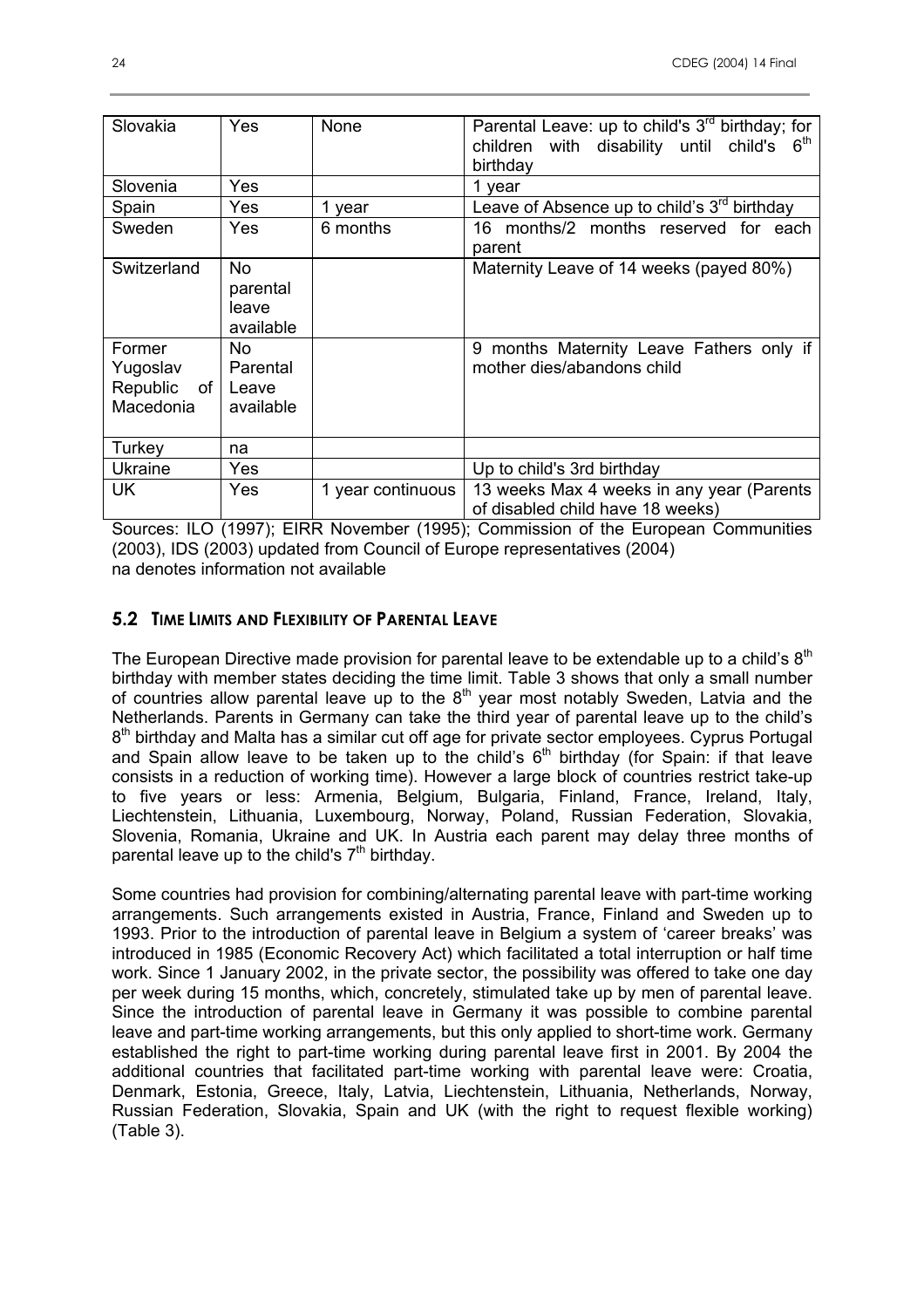The ability to take parental leave according the parents' personal needs in a staggered form is not widely available. Among EU member states, as with part-time working, individual countries could determine this. More flexibility exists in: Austria, Belgium, Cyprus, Denmark, Finland, Germany, Greece, Ireland, Latvia, Liechtenstein, Lithuania, Malta, Netherlands, Poland, Sweden, and UK. In other states parental leave must be taken at a set time as in Italy or one block only as in Norway, Portugal and Spain (Table 3). In Andorra there is provision for parents to avail of unpaid leave of between 3 months and one year. Within the Public Service general administrative staff are entitled to take leave of 2 hours per day divided up into two periods of 1 hour each or one single period for a maximum of 9 months. General administrative staff with 5 years service can apply to reduce their working day for up to one year, with a maximum of two consecutive periods, up to the onset of compulsory education for the child. This leave is also available to care for other family members/spouse or partner. In addition, administrative leave is available post maternity leave for up to one year to take care of a child aged under 6 years. In Norway, during the first year of the child's life, the parents can share both the paid or unpaid parental leave between them as they wish, and in addition to this, each of the parent is entitled to up to one year's unpaid leave.

| Country                      | <b>Time</b>                                                                        | <b>Part-time</b>                                                                                                                                                                                                          | <b>Staggered Option</b>                                                                                                                           |
|------------------------------|------------------------------------------------------------------------------------|---------------------------------------------------------------------------------------------------------------------------------------------------------------------------------------------------------------------------|---------------------------------------------------------------------------------------------------------------------------------------------------|
|                              | Limit                                                                              | Option                                                                                                                                                                                                                    |                                                                                                                                                   |
| Albania                      | Up to 12 months                                                                    | <b>No</b>                                                                                                                                                                                                                 | No                                                                                                                                                |
| Andorra                      | 1 year<br>Up to child's 6 <sup>th</sup><br>birthday in<br>Public<br>Administration | Reduced<br>hours in Public<br>Administration                                                                                                                                                                              | Up to 2 consecutive Periods in<br><b>Public Administration</b>                                                                                    |
| Armenia                      | Up to child's 3rd<br>birthday                                                      |                                                                                                                                                                                                                           | Yes Single period or distributed                                                                                                                  |
| Austria                      | Up to child's $2^{nd}$<br>birthday<br>(FT)/or 7 <sup>th</sup><br>birthday (PT)     | Yes In<br>companies:<br>(1) > 20<br>employed PT<br>for parents<br>with 3 yrs<br>service up to<br>child's 7 <sup>th</sup><br>birthday. $(2)$ <<br>20 employed<br>by agreement<br>up to child's<br>4 <sup>th</sup> birthday | Yes parents can change parental<br>leave 2 times (leave split into 3<br>parts; min period 3 months); PT can<br>be taken simultaneously by parents |
| Azerbaijan                   | Up to child's $3rd$<br>birthday                                                    | Yes subject to<br>agreement                                                                                                                                                                                               |                                                                                                                                                   |
| <b>Belgium</b>               | Up to $4th$ birthday                                                               | Yes 6 months                                                                                                                                                                                                              | Yes 1 month blocks                                                                                                                                |
| and<br>Bosnia<br>Herzegovina | One parent up to<br>3 <sup>rd</sup><br>child's<br>birthday                         | Only if child<br>requires<br>intensive care                                                                                                                                                                               |                                                                                                                                                   |
| <b>Bulgaria</b>              | Up to child's 8th<br>birthday                                                      |                                                                                                                                                                                                                           |                                                                                                                                                   |

**Table 3 Time Limits and Flexibility of Parental Leave 2004**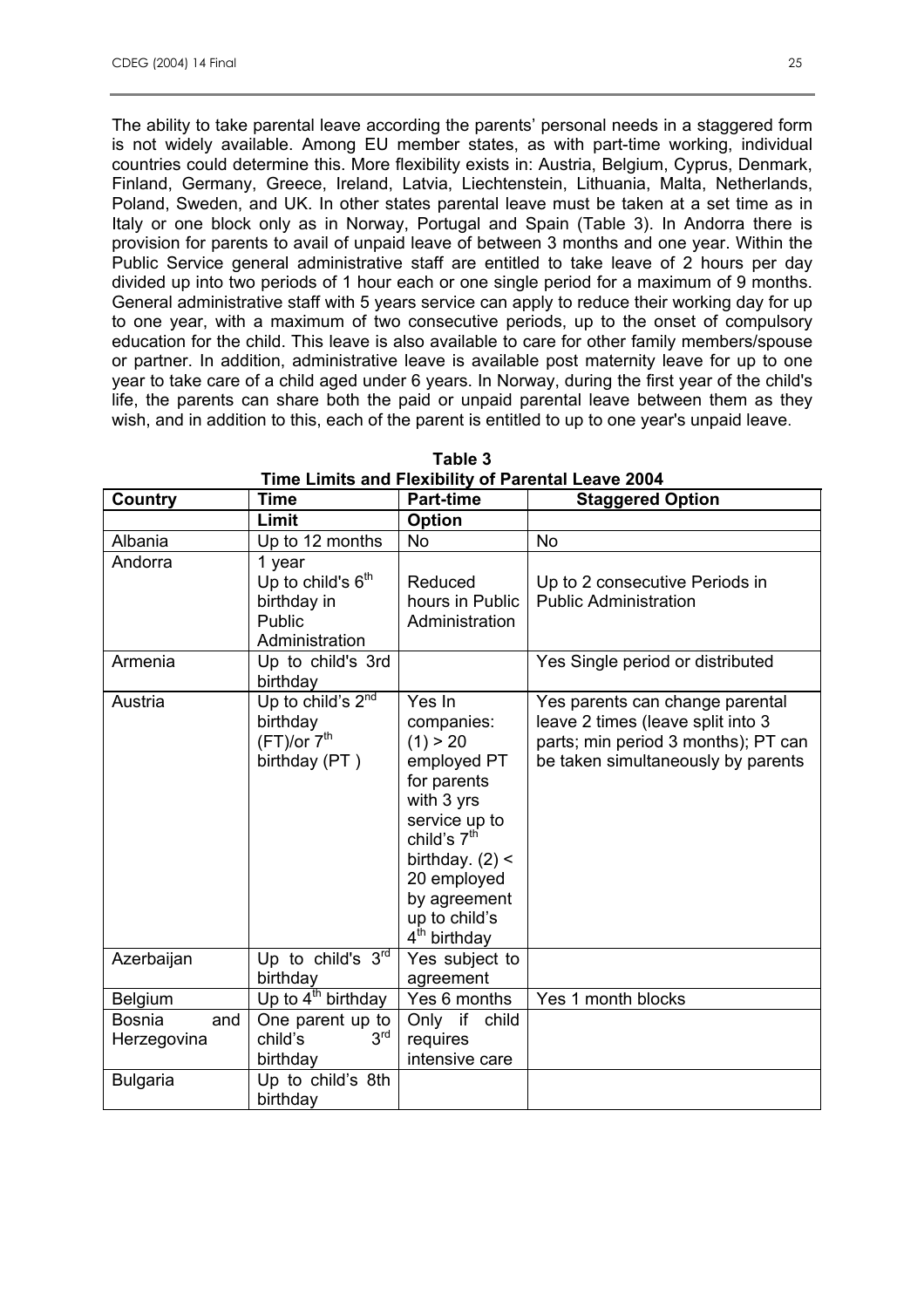| Croatia               | Up to child's $1st$<br>birthday or<br>3rd birthday if<br>twins or<br>3rd/subsequent<br>births                                                   | Yes<br>Employed<br>parents can<br>work part-time<br>up to child's<br>1 <sup>st</sup> birthday or<br>3 <sup>rd</sup> birthday<br>if twins or<br>3 <sup>rd</sup> /subsequent<br>births | Daily/weekly hours Prescribed by<br>the<br>employer                                                               |
|-----------------------|-------------------------------------------------------------------------------------------------------------------------------------------------|--------------------------------------------------------------------------------------------------------------------------------------------------------------------------------------|-------------------------------------------------------------------------------------------------------------------|
| Cyprus                | Post Maternity<br>Leave up<br>to child's 6 <sup>th</sup><br>birthday                                                                            | Yes                                                                                                                                                                                  | Min 1 week/Max 4 weeks in any 1<br>year                                                                           |
| <b>Czech Republic</b> | Up to child's 4th<br>birthday                                                                                                                   | Yes                                                                                                                                                                                  | <b>No</b>                                                                                                         |
| <b>Denmark</b>        | Maternity<br>Post<br>Leave                                                                                                                      | Yes                                                                                                                                                                                  | Parents can postpone absence from<br>work for 8-13 continuous weeks up<br>to the child's 9 <sup>th</sup> birthday |
| Estonia               | Up to child's 3rd<br>birthday                                                                                                                   | Yes                                                                                                                                                                                  | <b>No</b>                                                                                                         |
| Finland               | <b>Post Maternity</b><br>Leave/up<br>to child's 3rd<br>birthday                                                                                 | Yes                                                                                                                                                                                  | Yes                                                                                                               |
| France                | Up to child's $3^{\overline{rd}}$<br>birthday                                                                                                   | Yes                                                                                                                                                                                  | Single block/PT (15-32 hours per<br>week both parents) or for training                                            |
| Georgia               | na                                                                                                                                              |                                                                                                                                                                                      |                                                                                                                   |
| Germany               | Up to 3 years<br>after birth to<br>child's 3 <sup>rd</sup><br>birthday<br>$/3rd$ year<br>available up to<br>child's 8 <sup>th</sup><br>birthday | Yes/week up<br>to 30<br>hrs per week                                                                                                                                                 | Yes                                                                                                               |
| Greece                | Up to child is 2.5<br>years                                                                                                                     | Yes                                                                                                                                                                                  | Yes                                                                                                               |
| Hungary               | Up to child's $2^{nd}$<br>birthday                                                                                                              | <b>No</b>                                                                                                                                                                            | <b>No</b>                                                                                                         |
| Iceland               | Up to child's $8th$<br>birthday                                                                                                                 | Yes                                                                                                                                                                                  | Yes parents may be on leave at<br>same time/divided into a number of<br>periods                                   |
| Ireland               | Up to child's $5th$<br>birthday                                                                                                                 |                                                                                                                                                                                      | Yes                                                                                                               |
| Italy                 | Up to child's $8^{th}$<br>birthday                                                                                                              | PT/Flex<br>in<br>working hours                                                                                                                                                       | Yes                                                                                                               |
| Latvia                | Up to child's $8th$<br>birthday                                                                                                                 | Yes                                                                                                                                                                                  | Yes                                                                                                               |
| Liechtenstein         | Up to child's $3rd$<br>birthday                                                                                                                 | Yes                                                                                                                                                                                  | Yes                                                                                                               |
| Lithuania             | Up to child's $3rd$ Yes<br>birthday                                                                                                             |                                                                                                                                                                                      | Yes                                                                                                               |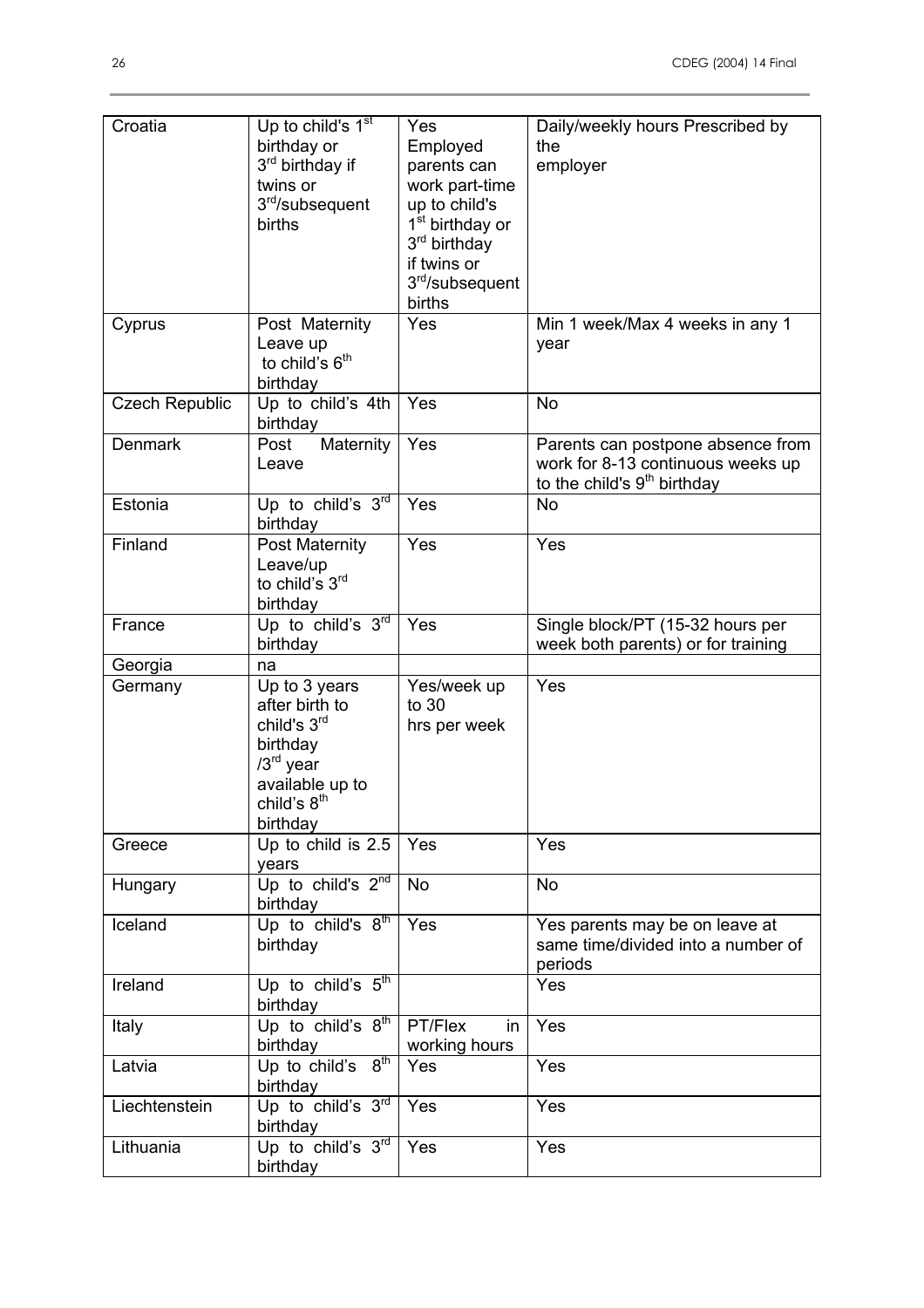| Luxembourg                  | $1st$ parent<br>immediately post<br>Maternity<br>Leave/2 <sup>nd</sup> parent<br>up to child's 5 <sup>th</sup><br>birthday        | Yes                                              | <b>No</b>                           |
|-----------------------------|-----------------------------------------------------------------------------------------------------------------------------------|--------------------------------------------------|-------------------------------------|
| Malta                       | Public<br>to<br>up<br>5 <sup>th</sup><br>child's<br>birthday/Private<br>up to $8th$ birthday                                      |                                                  | Private 1 month blocks              |
| Moldova                     | na                                                                                                                                |                                                  |                                     |
| Netherlands                 | Up to $8^{th}$ child's<br>birthday                                                                                                | Yes                                              | Yes PT or 3 month blocks            |
| Norway                      | Unpaid: 3 years<br>Paid: up to<br>child's 1 <sup>st</sup><br>birthday<br>for parental<br>benefit +<br>42/52 weeks<br>unpaid leave | Yes<br>Yes<br>Yes                                | <b>No</b><br><b>No</b><br><b>No</b> |
| Poland                      | Up to child's $4^{\text{th}}$<br>birthday                                                                                         | <b>No</b>                                        | Yes                                 |
| Portugal                    | Up to child's $6th$<br>birthday                                                                                                   | Yes                                              | <b>No</b>                           |
| Romania                     | na                                                                                                                                |                                                  |                                     |
| Russian                     | Up to child's $3rd$                                                                                                               | Yes                                              |                                     |
| Federation                  | birthday                                                                                                                          |                                                  |                                     |
| San Marino                  | na                                                                                                                                |                                                  |                                     |
| Serbia<br>and<br>Montenegro | Up to child's 1 <sup>st</sup><br>birthday                                                                                         | Yes for mother<br>of child<br>with<br>disability | <b>No</b>                           |
| Slovakia                    | Up to child's $3^{\overline{rd}}$<br>birthday                                                                                     | Yes                                              | <b>No</b>                           |
| Slovenia                    | 105<br>days post<br>birth                                                                                                         |                                                  |                                     |
| Spain                       | Up to child's $6th$<br>birthday if the<br>leave consists in<br>a reduction time;<br>up to child's $3rd$                           | Yes<br>Yes                                       | <b>No</b><br>No                     |
|                             | birthday if it is a<br>leave of absence                                                                                           |                                                  |                                     |
| Sweden                      | 8 <sup>th</sup><br>Up to child's<br>birthday                                                                                      | Yes                                              | Yes                                 |
| Switzerland                 | No Parental<br>Leave<br>available                                                                                                 |                                                  |                                     |
| Former                      | No Parental                                                                                                                       |                                                  |                                     |
| Yugoslav                    | Leave                                                                                                                             |                                                  |                                     |
| Republic<br>of              | available                                                                                                                         |                                                  |                                     |
| Macedonia                   |                                                                                                                                   |                                                  |                                     |
| Turkey                      | na                                                                                                                                |                                                  |                                     |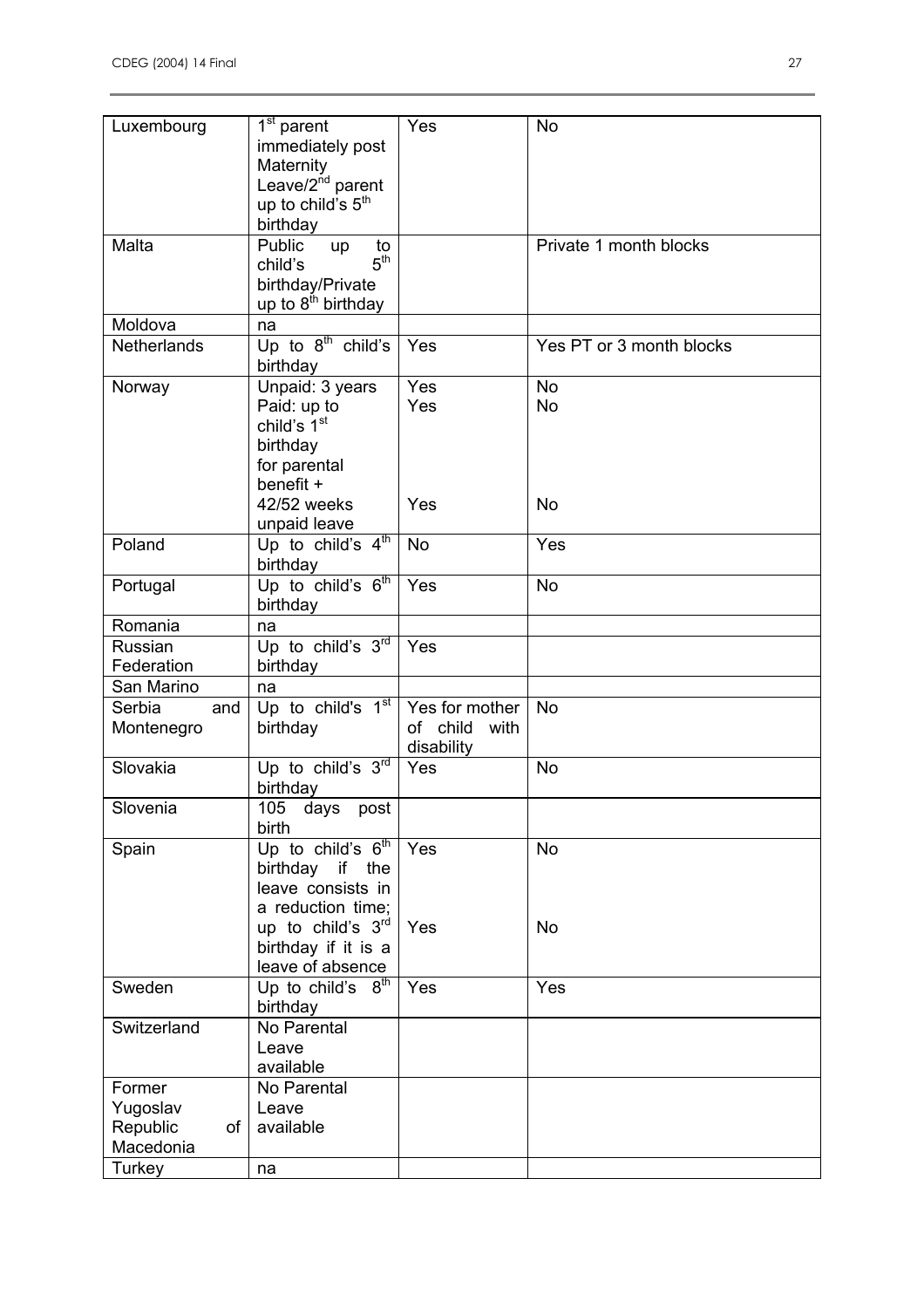| <b>Ukraine</b> | Up to child's $3rd$<br>birthday                                                           | Yes                                     |    |                                          |
|----------------|-------------------------------------------------------------------------------------------|-----------------------------------------|----|------------------------------------------|
| UK             | Up to child's $5th$<br>birthday<br>(up to $18^{th}$<br>birthday<br>for disabled<br>child) | Right<br>request<br>flexible<br>working | to | Yes min 1 week and multiples of<br>weeks |

Sources: ILO (1997); EIRR November (1995); Commission of the European Communities (2003), IDS (2003) updated from Council of Europe representatives (2004) na denotes information not available

# **5.3 LEAVE ALLOWANCE, AVAILABILITY AND JOB SECURITY**

The issue of paid (versus unpaid) parental leave is an extremely controversial one. Similarly, the reservation of a block of leave for one specific parent is also a debated issue. Both have gained more acceptance in the Nordic counties while former Eastern and Central European states also have provision for payment – but not reserved leave for fathers (Table 4).

Parental leave is paid or partially paid in many Eastern/Central European states for example: Armenia, Bulgaria, Croatia, Estonia, Hungary, Lithuania, Russian Federation, Poland, Slovenia, and Slovakia. Parents also receive payment of an allowance in the Nordic countries: Denmark, Norway, Sweden and Finland. For example, in Norway under the time account scheme parents can combine parental benefit with shorter hours. The period of fulltime leave is reduced but the size of the parental benefit remains the same. The benefit period is extended and the parents can combine work with care of the child without loss of income. The time account period can be up to 104 weeks, hence the total benefit period can be up to 2.5 years.

In addition parental leave is paid to some degree in Austria, Belgium, Germany, Italy, Luxembourg, Portugal (fathers only) and Sweden. In France the *allocation parentale d'éducation* (APE) allowance formerly available after third, then second, order births was extended from 2004 for parents of first born children. Of the 75,000 families in receipt of this allowance in 2004, one-quarter (25%) received the APE after having a first child.

The amount paid to individual parents varies considerably across member states and often involves a means test/ceiling on the maximum. .More detailed information on parental leave allowances is set out in Table 4.

| Country | <b>Allowance</b>            | <b>Individual/Family</b>      | <b>Job Security</b>           |
|---------|-----------------------------|-------------------------------|-------------------------------|
| Albania | Yes half average            | Family lump sum to   Same job |                               |
|         | monthly wage                | mother or father              |                               |
| Andorra | <b>None</b>                 | Family                        | Same job in same company      |
| Armenia | payment   Family<br>Monthly |                               | Same post with exemptions due |
|         | 2300 drams                  |                               | to liquidation/bankruptcy     |

**Table 4 Allowance, Availability and Job Security for Parental Leave 2004**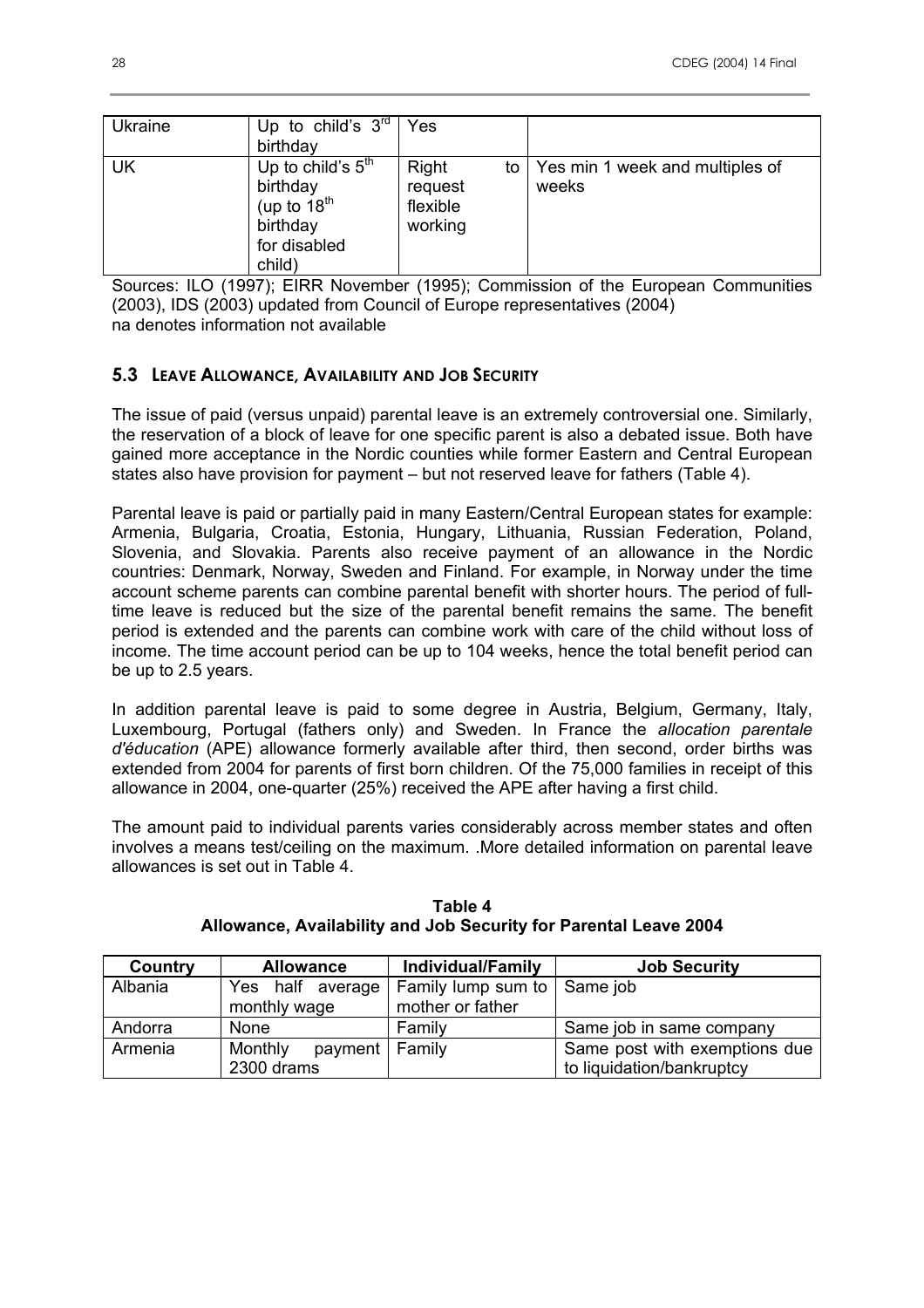| Austria              | €430 pm until the<br>child is 30 months<br>or until 36 months if<br>parents claim<br>allowance<br>alternately                                                                                     | Family                                                                                                                  | Same job                                                                                  |
|----------------------|---------------------------------------------------------------------------------------------------------------------------------------------------------------------------------------------------|-------------------------------------------------------------------------------------------------------------------------|-------------------------------------------------------------------------------------------|
| Azerbaijan           | Allowance<br>is<br>double<br>the<br>minimum wage for<br>1 <sup>st</sup> 18 months and<br>equal to minimum<br>wage for next 18<br>months                                                           | Family                                                                                                                  | Same/Similar post                                                                         |
| Belgium              | Full<br>allowance:<br>€558,34 pm                                                                                                                                                                  | Individual                                                                                                              | Similar post                                                                              |
| <b>Bosnia</b><br>and | child<br>Only<br>if                                                                                                                                                                               | Family<br>either                                                                                                        | Rights/obligations from                                                                   |
| Herzegovina          | requires care                                                                                                                                                                                     | parent                                                                                                                  | employment are frozen                                                                     |
| <b>Bulgaria</b>      | Unpaid                                                                                                                                                                                            | Family<br>inc.<br>grandparents                                                                                          |                                                                                           |
| Croatia              | Yes $1st$ 6 months<br>between Kn 1,600<br>to 4,250.<br>>6mths<br>Kn 1,600 to 2,500<br>based on average<br>monthly salary                                                                          | Individual<br>$\overline{2}$<br>additional<br>months<br>for fathers who take<br>parental leave for<br>at least 3 months | Same/Similar post Rights/<br>obligations remain dormant if<br>leave is taken over 3 years |
| Cyprus               | None                                                                                                                                                                                              | Family                                                                                                                  | Same/Similar post                                                                         |
| Czech                | €110<br>month<br>per                                                                                                                                                                              | Family                                                                                                                  | Same post up to 3 years                                                                   |
| Republic             | until child is 4 years                                                                                                                                                                            |                                                                                                                         |                                                                                           |
| <b>Denmark</b>       | Benefits based on<br>hourly<br>pay<br>(earnings by self-<br>employed)<br>up to<br>DK 3,203 per week                                                                                               | Family                                                                                                                  | Similar post                                                                              |
| Estonia              | of<br><b>Yes</b><br>100%<br>€141<br>month<br>per<br>€1115<br>per<br>max<br>month till 365 days<br>from<br>start<br>οf<br>maternity<br>leave/<br>lump sum till child's<br>3 <sup>rd</sup> birthday | Individual - mother<br>previous salary min   only till child has<br>reached 6 months<br>of age/Family                   | Same or similar post                                                                      |
| Finland              | 70%<br>salary<br>$\ddot{}$<br>40%/25%<br>over<br>limit/PT<br>salary<br>partial<br>allowance<br>both parents                                                                                       | Family/Individual 6<br>month father quota                                                                               | Similar post                                                                              |
| France               | APE (€529.46) if<br>FT now paid after<br>1st child for 6<br>months or 3 years<br>for $2^{nd}/$<br>subsequent<br>children or €304.45                                                               | Family                                                                                                                  | Reinstatement/similar post                                                                |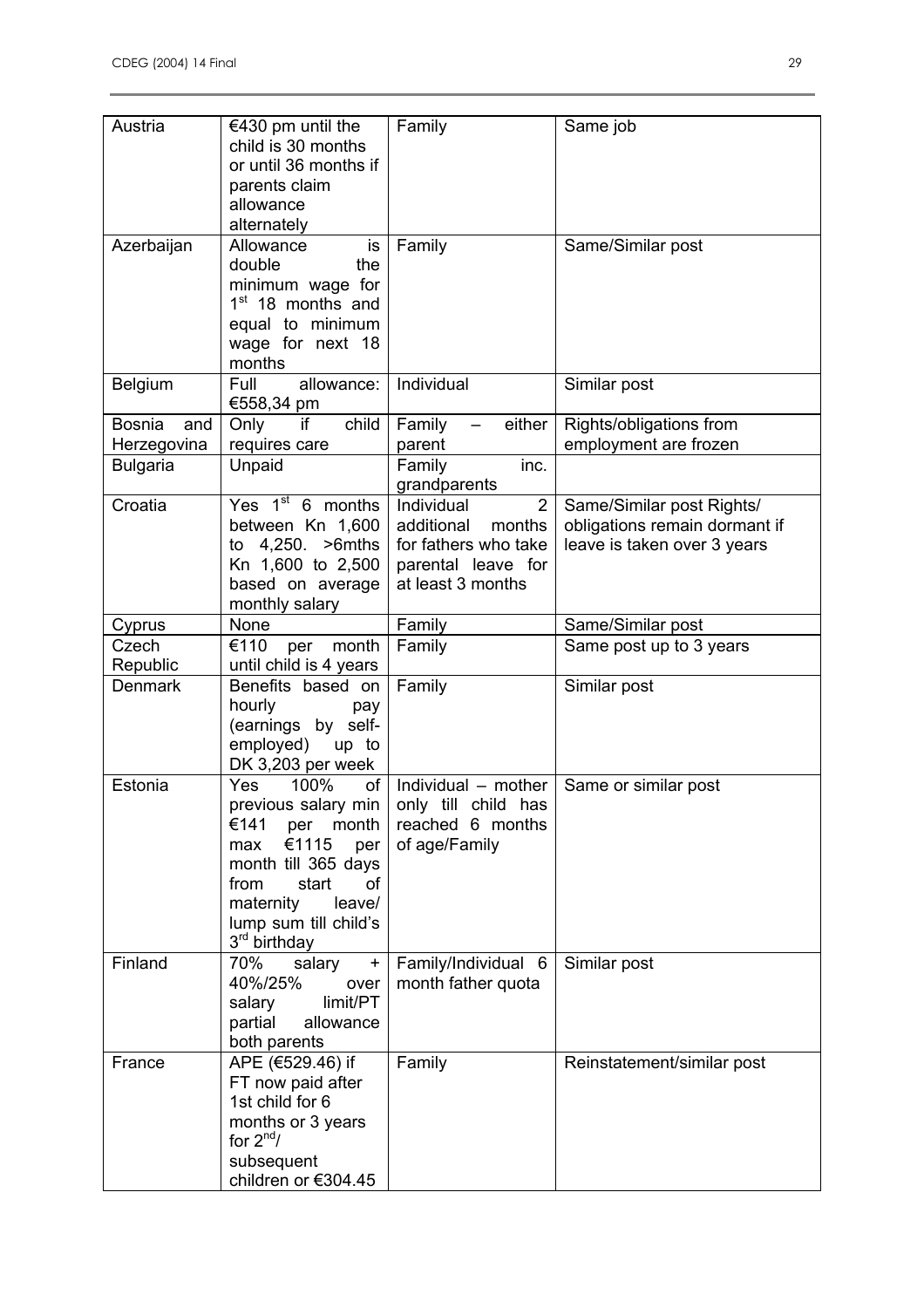|                            | -€402.60 if PT                          |                      |                           |
|----------------------------|-----------------------------------------|----------------------|---------------------------|
| Georgia<br>Germany         | na<br>Monthly Allowance                 | Family               | Similar post              |
|                            | €300 (2 years) or                       |                      |                           |
|                            | €450<br>(1)<br>year)                    |                      |                           |
|                            | income limit applies                    |                      |                           |
| Greece                     | None                                    | Individual 3 months  | Similar post              |
|                            |                                         | non-transferable     |                           |
|                            |                                         | leave<br>for<br>each |                           |
|                            |                                         | parent               |                           |
| Hungary                    | 70% of individual's<br>average earnings | Individual<br>Family | Similar post              |
|                            | up to max of €332                       |                      |                           |
| Iceland                    | Yes 3 months paid                       | Individual<br>3      | Similar post              |
|                            | at 80% of salary to                     | months<br>each       |                           |
|                            | parent<br>each                          | parents              |                           |
|                            | (maternity/paternity                    |                      |                           |
|                            | leave) + 3mths paid                     |                      |                           |
|                            | shared<br>leave<br>$\ddot{}$            |                      |                           |
|                            | unpaid<br>parental<br>leave of 3 months |                      |                           |
|                            | to each parent                          |                      |                           |
| Ireland                    | None                                    | Family               | Similar post              |
| Italy                      | 80% allowance up                        | Family               | Similar post              |
|                            | 12 <sup>2</sup><br>months<br>to         |                      |                           |
|                            | decreasing to 30%                       |                      |                           |
| Latvia                     | Yes - as of Jan.                        | Family               | Similar post              |
|                            | 2005 up to child's                      |                      |                           |
|                            | 1st birthday, 70%<br>of previous salary |                      |                           |
|                            | (min. €80, max.                         |                      |                           |
|                            | €558 per month) for                     |                      |                           |
|                            | employees; €71 per                      |                      |                           |
|                            | month for non-                          |                      |                           |
|                            | employees. Up to                        |                      |                           |
|                            | child's 2 <sup>nd</sup> birthday,       |                      |                           |
|                            | €43 per month                           |                      |                           |
| Liechtenstein<br>Lithuania | None<br>Yes                             | Family               | Same/similar post         |
| Luxembourg                 | Allowance                               | Family<br>Family     | Same post<br>Similar post |
|                            | €1.651,38 FT                            |                      |                           |
|                            | €825,69 PT                              |                      |                           |
| Malta                      | None                                    | Family               | Similar post              |
| Moldova                    | na                                      |                      |                           |
| Netherlands                | None                                    | Individual 6 months  | Revert to former hours    |
|                            |                                         | part-time reserved   |                           |
|                            |                                         | for each parent      |                           |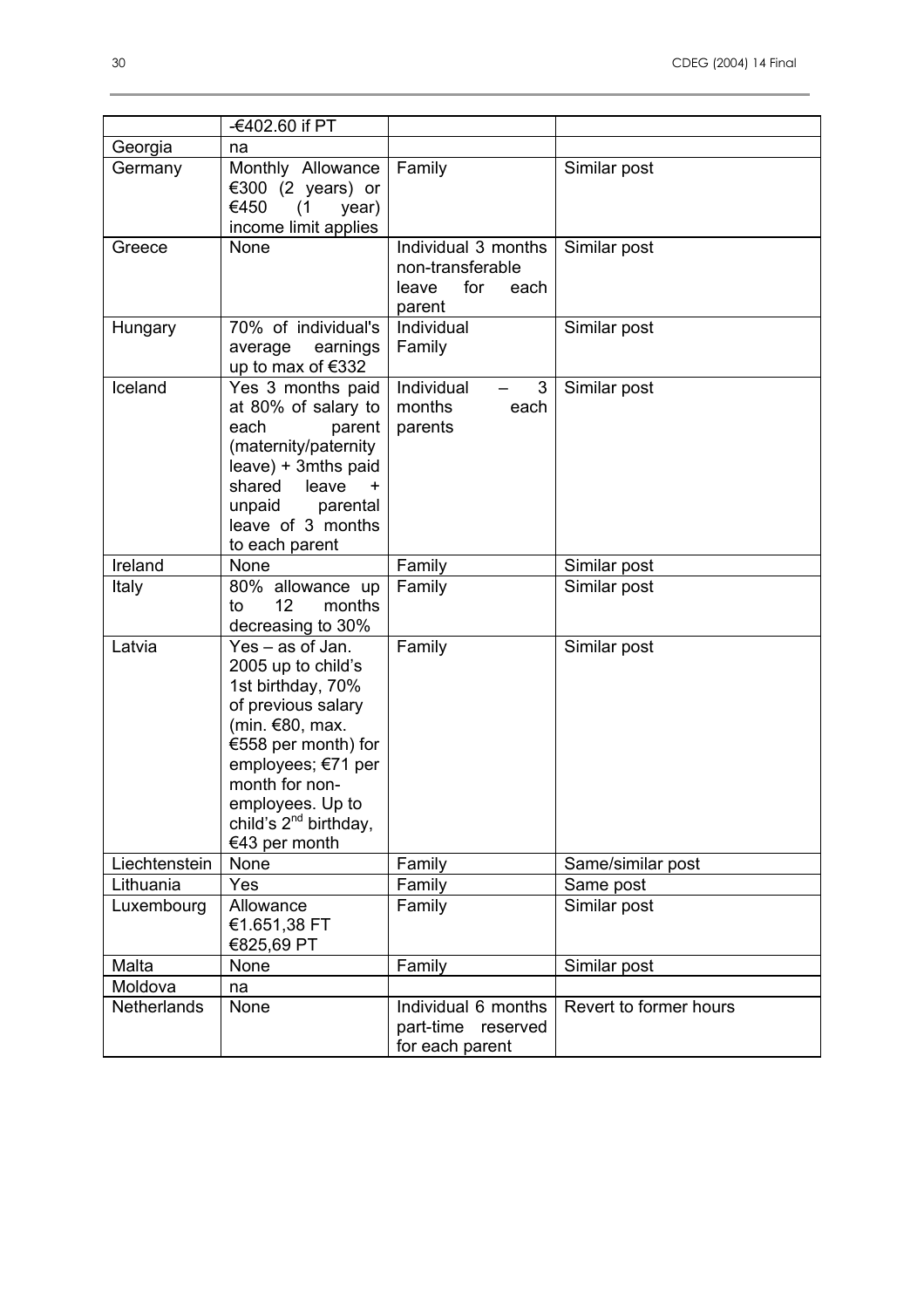| Norway<br>Poland                                         | 80% of pay for 52<br>weeks or 100% for<br>42 weeks<br>up<br>to<br>parental<br>max<br><b>NOK</b><br>income<br>of<br>352,668 + Unpaid<br>leave of 1 year<br>Monthly allowance | Family/Individual 4<br>week<br>non-<br>transferable<br>father<br>quota<br>Family<br>either<br>$\overline{\phantom{a}}$ | Similar post<br>Similar post                                               |
|----------------------------------------------------------|-----------------------------------------------------------------------------------------------------------------------------------------------------------------------------|------------------------------------------------------------------------------------------------------------------------|----------------------------------------------------------------------------|
|                                                          | €90,09 (24 months<br>for<br>1<br>child,<br>36<br>months<br>for<br>2<br>children, 72 months<br>handicapped<br>for<br>child)                                                  | parent                                                                                                                 |                                                                            |
| Portugal                                                 | Father is paid 15<br>if<br>days<br>leave<br>follows<br>paternity/maternity<br>leave                                                                                         | Family                                                                                                                 | Similar post                                                               |
| Romania                                                  | na                                                                                                                                                                          |                                                                                                                        |                                                                            |
| Russian<br>Federation                                    | 1st 18 months                                                                                                                                                               | Family                                                                                                                 |                                                                            |
| San Marino                                               | na                                                                                                                                                                          |                                                                                                                        |                                                                            |
| Serbia<br>and<br>Montenegro                              | Allowance<br>equivalent to<br>regular salary up to<br>c. €200<br>per month max                                                                                              | Mother                                                                                                                 | Same post                                                                  |
| Slovakia                                                 | Parental allowance<br>4110 SKK + 1200<br>SKK for 2nd parent<br>month until<br>for $1$<br>child's 3 <sup>rd</sup> month                                                      | Family                                                                                                                 | Same or similar post                                                       |
| Slovenia                                                 | 100% of previous<br>earnings                                                                                                                                                | Family                                                                                                                 |                                                                            |
| Spain                                                    | or 2,400<br>Unpaid<br>pesetas per month<br>max                                                                                                                              | Family                                                                                                                 | Same position during the 1st<br>year, and after that time, similar<br>post |
| Sweden                                                   | 390 days at 80%<br>earnings<br>or<br>a<br>180<br>minimum<br>of<br>SEK pd + 90 days<br>at 60 SEK pd                                                                          | Family/Individual<br>months<br>for<br>$\mathbf{2}$<br>father/mother only                                               | Similar post                                                               |
| Switzerland                                              | No Parental Leave<br>available                                                                                                                                              |                                                                                                                        |                                                                            |
| Former<br>Yugoslav<br>Republic<br><b>of</b><br>Macedonia | No Parental Leave<br>available                                                                                                                                              |                                                                                                                        |                                                                            |
| Turkey                                                   | na                                                                                                                                                                          |                                                                                                                        |                                                                            |
| <b>Ukraine</b>                                           | 1st 18 months                                                                                                                                                               | Family                                                                                                                 |                                                                            |
| UK                                                       | None                                                                                                                                                                        | Family                                                                                                                 | Same position up to 4 weeks<br>otherwise similar post                      |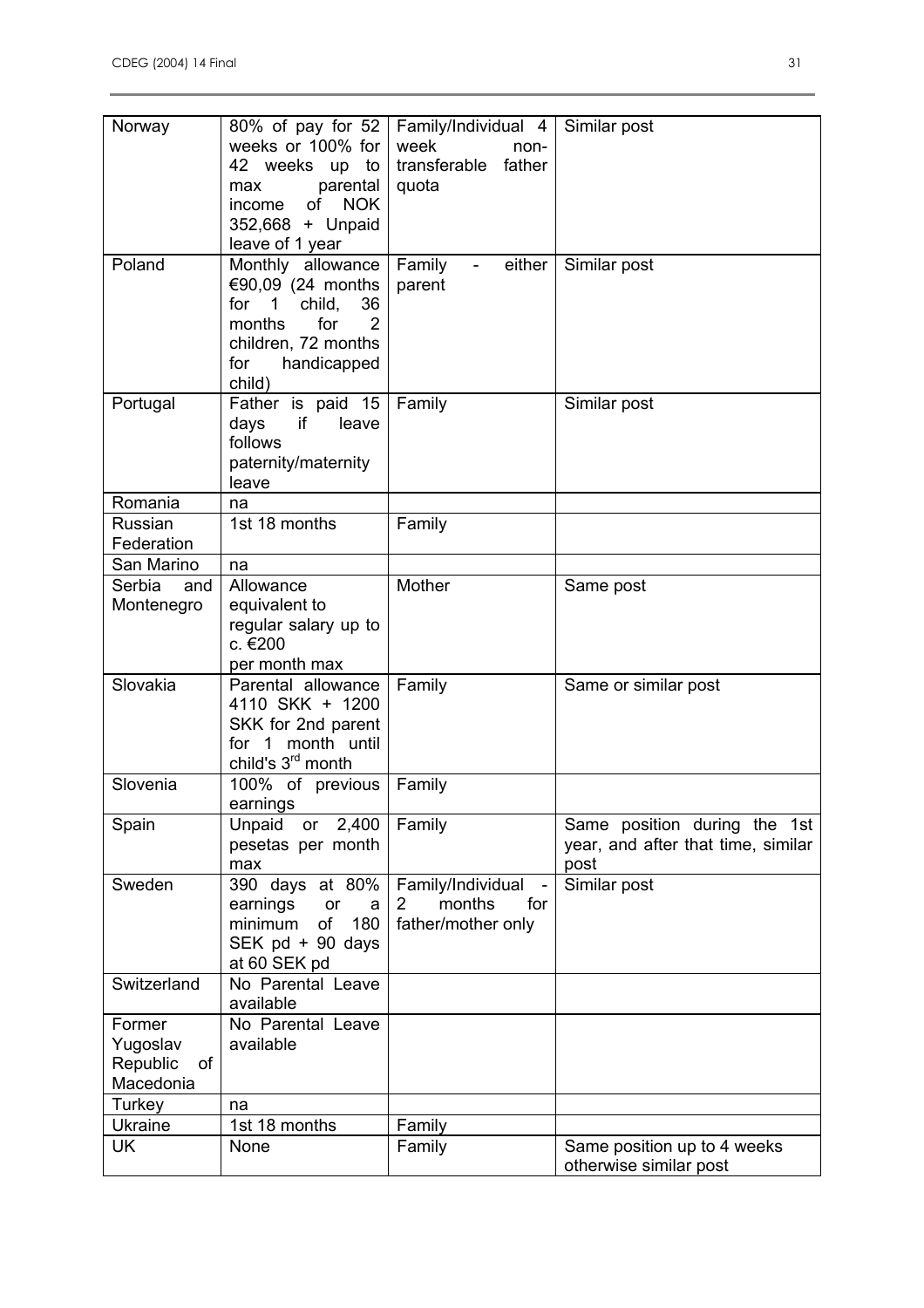Sources: ILO (1997); EIRR November (1995); Commission of the European Communities (2003), IDS (2003) updated from Council of Europe representatives (2004), Dossier 'La Prestation d'accueil du jeune enfant', *Courrier juridique des Affaires sociales No. 48, Sept./Oct. 2004, bimestriel d'information juridique de l'Administration sanitaire et sociale, DAGPB-SICOM.* 

na denotes information not available

In most countries where parental leave is a statutory right it is 'available to either parent' and no leave is specifically assigned – in the ILO's terminology this is *family* based parental leave as distinct from *individual* leave which is generally added on to family leave and must be taken specifically by the father/mother and cannot be transferred. Finland has a 6 month father's quota, and Norway has a 4 week father's leave. In the Netherlands six months (parttime) parental leave is reserved for *both parents* while in Sweden 2 months are reserved for *each parent.* The situation in Iceland is also complex. A combination of maternity leave (3 months after birth); paternity leave (3 months) and further 3 months leave that parents can share are currently available. Hence 9 months leave can be taken before the child is 18 months old. All 9 months is paid at 80 per cent of prior salary In addition, mothers and fathers can independently take 3 further months each of parental leave though unlike maternity/paternity leave this is not paid.

In Bulgaria it is possible for the mother's or father's parents to take unused parental leave

Protection against dismissal and the right to reinstatement to same or a similar post is assured in most countries (Table 4) where there is statutory provision of parental leave

# **6. TAKE UP OF PARENTAL LEAVE**

## **6.1 DATA PROBLEMS**

In 1997 the ILO noted that it was evident from relevant labour legislation and from available data on the take-up of parental leave that many other factors also come into play: demographic patterns and family policy, the economic situation and employment policy, enterprise profitability, the extent of equality between men and women at work as well as new attitudes towards the balance between work and leisure time.

The OECD (1995:172) states that "*available data are very limited; it appears that the incidence of parental leave is rather low. The statistics in a number of countries show, however, an increase in the number of workers on parental leave, with the large majority being women*".

The OECD acknowledge that "high quality statistics are an important aid to analytical work and fully understanding parental leave (OECD 1995:183) The measures sought relate to: the number of people actually on parental leave at any given time. The second is its incidence i.e. the number of people eligible for leave who avail of it over a period of time. Third is the average duration of leave taken. Fourth is the average duration of receipt of any benefits. The fifth measure concerns the average benefit payment.

Accurately measuring these is difficult for conceptual reasons (in many statistical systems parental leave is not clearly distinguished from maternity and paternity leave) and because basic data are simply lacking. These problems are reinforced by the complexity of, and frequent changes in, the legislative framework governing parental leave.

It is already evident that there is a paucity of statistics that would allow comparability on how parental leave is operating across different countries. Even where data are collected across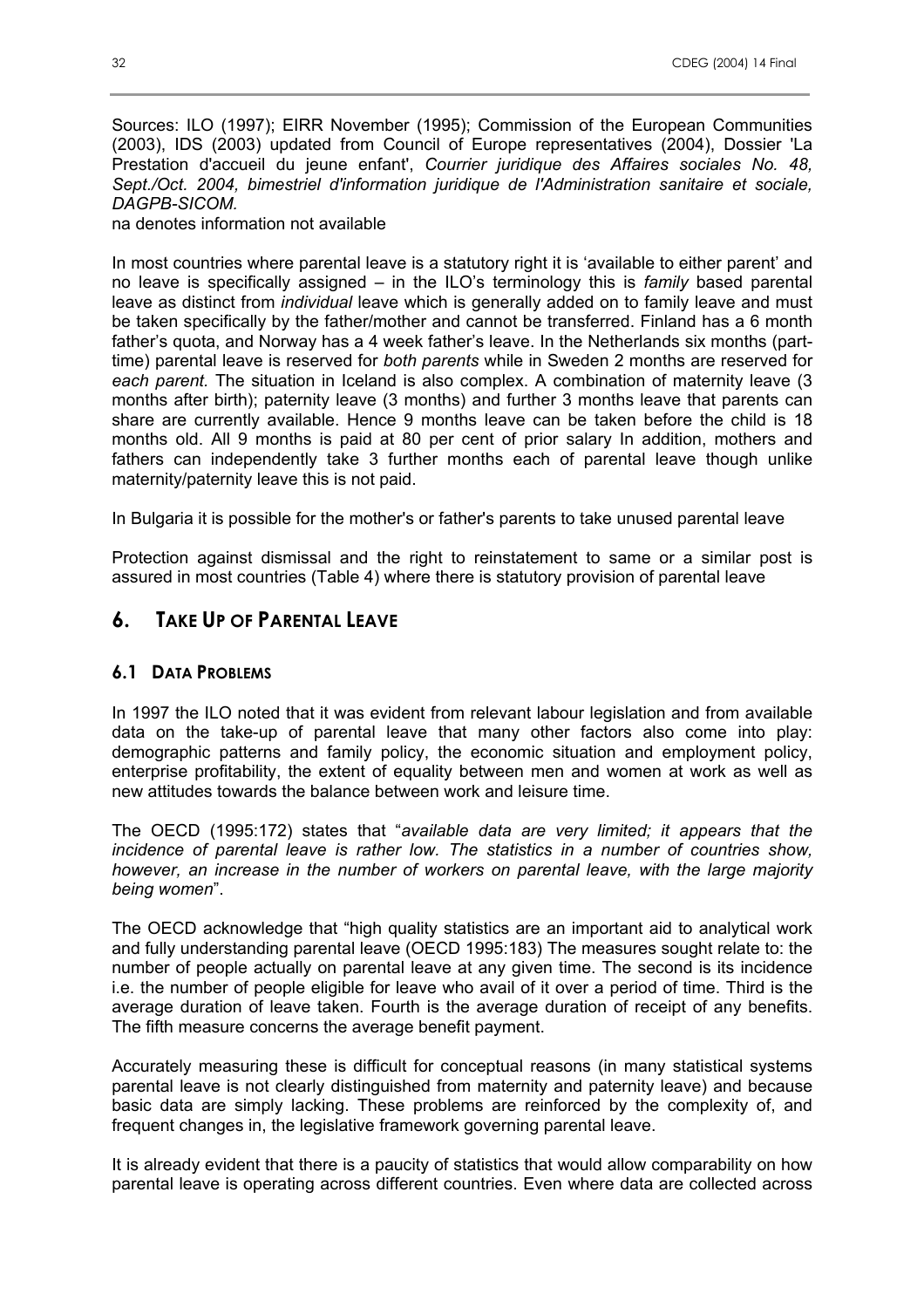EU states, in the European Social Survey Questionnaire, the questions concerning: the takeup/experience of parental leave *and* part-time work in order to care for children and the potentially negative impact of either/both on a respondent's career are directed *only at women* (http://www.europeansocialsurvey.org/).

This situation will be improved in EU member states with the data to be collected from 2005 in the Labour Force Survey conducted in each state which will include new variables relating to the reconciliation between work and family life. It will capture data on take up by individuals of parental leave, whether it is full-time or part-time, remunerated or not, and whether it is taken in a block or in another arrangement. Where applicable, the survey will also seek the main reasons for *not taking* parental leave. This information will provide EU wide information on how parental leave is operating and how patterns vary across member states.

At an enterprise level there are more detailed ways of measuring the practice and use of parental leave:

- Number of Men and Women Availing
- Number of Days taken
- Number of 'Incidents'.

Since employers are not obliged to keep records there is virtually no information on the takeup of unpaid leave or its duration and form. Available figures are usually based on the social security records of those claiming parental leave payments, or on survey data. For the purposes of this study only national data on parental leave (excluding force majeure leave) are included in order to allow some degree of comparability.

## **6.2 PATTERNS OF TAKE UP**

The OECD (1995) noted that take up of parental leave was very high in Sweden, Norway and Finland where it is used by nearly all eligible working families. Take up was also high in Western Germany (95%) and Denmark (82%). However in the Netherlands only 27 per cent of eligible women and 11 per cent of eligible men used the new form of leave. In France only 100,000 were on parental leave in 1992.

Comparative research on parental leave take-up in EU member states was undertaken by Bruning and Plantenga (1999). The authors were conscious of the limitations of the data as providing an indication of the popularity of leave regulations, yet acknowledging that the information is incomplete and often misleading as the data relate to the absolute number of leave takers and do not take account of the duration of the leave period: "*If fathers take up one month's leave at their child's birth and all mothers take up one year, take up rates for both groups are 100 per cent. Similarly take-up rates may mask important country differences since eligibility and duration vary widely*". Hence Bruning and Plantenga (1999) used take up rates and user rates - the latter reflecting the share of parents with young children on leave at any given time. Reliable data were available for only 8 member states (Table 5).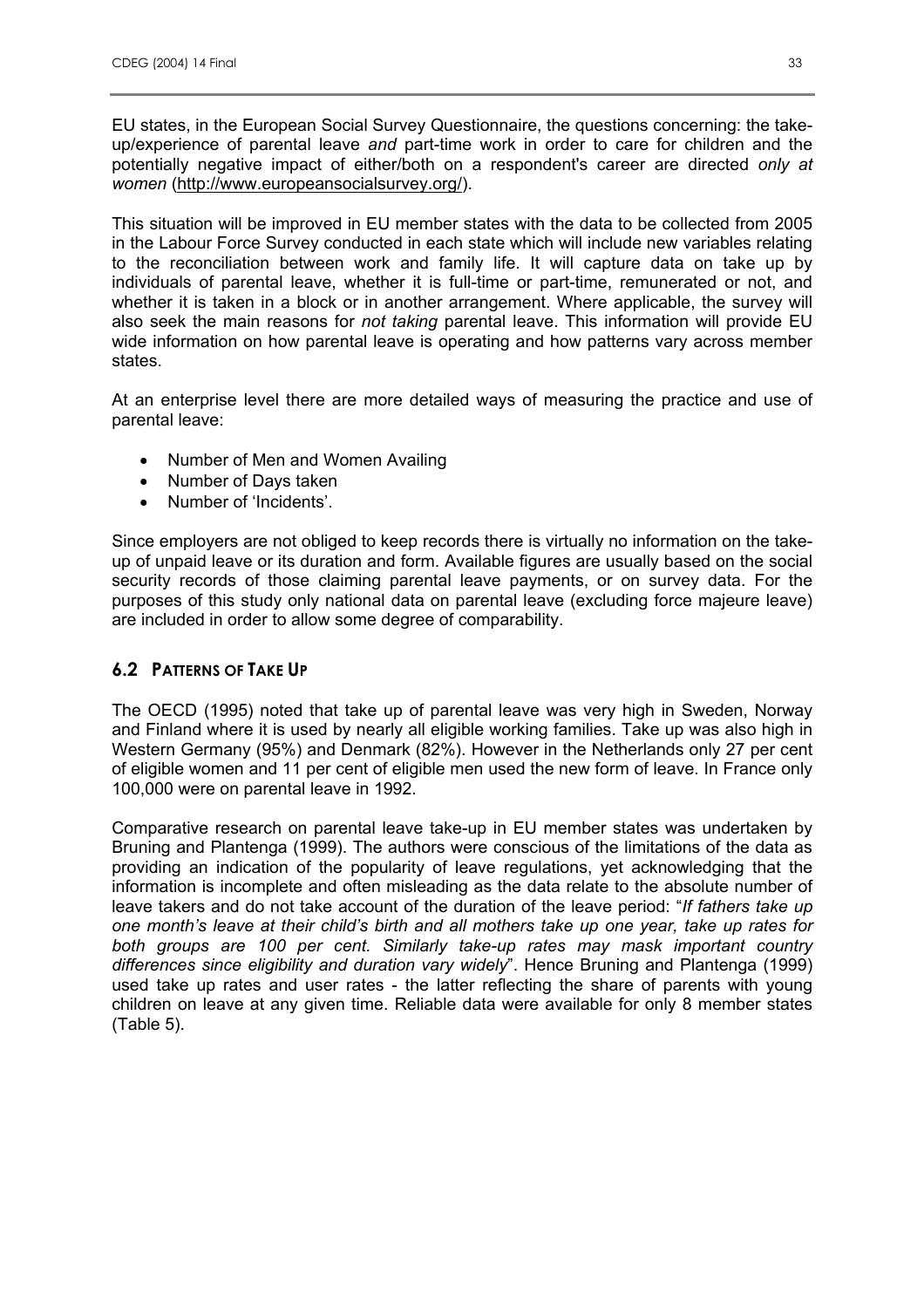| Country/year            |      |     | <b>Take up Rate</b> |     | <b>User Rate</b> |  |
|-------------------------|------|-----|---------------------|-----|------------------|--|
|                         |      | Men | Women               | Men | Women            |  |
| <b>Netherlands 1995</b> |      | 9   | 40                  |     |                  |  |
| <b>Finland</b>          | 1995 | 54  | 100                 |     |                  |  |
| <b>Norway</b>           | 1996 | 69  | 100                 |     |                  |  |
| <b>Sweden</b>           | 1996 | 100 | 100                 |     |                  |  |
| <b>Denmark</b>          | 1996 |     | 33                  |     |                  |  |
| <b>Austria</b>          | 1995 | O   | 96                  |     |                  |  |
| Germany                 | 1995 | 96  |                     |     |                  |  |
| <b>France</b>           | 1992 |     |                     |     |                  |  |

#### **Table 5 Parental Leave Take-up in 8 EU States**

Source**:** Bruning and Plantenga (1999)

In Ireland research showed that 6.74 per cent of the labour force was eligible to avail of parental leave in 2001 and that 20 per cent of eligible employees have taken parental leave of whom 84 per cent were mothers (Dept. of Justice Equality and Law Reform, 2003).

OECD (2003) sources provide comparative data on parental leave uptake in Austria and Ireland. This showed that 95 per cent of eligible mothers in Austria took parental leave compared with only 40 per cent of Irish mothers. However proportionately more men in Ireland availed 5 per cent of those eligible compared with 2 per cent of eligible fathers in Austria. There are no data available for estimated duration of parental leave in Ireland but in Austria it was 65 weeks in 2001 and is expected to increase to 110 weeks under the new scheme.

Portuguese law established the father's right to the first 15 days of parental leave, from social security or the state, regardless of working in the private/public sector if the leave is taken after paternity/maternity leave. While only 146 men availed of this leave in 2000, the figure rose to 27,384 in 2003. Statistics for days off to take care of children suggest a highly gendered pattern in Portugal. In 2003 the days taken by men represented only 4.4 per cent of those taken by women.

In Spain the number of parents availing of leave has risen from 127,739 in 1996 to 243,620 in 2003, an almost doubling in 8 years, based on National Institute of Social Security data. The percentage of mothers availing of leave has remained fairly constant at 99 per cent. Numerically, more fathers are availing. The number has risen from 1,875 in 2000 to 3,762 in 2003. However men comprise only 1.54 per cent of parents taking leave.

Take up of parental leave in Slovakia replicated the usual gendered pattern. In 2003 the monthly average recipients of the 3790 SKK allowance was 113,691 mothers and 2,362 fathers. Hence fathers represent 2 per cent of those claiming the full allowance and 2.6 per cent of those entitled to the lower 1200 SKK allowance when a parent works or is a beneficiary of other social insurance.

In Poland, according to ZUS (Social Insurance Institution) the number of people taking childcare leave is falling steadily and fewer benefits are paid. In 1990 281,700 parents availed of childcare allowances compared with 163,900 in 2000. Leave taking also fell from 336,100 persons in 1993 to 138,800 in 2000. It is claimed that women with a higher education and who occupy higher positions in employment tended to take childcare leave less frequently or for a shorter period. Unfortunately no data are available for the number of men who avail. This pattern of reduced uptake must be seen against a backdrop of diminished day care and nursery schools and higher fees for their use.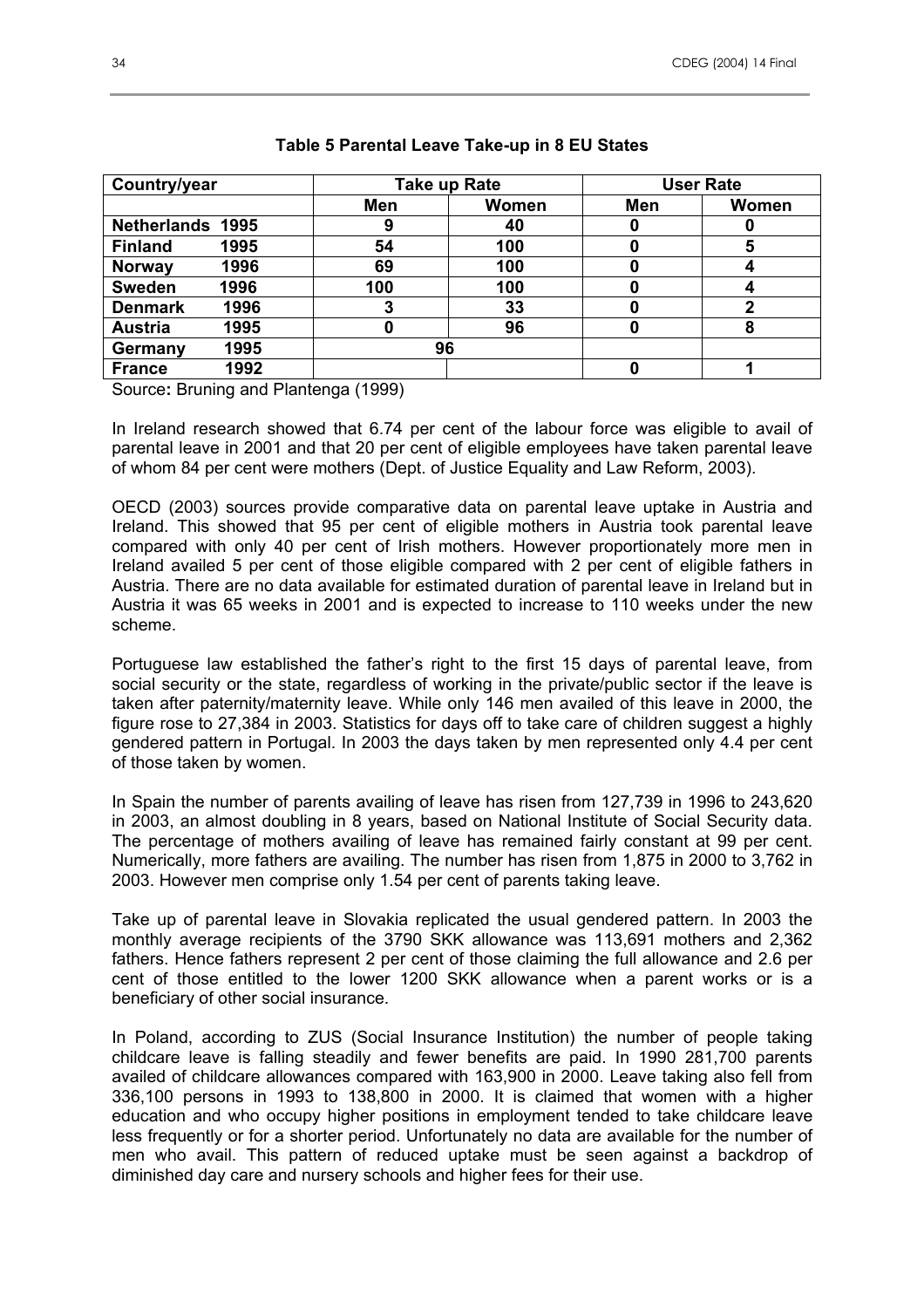While there are no national data on parental leave take-up in Latvia, research carried out by the University of Latvia conducted a survey of 778 persons in 2002 about their use of childcare benefits and parental leave. Among recent parents, 37 per cent had used their whole parental leave of 3 years, 11 per cent had taken 1.5 to 2 years while 23 per cent had used 1- 1.5 years. Less than one-tenth had taken 6-12 months and 5 per cent took only 6 months. Fathers received child care benefit in 1.5 per cent of cases. These fathers tended to be older and were specialists, middle-level workers in services and were employed in the public sector. A larger proportion of these fathers had secondary professional education. Mothers working in foreign/partnership and private enterprises used shorter parental leave than those working in government and local municipal authorities. Higher levels of education and single parenthood were also associated with shorter parental leave taking by mothers.

The situation in Hungary is more complex. On the one hand the number of recipients of a childcare allowance, which is available to parents regardless of whether they have been in employment and the value is very low (16,602 HUF per month in 2000), has increased from 94,711 in 1990 to 192,838 in 2000. Although no breakdown is available the vast majority of recipients have been mothers. A contrary trend is evident in relation to those receiving a *childcare fee* available since 1985, abolished from 1997-1999 and re-introduced in 2000, in which the number availing has fallen from 154,977 in 1990 to 54,008 in 2000. This allowance is available only to those who have been employed and hold social insurance. The value is higher than *childcare allowance* (31,448 HUF per month in 2000). No gender breakdown is available for recipients. It should be noted that besides these changes in statistical data, there are also changes in the conditions of availability of childcare allowance (e.g. in 1990, it was based on social insurance, while in 1995 it was a universal right).

In the Azerbaijan Republic the low parental leave allowance has contributed not only to the low uptake by men (c. 1%) but the low proportion of women who take parental leave on a full-time basis.

Bruning and Plantenga (1999) noted also that the extensive paid leave available in Austria and Germany identify them as the 'time off' model. In contrast, Sweden represents the 'sequential' model involving a more limited time for full-time care accompanied/followed by childcare support. Finland is regarded as the 'parallel' model in which parents can chose between time and services depending upon individual preference or specific circumstances. The fourth model is exemplified by France and Denmark as the 'facilitation of services' in which care for young children is structured through childcare and parental leave takes a supportive role. The authors concluded that the majority of leave takers are women, even in the Nordic countries. When user rates are taken into account, the role of fathers is disappointing.

In 1999 it was estimated that 90 per cent of mothers took some parental leave in the Nordic countries, Germany and France. Belgian data for 1998 showed that 93 per cent of leave takers were mothers usually taking less than 6 months and they preferred to work part-time on return to fit in with childcare and school hours. Among the 15 EU countries 98 per cent of mothers took leave (on average 12 months), while 50 per cent of fathers did so, typically for the one month reserved for fathers, plus one additional month. Elsewhere few fathers took leave – 5% in Germany, 4% in Finland and 6% in Denmark (IDS 1999). Of 158 days available to fathers or mothers since 1991 in Finland "most of the 158 days allocated for parental leave tend to be used by mothers" (EIRR June 2001:24).

In Denmark where parental leave is for both parents, mothers usually take advantage since men are better paid. Hence letting the father take care of the baby for six months is an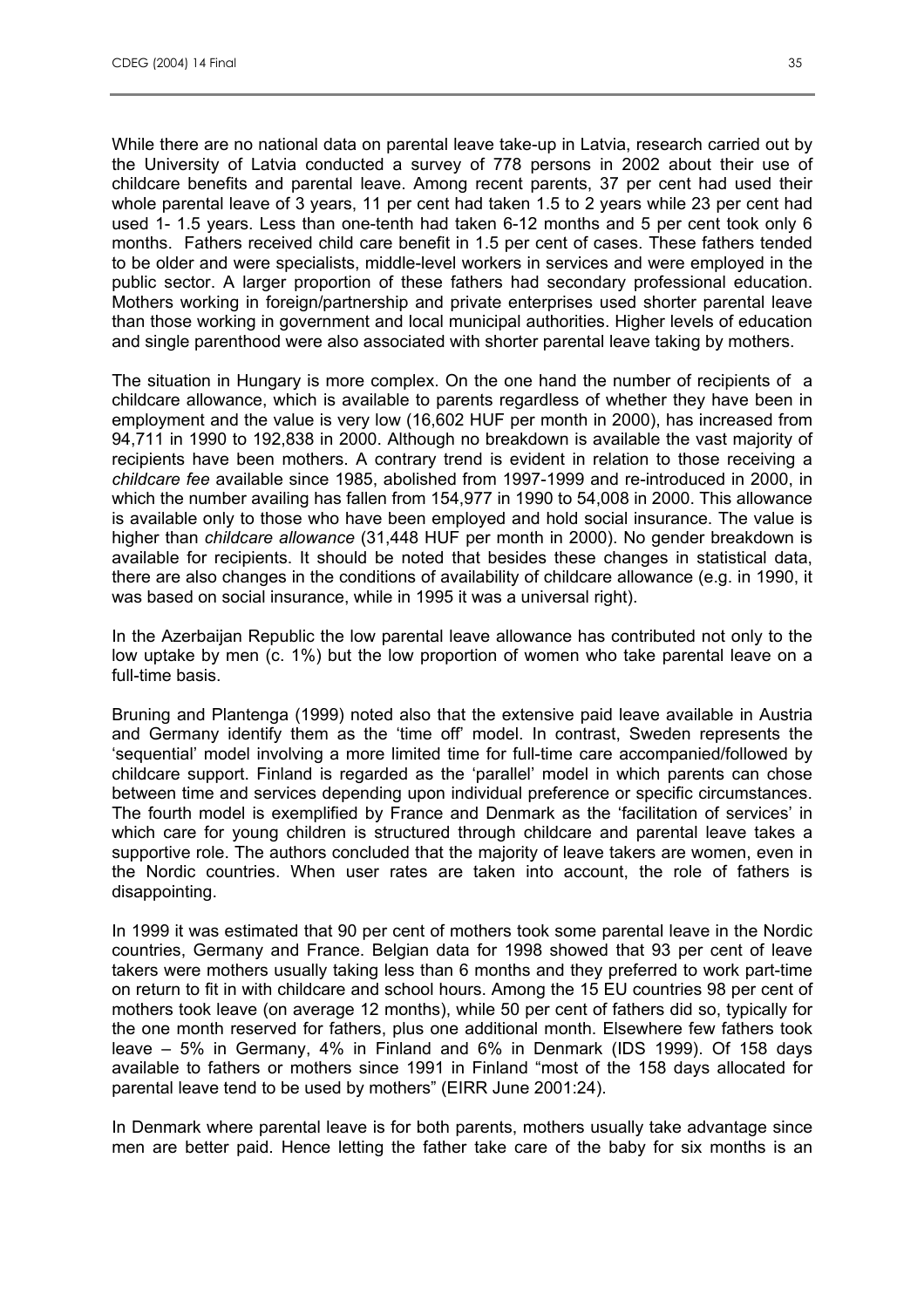expensive option for a large number of Danish families. Danish men also fear that a six month absence from work might damage their careers (Bernbom, 2001).

In Finland maternal, paternal and parental leave allowances are calculated on the basis of parents' gross income. Payments of parental allowance to fathers (per 100 spells ended) increased from 42,4 to 65,6 in 2002.

Rubery (1999) points out that even in Sweden the number of days taken by fathers accounted for 9 per cent of all leave in 1992. In 2004 it was estimated that Swedish fathers used 17 per cent of all parental leave. This has led a Swedish government commission to be set up to examine the ways of increasing men's take up of 'papa months'.

In Norway the introduction of a 'daddy month' triggered a rapid increase in take up rates to approximately 70 per cent of eligible fathers. A nationwide survey of a sample (3000) of Norwegian men in 1995 showed that the reform was popular. Among men entitled to the new father's quota, 78 per cent used their right. The main reasons for using the daddy leave was that men wanted to spend more time with their child and to know the child better. The reasons for non-use were linked to work-related conditions and economic concerns. Fathers in temporary or very highly paid employment (earning more that NOK 300,000 annually in 1995) were least likely to avail. Conversely fathers were more likely to use their quota if the mother earned more than NOK 200,000 and worked more that 30 hours per week (Leira 1999). Brandt and Kvande (2003) demonstrate that since the father quota was introduced in Norway there has been a dramatic increase in the proportion of fathers taking parental leave from 4 per cent in 1993 to 85 per cent in 1998/99. However, fathers take 25 days on average whereas mothers take an average 108 days.

There have been rapid changes in the availability and take-up of paternity/parental leave in Iceland since legislation assigned an independent father quota in 2000. This was phased in providing one month in 2001, two months in 2002 and three months in 2003. Einarsdŏttir. and Pétursdŏttir (2004) have traced the impact of this father quota. The average number of days taken by fathers increased from 39 in 2001 to 94 in 2003, uptake by mothers has remained stable at 186 days in 2001 and 182 days in 2003. The authors classify Norway and Iceland as countries with gender targeted measures to involve men. In contrast, countries such as Spain and Germany are characterised by *"flexibility within a universal but genderbiased system does not have a large potential for change*" (Einarsdŏttir. and Pétursdŏttir 2004:48). They concluded that the proactive approach in which "*Icelandic men have the longest individual right to parental leave in the world"* reflects the strong political measures to involve men in childcare.

# **7. POLICY ISSUES AND OUTCOMES OF PARENTAL LEAVE**

According to Rubery et al (1999) parental leave has complex effects on women's labour supply. On the one hand it strengthens their labour force attachment where the alternative option would be to exit the labour market. However it may also weaken their attachment if it is used as a substitute for childcare provision and support. In the absence of low cost, particularly state subsidised, childcare women may postpone their re-entry in the absence of any bridge back to employment.

Rubery et al (1999) argue that parental leave works in a more balanced way in countries, such as Denmark, Belgium, France and Finland where there is strong state support for childcare. Any significant reduction in this would have the long term impact of reducing female employment levels and reinforce women's position as carers. Hence Rubery et al claim that the French extension of APE and leave and Finnish leave and allowances to all parents, whether they are in employment or otherwise may reduce the continuity of female participation rather than strengthen it. In the 1990s there was an increase in the number of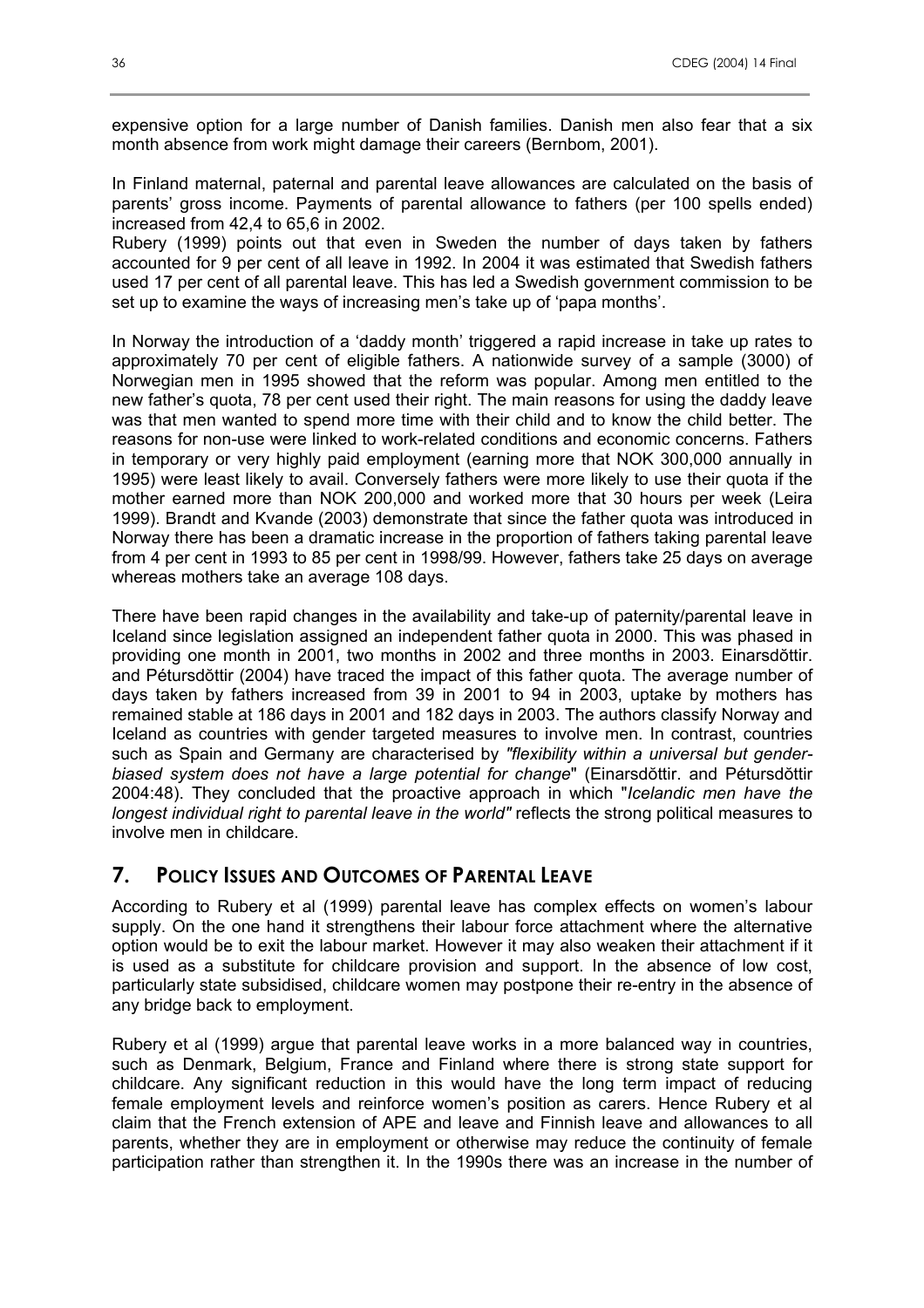women in their 20s who were defined as housewives, probably as a result of child homecare leave (up the child's  $3<sup>rd</sup>$  birthday) at a time of poor employment prospects.

Rostgaard et al (1999) discuss why so few fathers take parental leave. Based on Danish experience of parents with children born between 1984 and 1989 who had chosen to take parental leave, in the majority of cases the mother had taken all the leave. Among economically active parents the four main reasons were that the mother was breastfeeding the child; economic viability; father's work did not allow him to take parental leave (dismissal or difficulty in finding a substitute); and the family had not considered letting the father take parental leave.

Moss and Deven (1999) summarised the policy issues in relation to parental leave in the context of the reality in which they have to operate. Gender is the first main issue and presents a 'Catch 22' dilemma. If parental leave is offered as an equal opportunities measure to promote gender equality in the home and the workplace, it should be equally used by men and women. Whilst progress toward this objective has been mixed it is recognised that the solution does not lie in coercion since inequality in employment is a major obstacle to male take up: "*Existing inequality also gives fathers a more powerful voice than mothers in family negotiations about the use of leave, and contributes to a situation where it may seem self evident that the mother should take the leave*" (Moss and Deven, 1999:13). One major inequality in employment is the gender pay gap where men generally earn more than their female partners, hence families lose more financially if fathers, rather than mothers, take leave. Furthermore men fear the effects of parental leave on their careers from the negative reactions of managers and colleagues. This can only be overcome if both parents avail.

However even within one gender there are other factors such as class and educational attainment that intersect. Fagnani (1999) shows that parental leave in France is more likely to be used by women with lower educational levels and who work in less skilled occupations. In conclusion, parental leave can contribute to rather than reduce socio-economic and gender inequalities.

The second factor referred to by Moss and Deven (1999) is that families in Europe are becoming more diverse and parental leave schemes need to take account of this. The shift from traditional male breadwinner husband and dependent housewife/mother is no longer the norm in Europe and many more people will spend some time of their lives as single people/parents (Drew 1998). This presents a challenge particularly for women who have traditionally adopted the role of home maker/carer at the expense of their own career development since leaving the labour market for prolonged periods of time [e.g. to avail of parental leave] might in the long run turn out to be an economic and social trap for mothers.

Moss and Deven (1999) refer to the major changes in the labour market: new technologies, employment, patterns of work, flexibility and insecurity, new opportunities coupled with unemployment and inequality. Organisational cultures are seen as instrumental in the acceptance and take-up of parental leave. Research by Drew et al (2002) on work/life balance showed that increasingly workers are subjected to a 'long hours' workplace culture which poses major conflicts for reconciling family and professional life.

Further pressures are evident due to the concentration of work (paid and unpaid) on workers aged 25 to 50 years as 'prime working years'. This is due to delayed entry to the labour force due to educational participation; delayed childbirth/bearing until prime working years; and earlier exit/retirement.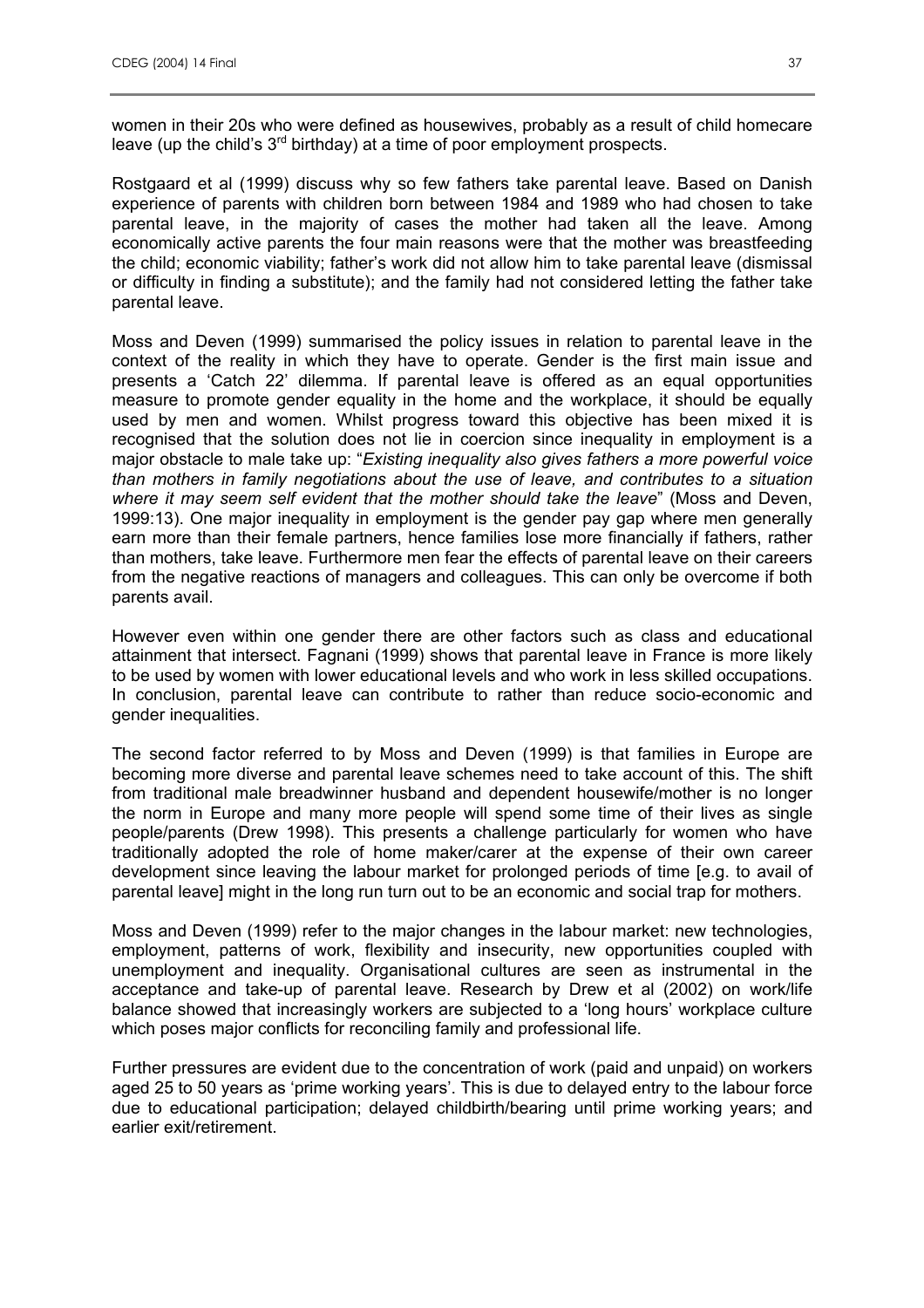These are among the many policy issues that need to be addressed by the Council of Europe in considering the future role of parental leave for European parents.

# **8. CONCLUSIONS AND POLICY RECOMMENDATIONS**

## **8.1 CONCLUSIONS**

According to OECD sources:

 "*Parental leave must be seen as part of an integrated system rather than in isolation form other initiatives which may contribute to the reconciliation of family and work responsibilities. Other forms of support for employees with family-related responsibilities include subsidised day care, flexible working hours, compressed work weeks, job sharing, availability of part-time jobs with full social benefits and working from home*" (OECD 1995: 171).

Among the beneficiaries of parental leave that OECD list are: children, workers, employers, the labour market and society as a whole.

Rubery et al (1999) reiterates the kind of policies that do little to support the employment of women, or which reinforce their position of women as dependent spouses and cares include:

- Extended period of unpaid or low-paid parental leave combined with limited or no childcare facilities at the end of the leave period to facilitate re-entry into employment;
- Short school hours or interrupted school days and/or long holidays, combined with limited after-school or school holiday childcare arrangements;
- Limited provision of publicly funded childcare for pre-school children and a later starting age for compulsory schooling.

To these may be added the difficulties of reconciling working/family life where employment and services, including schools, operate on a split day.

Appraisal of parental leave arrangements may depend on the objectives that underlie national policies. Hence the impact of parental leave may need to be measured in terms of not only take-up by men and women but also in relation to: fertility, labour force participation rates, especially of women and young mothers.

The Nordic countries' family protection policy is governed by the principles of universality and individual rights. Their policies combine the existence of benefits per child and family benefits with a legislative system that allows parental leave and a publicly-funded childcare system.

An abundance of international literature suggests that unpaid leave and/or leave without social security coverage is ineffective. Parental leave should always entail some economic benefit or at least certain compensation. The consequences of unpaid leave restrict the option for both parents – but especially men.

Legal mechanisms to encourage fathers to take parental leave may be necessary since available statistics suggest that it is widespread practice in all countries for parental leave to be confined mainly to women. Fathers appear to need strong incentives, and reassurances, to use their parental leave entitlement. The Swedish/Danish/Norwegian/Icelandic approach has been to set aside a portion of the parental leave for the father alone so that if he does not avail, that portion is forfeited. The model in Italy is to offer specific advantages if the father uses a portion of parental leave.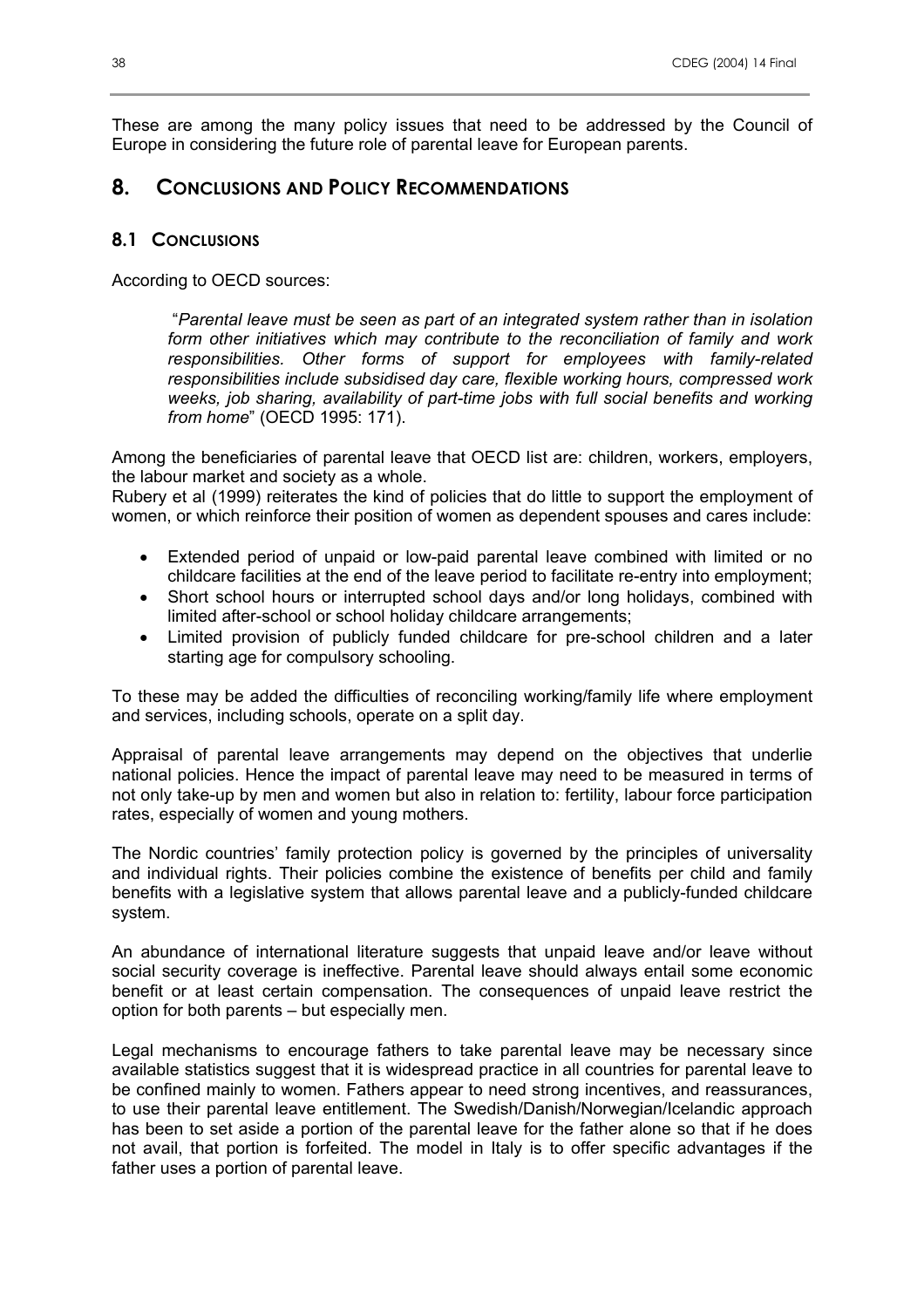Furthermore, awareness campaigns are necessary - aimed at parents, employers and society in general encouraging fathers to use the leave time to which they are entitled.

It is difficult to cite a best duration for parental leave, that could apply across all states and no specific length is recommended. When the period is too short it fails to provide enough time for parents to take care of their children as much as they might wish to. However if parental leave is too long the result is to distance the parent on leave (usually the mother) from the labour market (e.g. Austria and Finland). Duration may be dependent on specific social patterns, labour market conditions and the availability of affordable childcare that vary between countries.

Flexibility in the conditions of take-up of parental leave can be important for the reconciliation of work and family. Some parents might chose to take all their parental leave together as a block while others might seek it on a piecemeal basis, utilising a full-time or part-time arrangement during the first years of their child's life. This could provide an optimal take-up in which parents could extend the time they spend caring without cutting themselves off from their jobs and without enduring financial hardship. Such flexibility would be of particular benefit in some European countries where leave is relatively shorter and there are scant public resources for childcare provision.

## **8.2 BEST PRACTICE MODELS**

#### 8.2.1 NATIONA**L** MEASURES

- **Information** booklet/campaign about parental rights to leave e.g. **Ireland** 'About the Parental Leave Act 1998' and the **'Good Practice Guide for Reconciling Family and Working Life'** published by the Women's Institute and Ministry of Labour and Social Affairs in **Spain;**
- Encourage fathers to take parental leave by mechanisms such as reserving a specific period that only they can take as in **Norway**, **Iceland, Denmark and Sweden** or lengthening the total leave time if the father participates in parental leave (or some other incentive) as in **Italy;**
- Promote fatherhood in campaigns by messages such as **"How many men on their deathbeds say they spent too little time with their boss?"** and those stressing the positive returns from fatherhood base on **Swedish** advertising:

#### **9 Advantages of Active Fatherhood**

- **You need to know your own child. The deepest contact between parent and child is developed during the child's first months of life, when it is little and helpless. You cannot have that time back again.**
- **You will train your fathering instinct. Through taking care of the baby along, you become attentive to its needs, you get to know its signals and develop a close relationship with your child. It increases your self-confidence as a parent.**
- **You will gain your child's confidence….If you show you are able to take care of the child, the child will go to you later with its worries and its joys.**
- **You get to watch your child develop and not just hear about it second hand. Everyday something new and fantastic happens.**
- **You will become closer to your child's mother. You can share experiences and responsibilities with each other.**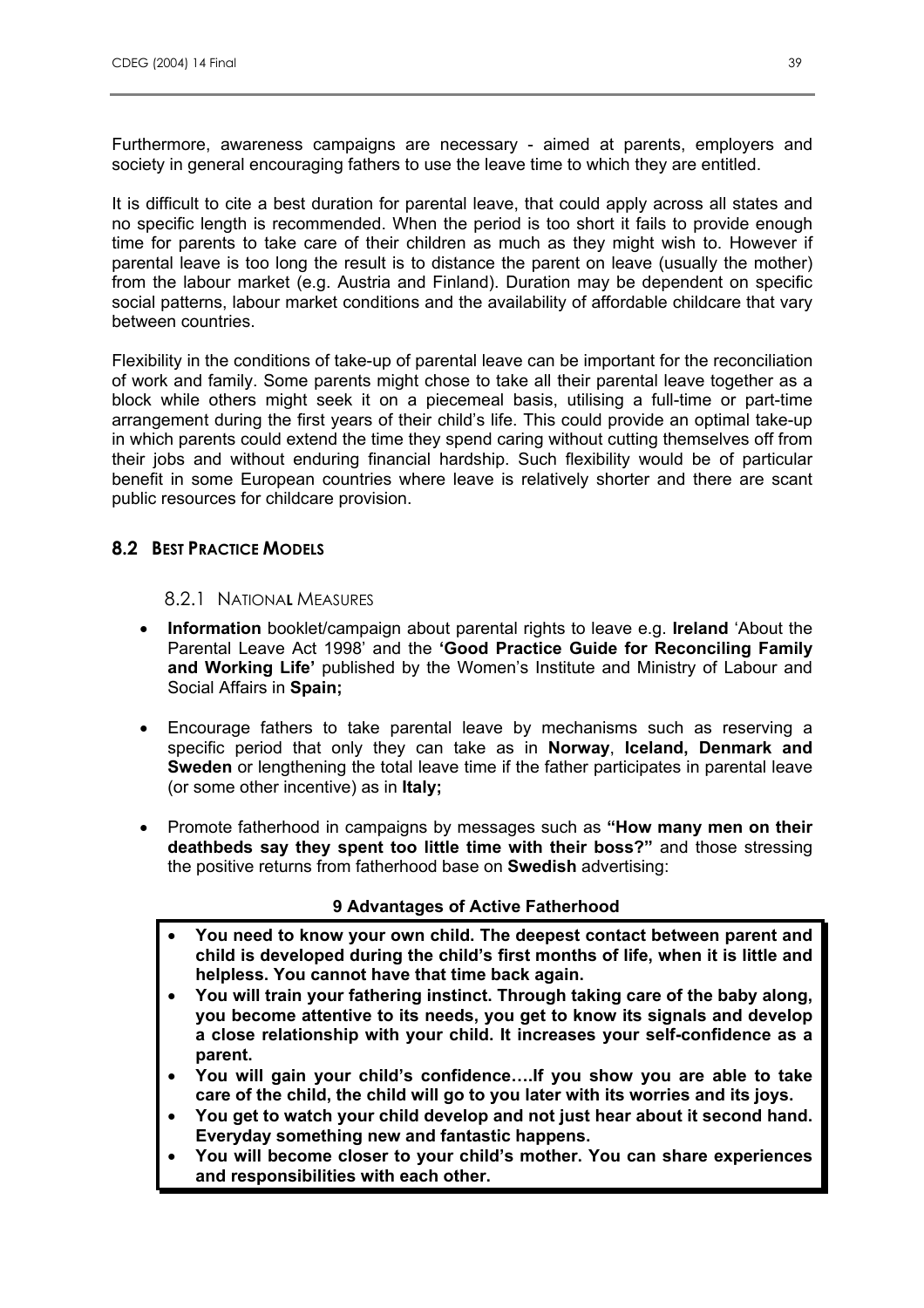- **You will develop your social competence. Being with a child places completely different demands on you than being with an adult.**
- **You will develop new skills because you are obliged to solve problems which you perhaps did not know existed.**
- **You will have fun. To take care of small children is very demanding but it also gives a great deal back to you. You will come to feel appreciated and loved as never before.**
- **You will never regret that you took this unique opportunity to gain a deep, close and meaningful relationship with you child from the beginning.**

#### **Haas and Hwang 1999 translation of Föräkringskassan 1997**

- Encourage more flexibility in leave schemes so that workers can take and distribute parental leave all at once **or** in a piecemeal way during a long time over the first few years of the child's life **(Austria, Denmark and Sweden)** and facilitate allocation of care to relatives including grandparents **(Hungary/Bulgaria);**
- Encourage **all parents** to avail through some form of payment/social security provision dependent upon the duration of the parental leave sought, especially by ensuring that pension benefits are not adversely affected by taking parental leave **(Austria, Sweden, Finland**). **Canada** is regarded as having adopted a **'generous model'** of parental leave. In 2001 Canada extended leave to both parents from 6 months to a full year and these rights extend to adoptive parents and same-sex couples. Under Canadian law parents can collect 55 per cent of their weekly pay, pre tax, up to a maximum of 420 Canadian \$ (US\$ 308) for 50 weeks, per couple. After their leave is finished, parents are guaranteed their jobs back. It is also possible for both parents to stay home together and collect the government allowance for 25 weeks. Parental leave claims by fathers rose by 80 per cent in the extended policy first year, while total claims increased by 24 per cent to 216,000. Average leave expanded from 6.5 months to 10 months (Cherney, 2003).
- Monitor and analyse how the different leave arrangements impact or otherwise on gender in/equality (**EU Labour Force Survey 2005** onwards).

## 8.2.2 ENTERPRISE/COMPANY BASED INITIATIVES

- Linking leave to other child/parent supports. The **German based RWE Net AG** (the largest electricity distribution company in Europe) created a company kindergarten and provides on-site 'day-care mothers' for their employees. RWE Net offers employees the opportunity to take up to three years parental leave with the guarantee of re-employment at least in an equivalent position, and the option of working part-time with the flexibility to choose the hours they wish to work. These initiatives are driven by business motives 'to compete internationally, while maintaining long standing Western European values of social well being' (Jones, 2003).
- The **Norwegian company HAG** holds similar core values and recognises that flexibility is needed to provide work-life balance. The company provides maternity/paternity leave system (for birth or adoption) of 42 weeks with full salary or 52 weeks at 80 per cent (Jones, 2003).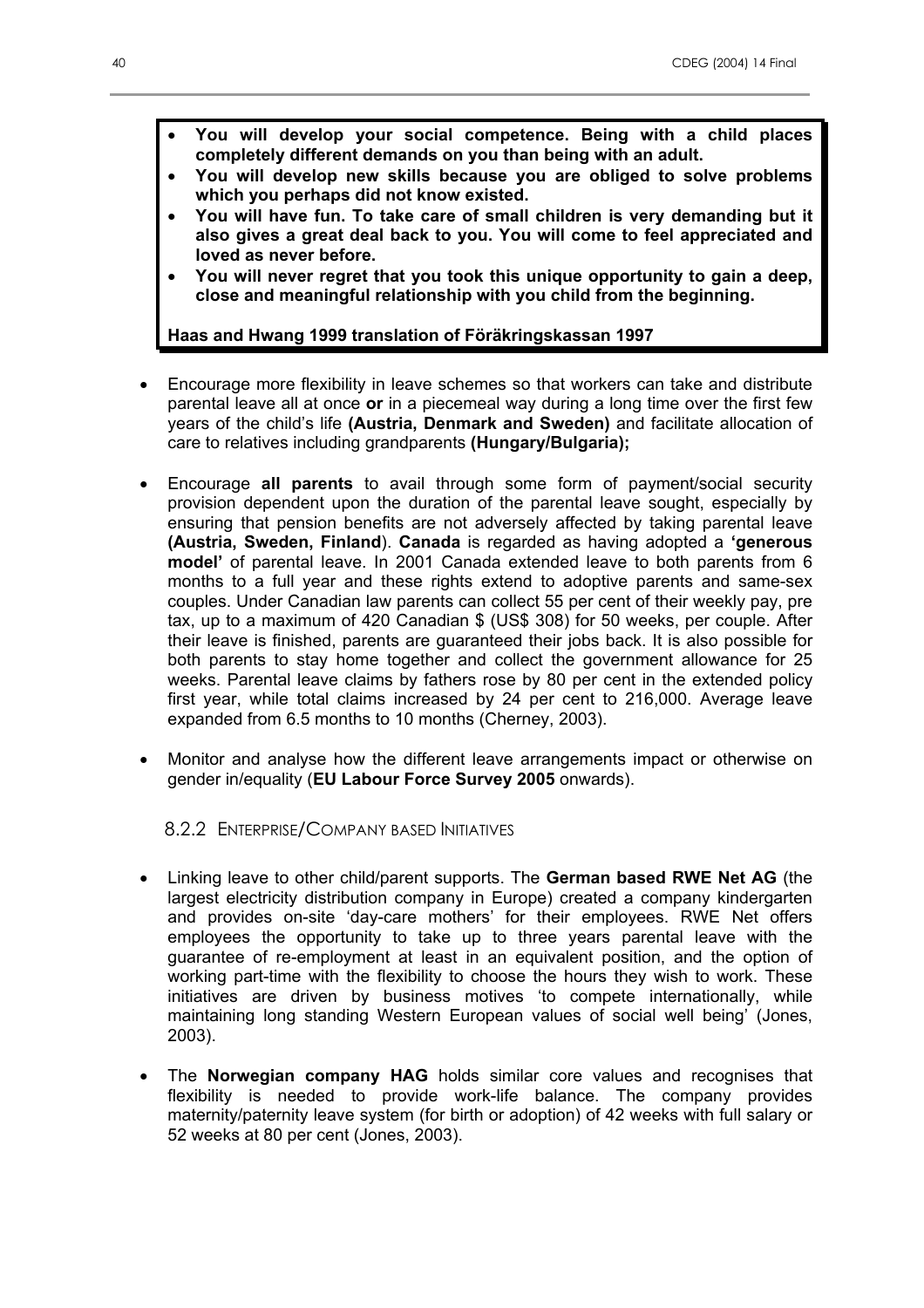• **Ericsson, is a Swedish owned telecommunications company** employing 44,000 workers in Sweden and 100,000 worldwide, introduced a top-up parental leave scheme aimed specifically at high earners who stand to lose out on the state's parental leave scheme which does not replace a full 80 per cent of their actual earnings. Parental leave can be taken on a part-time basis in half or full days. There is no earnings ceiling on the company top-up payments. The scheme has led to a significant rise in the number of male and female workers availing and the number of days taken particularly among parents whose earnings are above the statutory earnings ceiling. The scheme is viewed as a success not only statistically but also in cultural terms as it signals to employees that "*it is OK to take parental leave*" (EIRR 2000: 35).

#### **8.3 BAD MODELS**

• Experience in the US where, as in most European states, parental leave is unpaid, the Family and Medical Leave Act 1993 has not led to more leave taking or longer leaves by recent fathers. Research suggests that:

> "*If unpaid leave is not a viable option for a sizable number of families of newborns, then the United States will have to move forward with policies that provide paid leave if parents are to have real choices about spending more time at home in the first few months of their children's lives*" (Han and Waldfogel, 2003:201).

# **8.4 POLICY RECOMMENDATIONS**

Parental leave is only one of the supports for reconciling family and working life. Coupled with maternity and paternity leave, it provides an option for either parent to avail of further time out to care for a child/ren. In practice there are major variations in how it works that relate to: service required, duration of leave, paid/unpaid, how it can be availed of (full or part-time) and concentrated after maternity leave or in staggered blocks of time.

It has to be acknowledged that the very concept and practice of parental leave is relatively recent in Europe. Even when it was first introduced it was already associated with women's employment and as an extension of maternity leave. Achieving the joint objectives of gender equality and the reconciliation of family/professional responsibilities may be unrealistic in the short term. However there have been encouraging indications of the acceptance of parental leave not least in the agreement for an EU Directive that provides a landmark in negotiations. Other positive developments have come mainly from the Nordic countries: moving from unpaid to paid (at least partially) parental leave; longer periods available to parents; the shift from 'either parent' to designated leave assigned which is non-transferable; and more flexibility in how parental leave can be taken including the transfer of unused leave to grandparents.

In practice, all the national data point to the continuation, and at best only partial weakening, of women's predominance as those availing of parental leave and any associated benefits, even in the Nordic countries when patterns of take-up *and* duration are examined. The male breadwinner/female carer still emerges from examination of parental leave take up statistics. In extreme cases the term 'poisoned chalice' (Cohen, 1999) has been used to highlight the gendered nature and potentially negative outcomes for women taking parental leave. In order to avoid parental leave becoming a ghetto for women with lower educational attainment, hence lower income and occupational status, the debate has to extend to the paid/unpaid division of labour in society as a whole. This calls for a reallocation of caring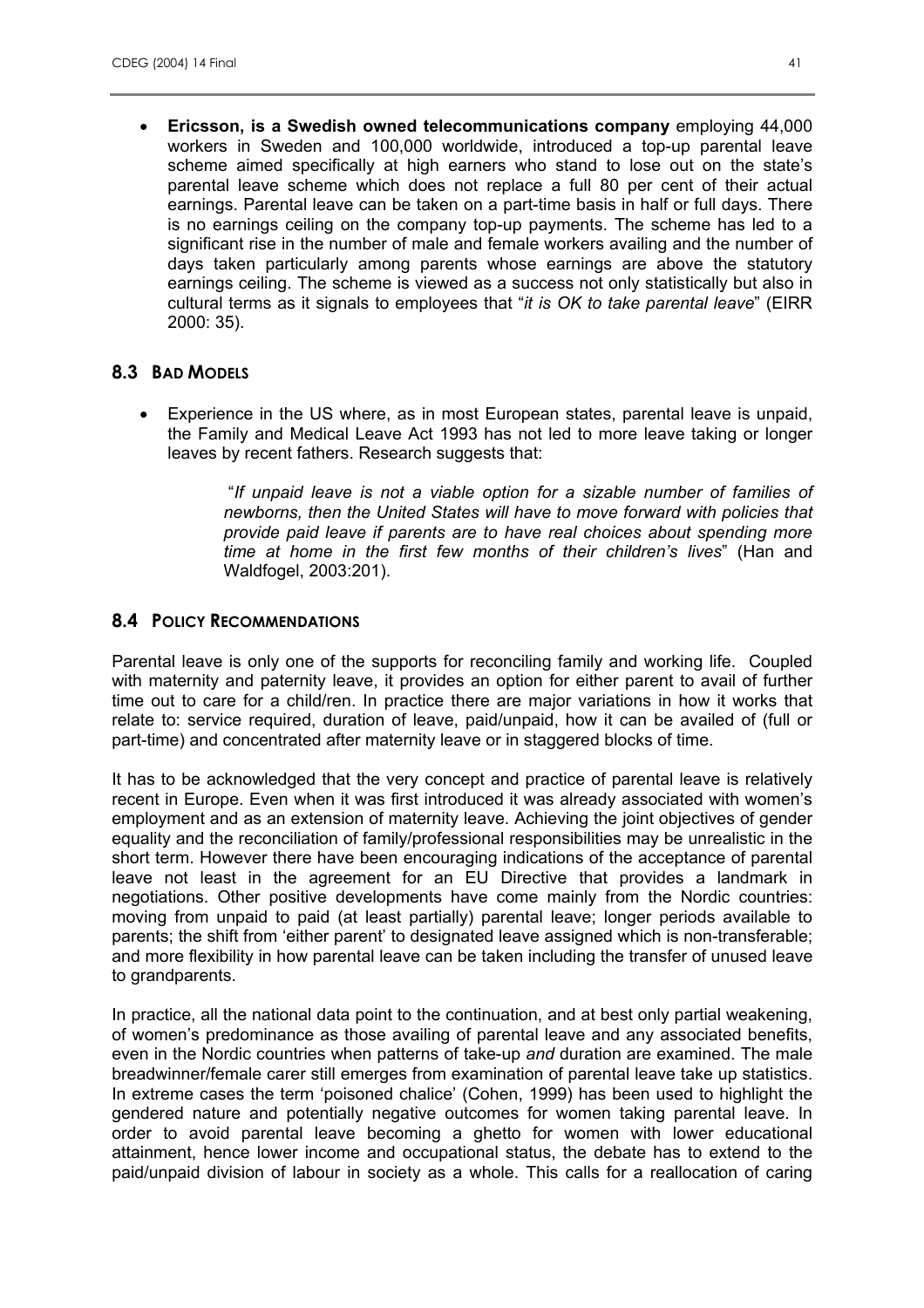work as well as marketed labour. Currently the burden of 'reconciliation of family and professional responsibilities' is skewed heavily towards women. Hence the target has to be male and female attitudes and behaviours.

The existing objectives of gender equality and reconciliation in pursuing parental leave may be too limited. The debate needs to be widened to embrace objectives such as: child/ren's welfare, fatherhood (as more than the role of breadwinner), women's economic independence (from men/state) and the achievement of work-life balance. In this context there will have to be consideration of payment of parental leave to make it more appealing to men and high and low earner parents. In itself, payment is not enough since parental leave is challenging well established sex roles of breadwinner/care giver. To ensure a more equitable distribution of caring means that 'fatherhood' has to be seen as 'manly' and that parental leave can contribute to a win-win outcome for fathers, mothers and children.

There is also a need to build upon the business case for parental leave as one of a range of measure that will contribute to long term viability and profitability. An awareness that across Europe the future workforce will be increasingly composed of well-educated and highly motivated female, as well as male, workers has to be acknowledged. In a knowledge intensive competitive economy it will no longer make sense to lose human capital when women exit from the labour market for protracted period in the absence of parental leave, childcare and other supports.

Arising from these considerations the following policy options are outlined for debate.

8.4.1 INTERNATIONAL ACTIONS

- Review of the objectives, operation and effectiveness of parental leave across European states;
- Monitoring, research and evaluation of how national policies contribute to the objectives;
- Funding and support for comparative case study research modelled on the 4 country study of parental leave in Iceland, Norway, Germany and Spain;
- Guidance to member states on good practice in (re)structuring, promoting and monitoring parental leave based on the findings from comparative research;
- Funding of Action Programmes involving Social Partners to promote a more supportive environment for parenting, including quality and affordable childcare that contributes to gender equality.

8.4.2 NATIONAL ACTIONS

- Debate and action to meet the objectives of parental leave and to achieve coherence between these building upon the experience across member states (including the Nordic Model);
- Supporting parental leave to take account of diversity (in family forms and employment situations) and adapting policies to meet these diverse needs;
- Promoting a degree of flexibility in the workplace generally and in the take-up of parental leave (part-time/staggered options) specifically to maximise the benefits for parents and child/ren;
- Supporting the provision of, and state support for, childcare particularly for low income families;
- Father leave assigned that is non-transferable;
- Launch of national campaigns to broadcast the role of and potential return for fathers of active parenting roles;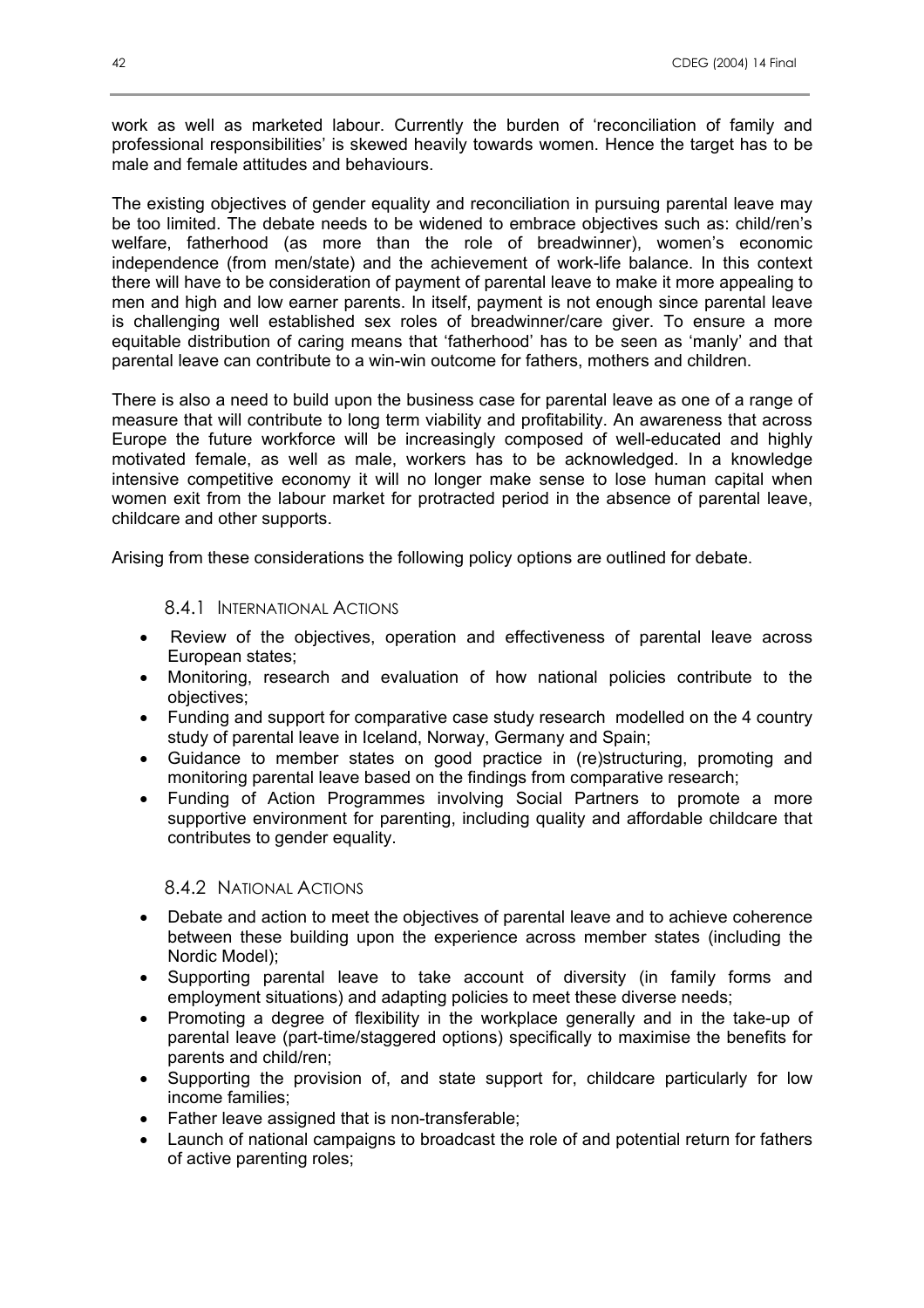• Role models are needed of men leading by example (e.g. Prime Minister of Finland Paavo Lipponen twice took paternity leave to be with his new-born children and has proposed an extension of paternity leave from 18 days to 1 month).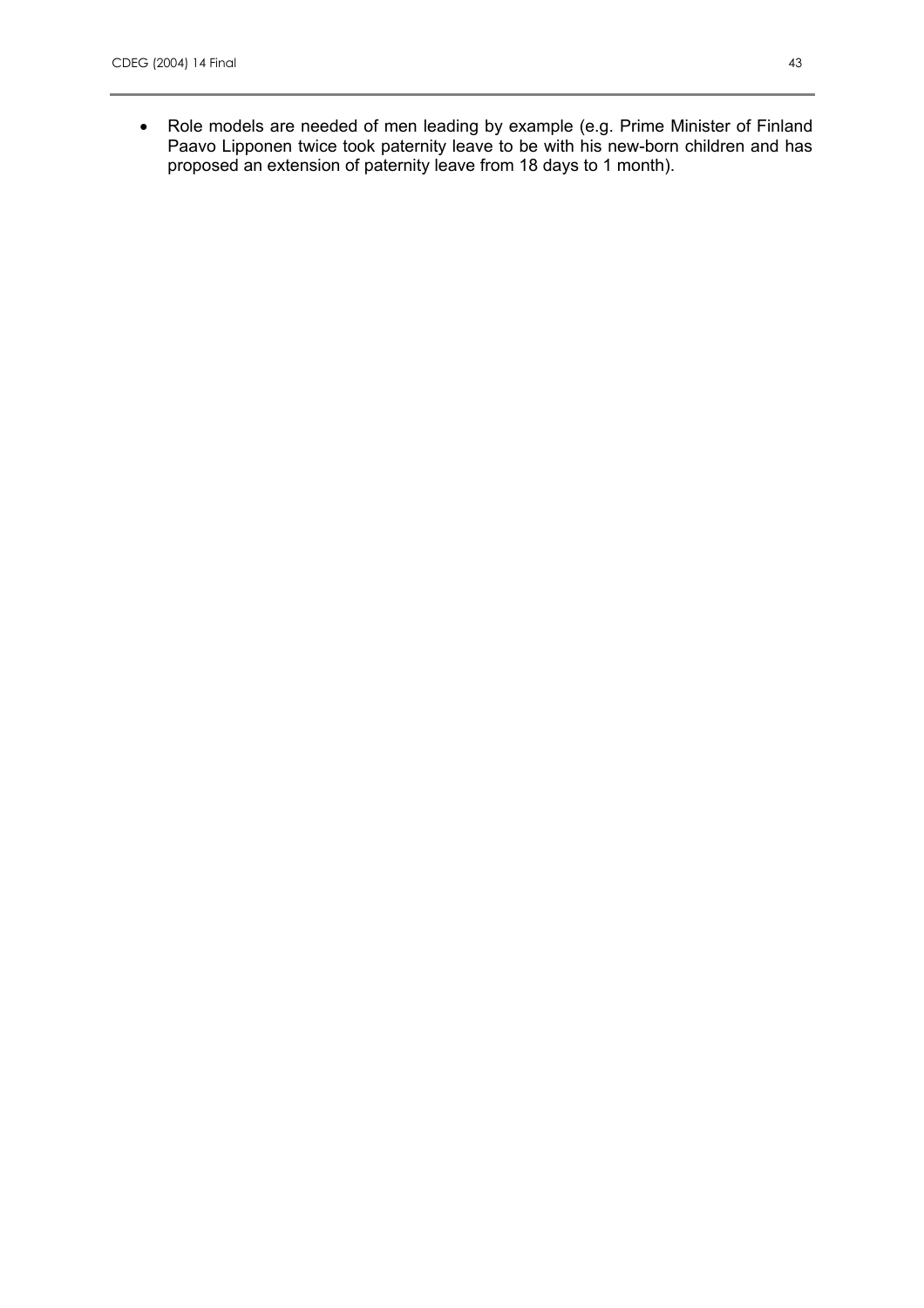#### **BIBLIOGRAPHY**

Bembom, M. (2001), 'Copenhagen: Danes Debate Parental Leave', 38.*Europe: Washington*, No. 411, November, p. 38.

Blandplain, R. (1998), 'The EC-Directive on Parental Leave', *Bulletin of Comparative Labour Relations,* Vol. 32, pp181-192.

Bolle, P., (1997), 'Perspectives: Parental Leave', *International Labour Review*, Vol.136, No. 1, pp. 110-128.

Brandth, B. and Kvande, E., (2001), 'Flexible Work and Flexible Fathers'. *Work, Employment and Society,* Vol. 15 No. 2, pp. 251-267.

Bruning, G. and Plantenga, J., (1999), Parental Leave and Equal Opportunities: Experiences in Eight European Countries, *Journal of European Social Policy*, Vol. 9, No. 3, pp. 195-209.

Budd, J. and Mumford, K. 'Trade Unions and Family-Friendly Policies in Britain', *Industrial and Labour Relations Review*, Vol. 57, No. 2, pp. 204 -

Caracciolo, E. (2001), 'The Family-Friendly Workplace the EC Position', *The International; Journal of Comparative Labour Law and Industrial Relations*, Vol. 17, No. 3, pp. 325-344.

Chemey, E. (2003), 'Career Journal: Family Leave Advocates Look to Canada for Generous Model', *Wall Street Journal,* September 16, p. B.12.

Cohen, B. (1999), 'Parental Leave in Europe: Policy Implications, in Moss, P. and Deven, F. (eds), (1999), *Parental Leave: Progress or Pitfall? Research and Policy Issues in Europe*, NIDI/CBGS Publications, The Hague/Brussels, pp. pp. 293-301.

Commission of the European Communities, (2003), *Report from the Commission on the Implementation of the Council Directive 96/34/EC of 3rd June 1996 on the Framework Agreement on Parental Leave concluded by UNICE, CEEP and the ETUC,* Commission of the European Communities, 19 June, Brussels.

Conference of European Ministers Responsible for Family Affairs, (2001), *Reconciling Working and Family Life Final Communique*, XXVIIth Session, 20-22 June 2001, Portorož, Slovenia.

Council of Europe Committee of Ministers, (1996), *Recommendation No. R (96) 5 of the Committee of Ministers to Member States on Reconciling Work and Family Life,* Council of Europe, Strasbourg.

Council of Europe, (1996), *European Social Charter (revised)*,., 3 May, Strasbourg.

Council of the European Union (1996), *Council Directive 96/34/EC of 3 June 1996 on the Framework Agreement on Parental Leave Concluded by UNICE, CEEP and the ETUC,*  Council of the European Union, Luxembourg.

Den Dulk, L. (1999), 'Employers and Parental Leave: A Comparative Analysis', in Moss, P. and Deven, F. (eds), (1999), *Parental Leave: Progress or Pitfall? Research and Policy Issues in Europe*, NIDI/CBGS Publications, The Hague/Brussels, pp. 227-247.

Dermott, E. (2001), 'New Fatherhood in Practice? – Parental Leave in the UK', *The International Journal of Sociology and Social Policy*, Vol. 21, No. 4-6, Pp. 145-164.

Deven, F. and Moss, P. (2002), 'Leave Arrangements for Parents: Overview and Future Outlook', *Community, Work and Family*, Vol. 5, No. 3, pp. 237-255.

Deven, F. and Nuelant, T., (1999), in Moss, P. and Deven, F. (eds), (1999), *Parental Leave: Progress or Pitfall? Research and Policy Issues in Europe*, NIDI/CBGS Publications, The Hague/Brussels, pp. 141-154.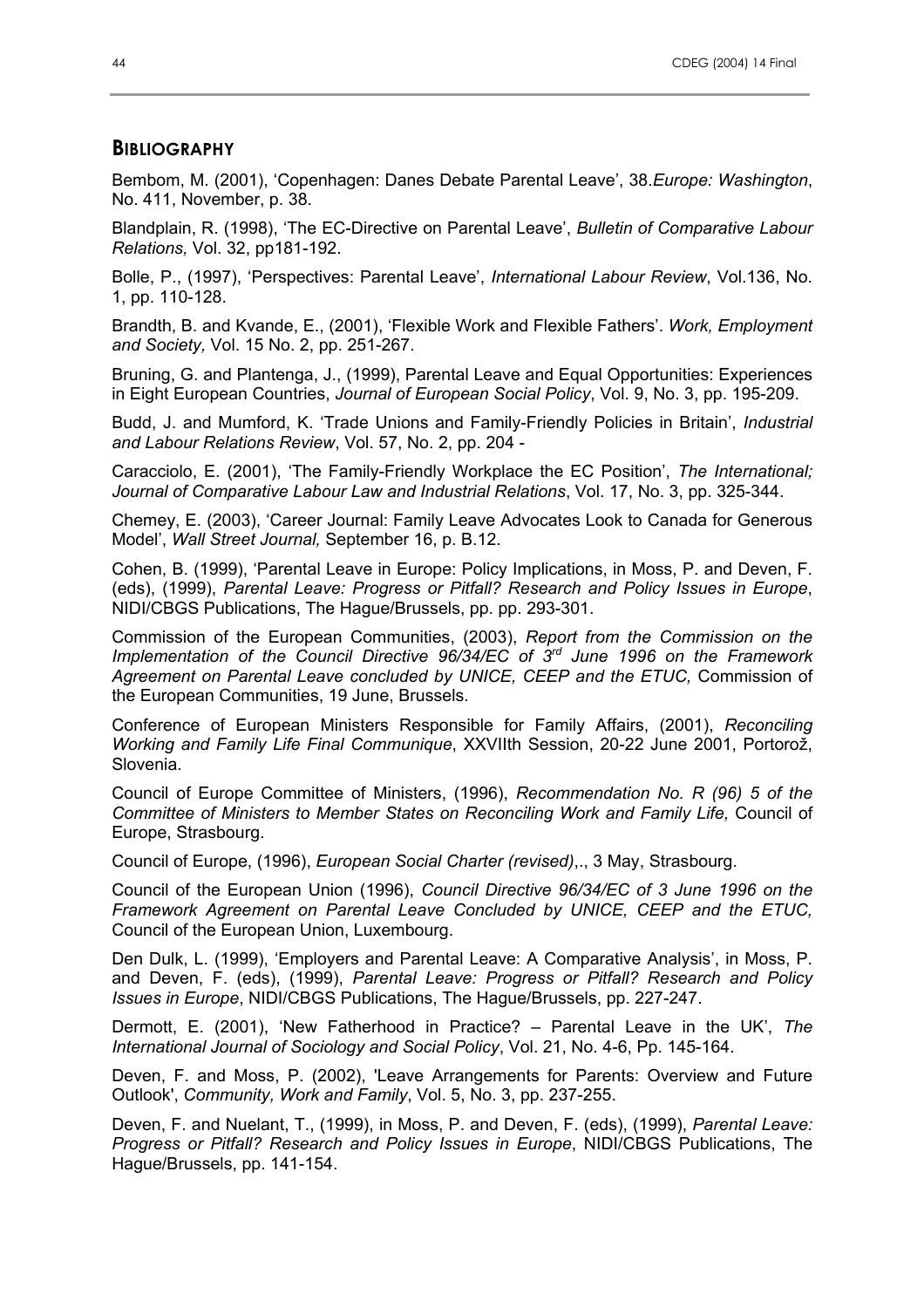Drew, E. (1998), 'Re-conceptualising Families' in *Women, Work and the Family in Europe*, Routledge, London, 1998, Eds. E. Drew, R. Emerek and E. Mahon, pp. 11-26.

Drew, E. Humphreys, P. and Murphy, C. (2002), *Off the Treadmill: Achieving Work/Life Balance*, National Framework Committee for Family Friendly Policies, Dublin.

Einarsdŏttir, B. and Pétursdŏttir, G. M. (2004), Culture, Custom and Caring: Men's and Women's Possibilities to Parental Leave, Centre for Gender Equality in Iceland, Reykjavik.

EIRR (1994), 'New Rights for Working Parents', *European Industrial Relations Review*, No. 248, September, p.19.

EIRR (1995), 'Parental Leave in Europe', *European Industrial Relations Review*, No. 262, November, pp. 14-23.

EIRR (1996), 'Into the Unknown: Implementing the Parental Leave Agreement', *European Industrial Relations Review*, No. 267, April, pp. 19-23.

EIRR (1996), 'Social Policy State of Play', *European Industrial Relations Review*, No. 270, July, pp. 12-18.

EIRR (1999), 'New Parental Leave Rights', *European Industrial Relations Review*, No. 3062, July, p. 24.

EIRR (1999), 'Proposals to Implement the Parental Leave Directive', *European Industrial Relations Review*, No. 308, September, pp. 24-25.

EIRR (2000), 'Parental Leave Acts as a Retention Tool at Ericsson', *European Industrial Relations Review*, No. 322, November, pp. 33-35.

EIRR (2001), 'Maternity. Paternity and Parental Benefits across Europe – Part One', *European Industrial Relations Review*, No. 329, June, pp. 21-27.

EIRR (2001), 'Maternity. Paternity and Parental Benefits across Europe – Part Two', *European Industrial Relations Review*, No. 330, July, pp. 15-17.

EIRR (2001), 'Maternity. Paternity and Parental Benefits across Europe – Part Three', *European Industrial Relations Review*, No. 331, August, pp. 13-18.

EIRR (2002), 'Childcare Allowance Replaces Parental Leave Benefit', *European Industrial Relations Review*, No. 339, April, pp. 19-21.

Employment and Social Affairs, (2003), *Social Protection in the 13 Candidate Countries*, European Commission Directorate-General for Employment and Social Affairs, Luxembourg.

Escobedo, A., (1999), 'Doing Cross-National Work on Parental Leave', in Moss, P. and Deven, F. (eds), (1999), *Parental Leave: Progress or Pitfall? Research and Policy Issues in Europe*, NIDI/CBGS Publications, The Hague/Brussels, pp. 173-192.

European Commission Childcare Network, (1993), *Men as Carers: Towards a Culture of Responsibilities, Sharing and Reciprocity between the Genders in the care and Upbringing of Children,* Report of Seminar, Ravenna, 21-22 May, European Commission, Equal Opportunities Unit, Brussels .

European Commission Childcare Network, (1994), *Leave Arrangements for Workers with Children a Review of Leave Arrangements in the Members States of the European Community and Austria, Finland, Norway and Sweden*, European Commission, DGV Equal Opportunities Unit, Brussels.

European Commission Eurostat, (2003), *Task Force Meeting on LFS 2005 as hoc Module on Reconciliation between Work and Family Life,* 11-12 June, Eurostat, Luxembourg.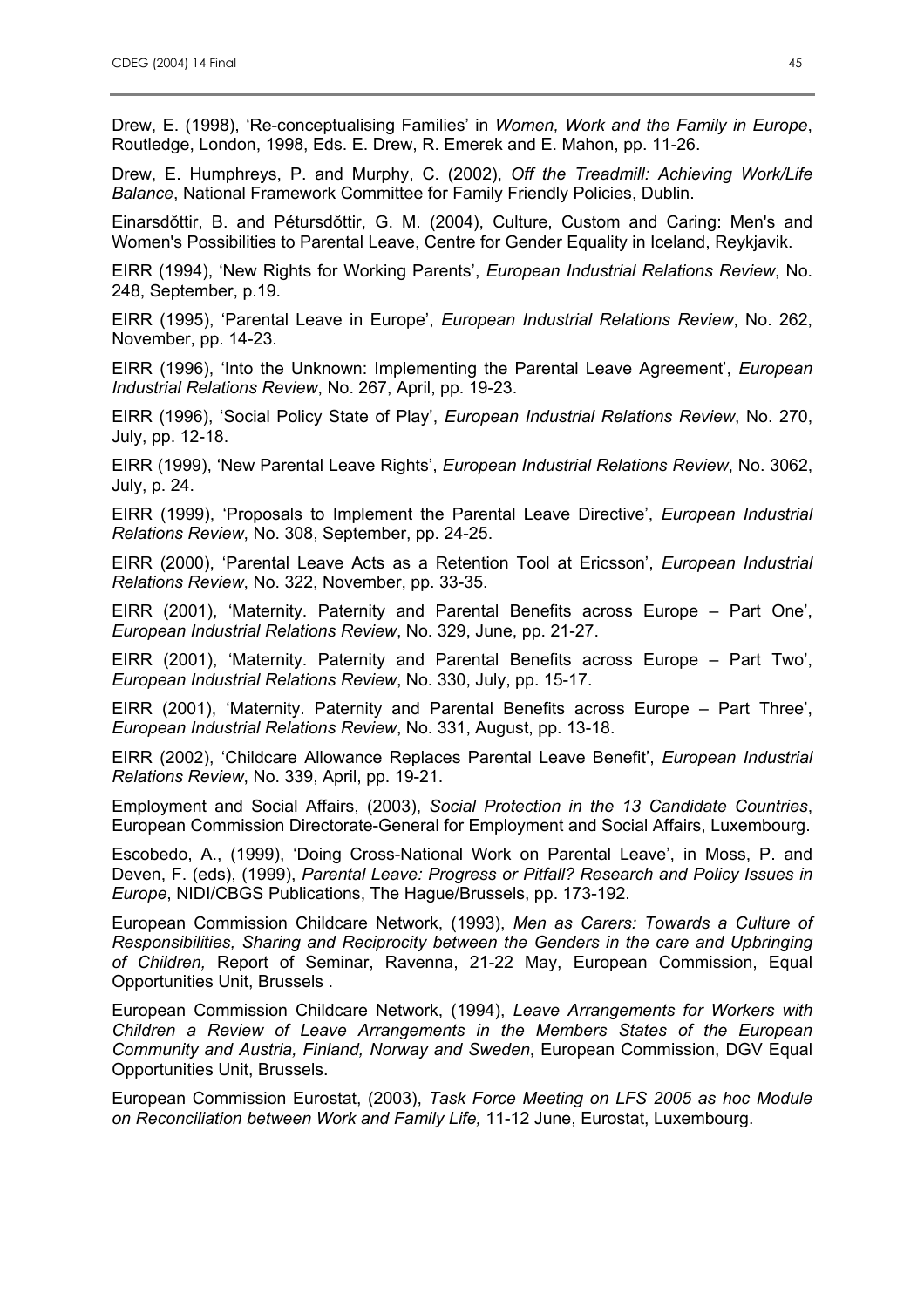Fagnani, J. (1999), 'Parental Leave in France', in Moss, P. and Deven, F. (eds), (1999), *Parental Leave: Progress or Pitfall? Research and Policy Issues in Europe*, NIDI/CBGS Publications, The Hague/Brussels, pp. 69-83.

Falkner, G., Hartlapp, M., Leiber, S., Treib, O. (2002), *Transforming Social Policy in Europe? The EC's Parental Leave Directive and Misfit in the 15 Member States*, Max Planck Institute for the Study of Societies, Working Paper 02/11, October.

Fetherolf Loutfi, M. (200?). *Women, Gender and Work: What is Equality and ? How Do we Get there?*, International Labour Office, Geneva.

Haas, L. and Hwang, P. (1999), 'Parental Leave in Sweden', in Moss, P. and Deven, F. (eds), (1999), *Parental Leave: Progress or Pitfall? Research and Policy Issues in Europe*, NIDI/CBGS Publications, The Hague/Brussels, pp. 45-68.

Han, W.J. and Waldfogel, J. (2003), 'Parental Leave: The Impact of Recent Legislation on Parents' Leave Taking', *Demography,* Vo. 40, No. 1, pp. 191-201.

Hardy., S. and Adnett, N. (2002), 'The Parental Leave Directive: Towards a 'Family-Friendly' Social Europe?', *European Journal of Industrial Relations*, Vol. 8, No. 2, pp. 157-172.

Holtermann, S. (1995), 'The Costs and Benefits to British Employers of Measures to Promote Equality of Opportunity', *Gender, Work and Organization*, Vol. 2, No. 3, pp. 102- 112.

IDS, (1999), 'Progress on Implementing Parental Leave Provisions, *IDS Employment Europe*, Vol. 455, November, pp. 10-16.

IDS, (2003), 'Parental Leave Provisions Set Stage for Flexible Working', *IDS Employment Europe*, Vol. 496, April, pp. 21-25.

Instituto de la Mujer, (2001), *Good Practise Guide for Reconciling Family and Working Life*, Ministerio De Trabajo Y Asuntos Sociales/European Commission, Madrid.

International Labour Office, (1981), *Recommendation concerning Equal Opportunities and Equal Treatment for Men and Women Workers: Workers with Family Responsibilities*, *(No. 165)*, ILO, Geneva.

International Labour Office, (1981), *Convention Concerning Equal Opportunities and Equal Treatment for Men and Women Workers: Workers with Family Responsibilities (No. 156)*, ILO, Geneva.

International Labour Office. (1993), *Workers with Family Responsibilities*, ILO, International Labour Office, Geneva.

Jones, D. (2003), 'Europe Taking Lead in Work-Life Balance', *Canadian HR Reporter,* Vol. 16, No. 14, August 11, p. 6.

Kamerman, . and Kahn, A., eds. (1991), *childcare, Parental Leave and the Under 3s: Policy Innovation in Europe*, Auburn House, New York.

Kim, H., (2002) ' Constructing European Collective Bargaining' *Economic and Industrial Democracy*, Vol. 20, No. 3, pp. 393-426.

Labour Research, (1999), 'Family-Friendly Half-Way House', *Labour Research*, Vol. 88, No. 12, pp. 15-16.

Labour Research, (2003), 'And Dad Was There, Too", *Labour Research*, Vol. 92, No. 4, pp 15-16.

Leira, A. (1999), 'Cash-For-Child Care and Daddy Leave', in Moss, P. and Deven, F. (eds), (1999), *Parental Leave: Progress or Pitfall? Research and Policy Issues in Europe*, NIDI/CBGS Publications, The Hague/Brussels, pp. 267-291.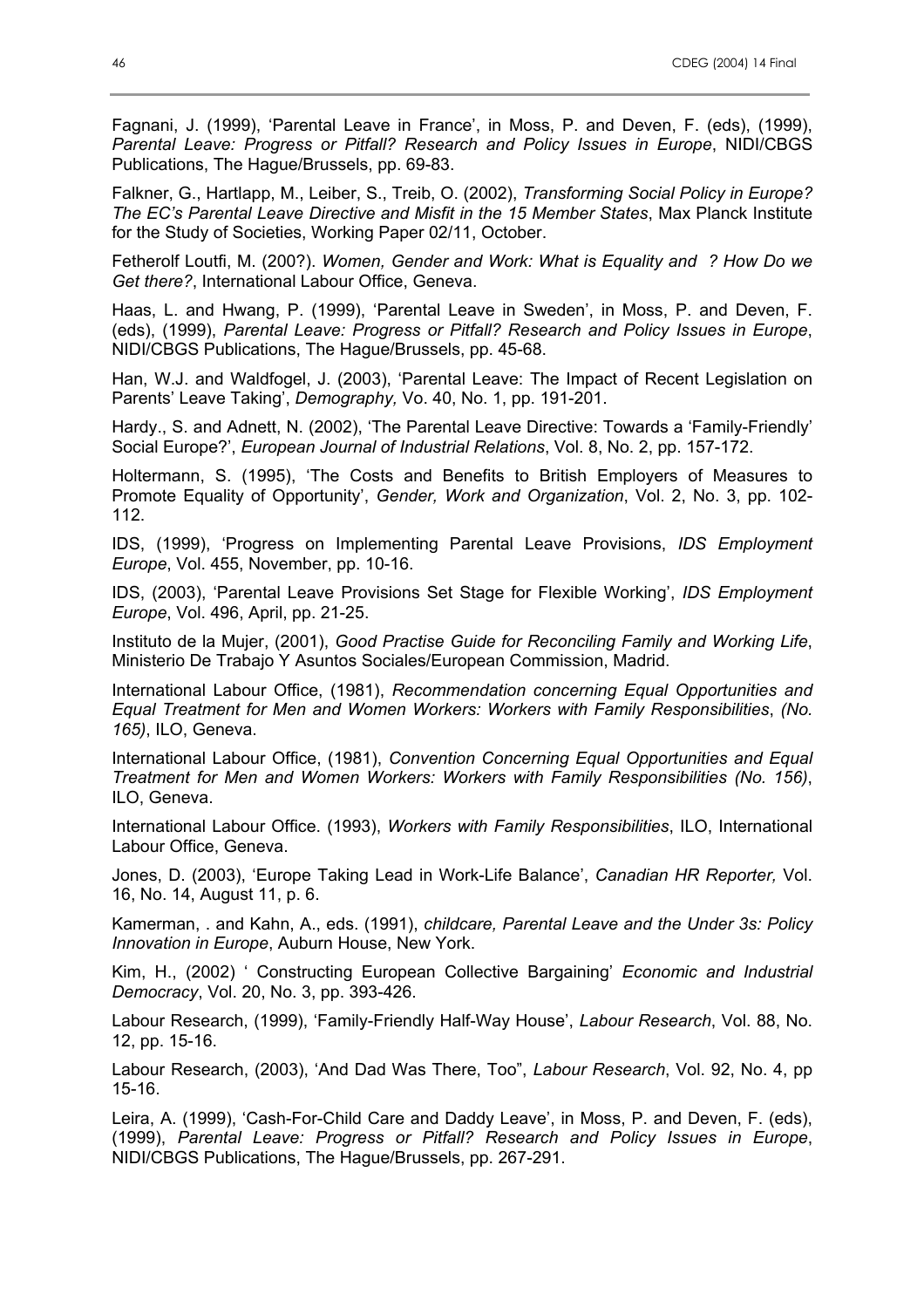McColgan, A. (2000), 'Family Friendly Frolics? The Maternity and Parental Leave etc. Regulations 1999', *Industrial Law Journal*, Vol. 29, No. 2, pp. 125-143.

Moss, P. and Deven, F. (eds), (1999), *Parental Leave: Progress or Pitfall? Research and Policy Issues in Europe*, NIDI CBGS Publications, The Hague/Brussels.

OECD, (1999), 'Long Term Leave for Parents in OECD Countries', *Employment Outlook*, July, Paris, pp. 171-198.

OECD, (2003), *Babies and Bosses: Reconciling Work and Family Life*, Vol. 2 Austria, Ireland and Japan, OECD, Paris.

Pettinger, R. (1999), 'Parental Leave in Germany', in Moss, P. and Deven, F. (eds), (1999), *Parental Leave: Progress or Pitfall? Research and Policy Issues in Europe*, NIDI/CBGS Publications, The Hague/Brussels, pp. 123-140.

Rana, E. (1999), 'Parental Leave Rights 'will Exclude Low-Paid Families', *People Management*, Vol. 5 No. 15, p.14.

Rønsen, M. and Sundström, M. (2002), 'Family Policy and After-Birth Employment Among New Mothers – A comparison of Finland, Norway and Sweden', *European Journal of Population*, Vo. 18, No. 2, pp. 121-152.

Rønsen, M., (1999), 'Assessing the Impact of Parental Leave: Effects on Fertility and Female Employment' in Moss, P. and Deven, F. (eds), (1999), *Parental Leave: Progress or Pitfall? Research and Policy Issues in Europe*, NIDI/CBGS Publications, The Hague/Brussels, pp. 193-225.....

Rost, H. (1999), 'Fathers and Parental Leave in Germany', in Moss, P. and Deven, F. (eds), (1999), *Parental Leave: Progress or Pitfall? Research and Policy Issues in Europe*, NIDI/CBGS Publications, The Hague/Brussels, pp. 249-266.

Rostgaard, T., Christoffersen M. N., Weise, H. (1999), 'Parental Leave in Denmark, in Moss, P. and Deven, F. (eds), (1999), *Parental Leave: Progress or Pitfall? Research and Policy Issues in Europe*, NIDI/CBGS Publications, The Hague/Brussels, pp. 25-44.

Rubery, J., Smith, M. and Fagan, C. (1999), *Women's Employment in Europe: Trends and Prospects*, Routledge, London.

Ruhm, C. J. 'The Economic Consequences of Parental Leave Mandates: Lessons from Europe', *The Quarterly Journal of Economic*s, Vol. 113, No. 1 pp. 285-318.

Salmi, M. and Lammi-Taskula, J. 'Parental Leave in Finland' in Moss, P. and Deven, F. (eds), (1999), *Parental Leave: Progress or Pitfall? Research and Policy Issues in Europe*, NIDI/CBGS Publications, The Hague/Brussels, pp. 85-121.

Schiek, D. (2002), 'From Parental Leave to Parental Time: German Labour Law and EU Law, *Industrial Law Journal*, Vol. 31, No. 4, pp. 361-369.

Schmidt, M. (1997), 'Parental Leave: Contested Procedure, Creditable Results', *The International Journal of Comparative Labour Law and Industrial Relations*, Vol. 3, No. 2, pp. 113-126.

Schmidt, M. (1998), 'The EC-Directive on Parental Leave', *Bulletin of Comparative Labour Relations*, Vol. 32, pp. 181-192.

Silvera, R. (2002), *Articuler vie Familiale et Vie Professionnelle en Europe, Un Enjeu L'Égalitė*, La Documentation Française, coll. Droits des Femmes.

The Economist, (2004), 'How to Encourage Men to Take More Paternity Leave', *The Economist*, 10 January, p.32.

The Equality Authority, (2000), *About the Parental Leave Act 1998*, Equality Authority, Dublin.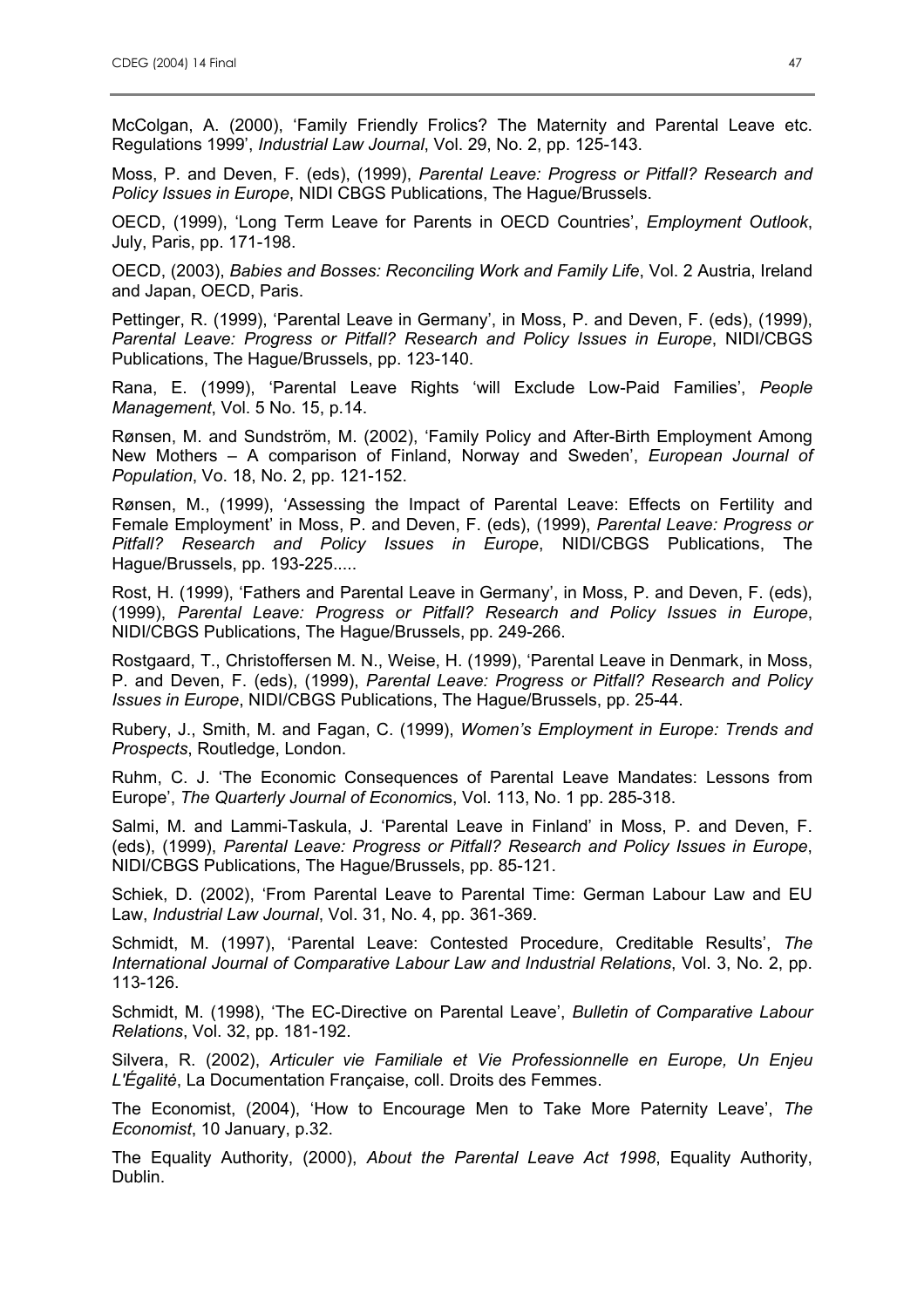Thenner, M. (1999), 'Parental Leave in Austria', in Moss, P. and Deven, F. (eds), (1999), *Parental Leave: Progress or Pitfall? Research and Policy Issues in Europe, NIDI/CBGS* Publications, The Hague/Brussels, pp. 155-171.

UNICEF, (1997), *Children at Risk in Central and Eastern Europe: Perils and Promises*, International Child Development Centre, Florence.

Wilkinson, H. and Briscoe, I... (1996), *Parental Leave: The Price of Family Values?*, Demos Project Report. London.

Wilkinson, H. Radley, S., Christie, I., Lawson, G. and Sainsbury, J. (1997), *Time Out: The Costs and Benefits of Paid Parental Leave*, Demos, London.

Woodland, S. Simmonds, N., Thornby, M., Fitzgerald R. and McGee, A. (2003), *The Second Work-Life Balance Study: Results from the Employers' Survey – Main Report*, Employment Relations Research Series No. 22, National Centre for Social Research, Dept. of Trade and Industry, London.

Woodland, S. Simmonds, N., Thornby, M., Fitzgerald R. and McGee, A. (2003), *The Second Work-Life Balance Study: Results from the Employees'*, Employment Relations Research Series No. 22, National Centre for Social Research, Dept. of Trade and Industry, London.

Woodland, S. Simmonds, N., Thornby, M., Fitzgerald R. and McGee, A. (2004), *The Second Work-Life Balance Study: Results from the Employers' Survey – Executive Summary*, Employment Relations Research Series No. 22, National Centre for Social Research, Dept. of Trade and Industry, London.

Working Group on the Review of the Parental Leave Act 1998, (2002), *Report of the Working Group on the Review of the Parental Leave Act 1998*, April, Department of Justice, Equality and Law Reform, Stationery Office, Dublin.